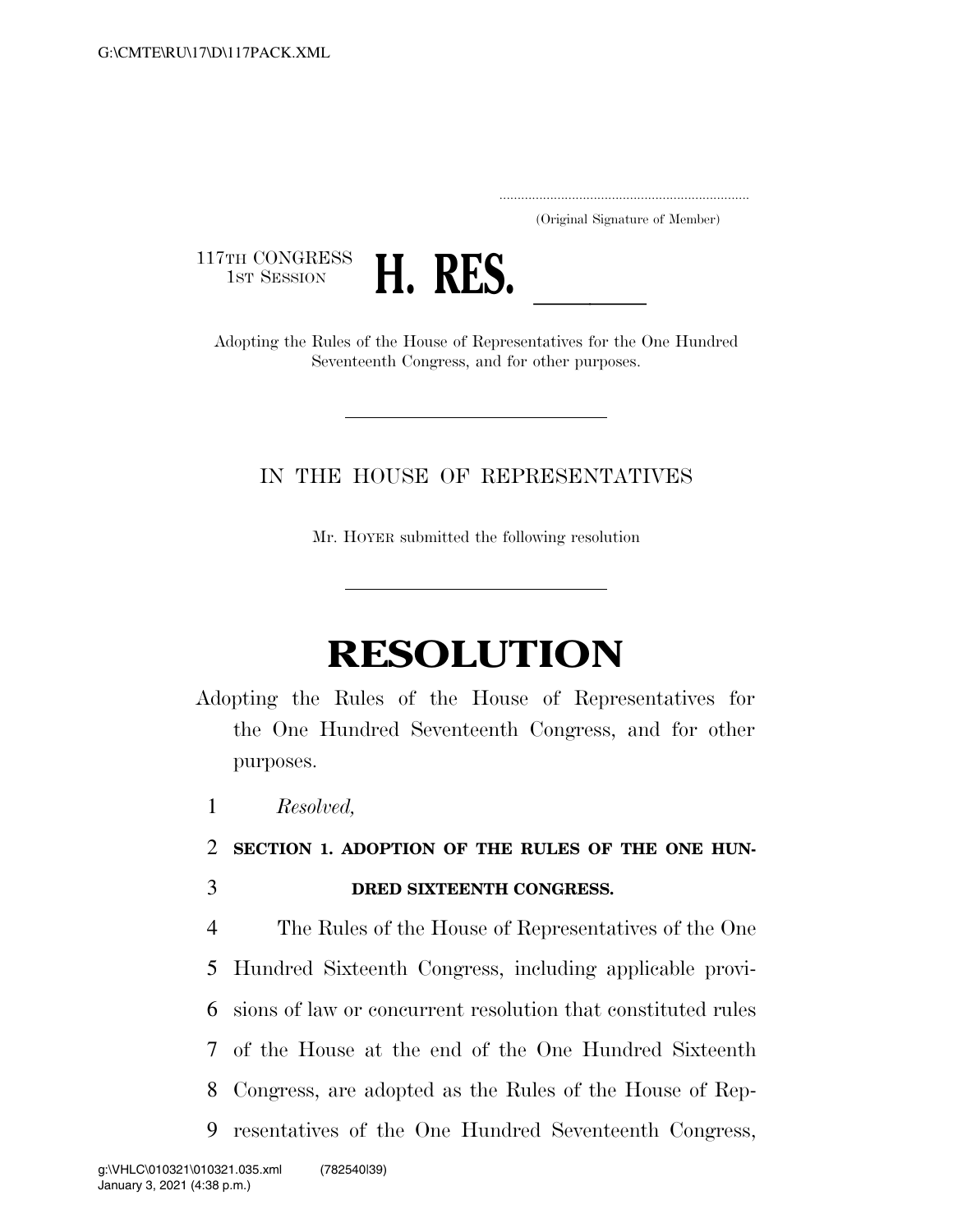with amendments to the standing rules as provided in sec- tion 2, and with other orders as provided in this resolu- tion. **SEC. 2. CHANGES TO THE STANDING RULES.**  (a) CONFORMING CHANGE.—In clause 2(i) of rule II— (1) strike the designation of subparagraph (1); and (2) strike subparagraph (2). (b) OFFICE OF DIVERSITY AND INCLUSION AND OF-11 FICE OF THE WHISTLEBLOWER OMBUDS.— (1) ESTABLISHMENT.—In rule II, add at the end the following new clauses: **''Office of Diversity and Inclusion**  ''9.(a) There is established an Office of Diversity and Inclusion. The Speaker, in consultation with the Minority Leader, shall appoint a Director of the Office from rec- ommendations provided by the chair of the Committee on House Administration in consultation with the ranking minority member of such committee. ''(b) Subject to the policy direction and oversight of the Committee on House Administration, the Office of Di-

versity and Inclusion shall—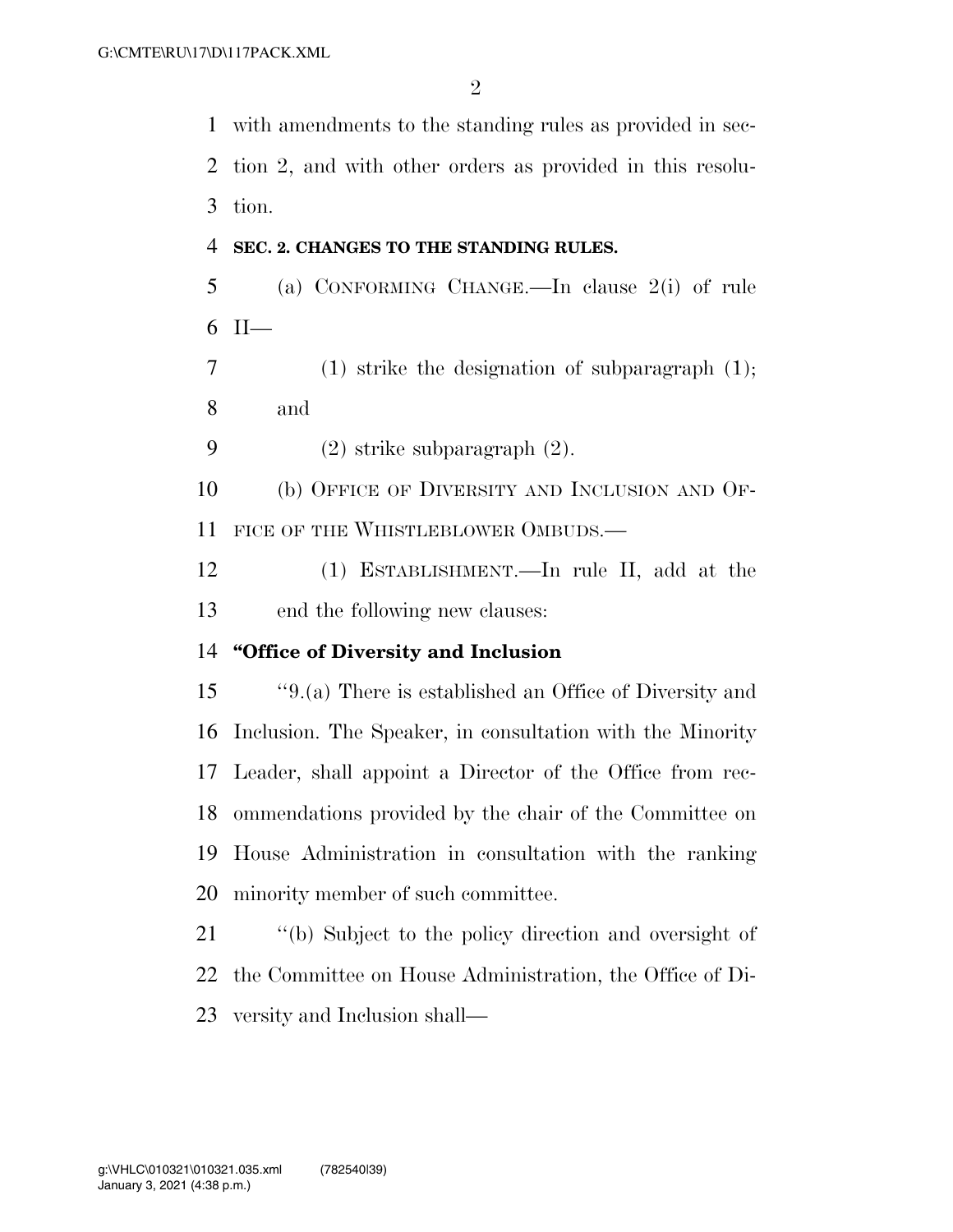| $\mathbf{1}$   | $\lq(1)$ direct and guide House employing offices        |  |  |  |  |  |  |
|----------------|----------------------------------------------------------|--|--|--|--|--|--|
| $\overline{2}$ | to recruit, hire, train, develop, advance, promote,      |  |  |  |  |  |  |
| 3              | and retain a diverse workforce;                          |  |  |  |  |  |  |
| $\overline{4}$ | $\lq(2)$ survey and evaluate diversity in House em-      |  |  |  |  |  |  |
| 5              | ploying offices;                                         |  |  |  |  |  |  |
| 6              | $\lq(3)$ through the Director of the Office at the       |  |  |  |  |  |  |
| 7              | end of each session of Congress, submit a House of       |  |  |  |  |  |  |
| 8              | Representatives diversity report to the Speaker, the     |  |  |  |  |  |  |
| 9              | Majority Leader, the Minority Leader, the chair and      |  |  |  |  |  |  |
| 10             | ranking minority member of the Committee<br>on           |  |  |  |  |  |  |
| 11             | House Administration, and the chair and ranking          |  |  |  |  |  |  |
| 12             | minority member of the Subcommittee on the Legis-        |  |  |  |  |  |  |
| 13             | lative Branch of the Committee on Appropriations;        |  |  |  |  |  |  |
| 14             | and                                                      |  |  |  |  |  |  |
| 15             | "(4) provide consultation and guidance in fur-           |  |  |  |  |  |  |
| 16             | therance of increasing diversity and inclusion in the    |  |  |  |  |  |  |
| 17             | House.                                                   |  |  |  |  |  |  |
| 18             | "Office of the Whistleblower Ombuds                      |  |  |  |  |  |  |
| 19             | $"10.(a)$ There is established an Office of the Whistle- |  |  |  |  |  |  |
| 20             | blower Ombuds. The Speaker, in consultation with the     |  |  |  |  |  |  |
| 21             | chairs and ranking minority members of the Committee     |  |  |  |  |  |  |
| 22             | on House Administration and the Committee on Oversight   |  |  |  |  |  |  |
| 23             | and Reform, shall appoint a Director of the Office.      |  |  |  |  |  |  |
| 24             | "(b) Subject to the policy direction and oversight of    |  |  |  |  |  |  |

the Committee on House Administration, and in consulta-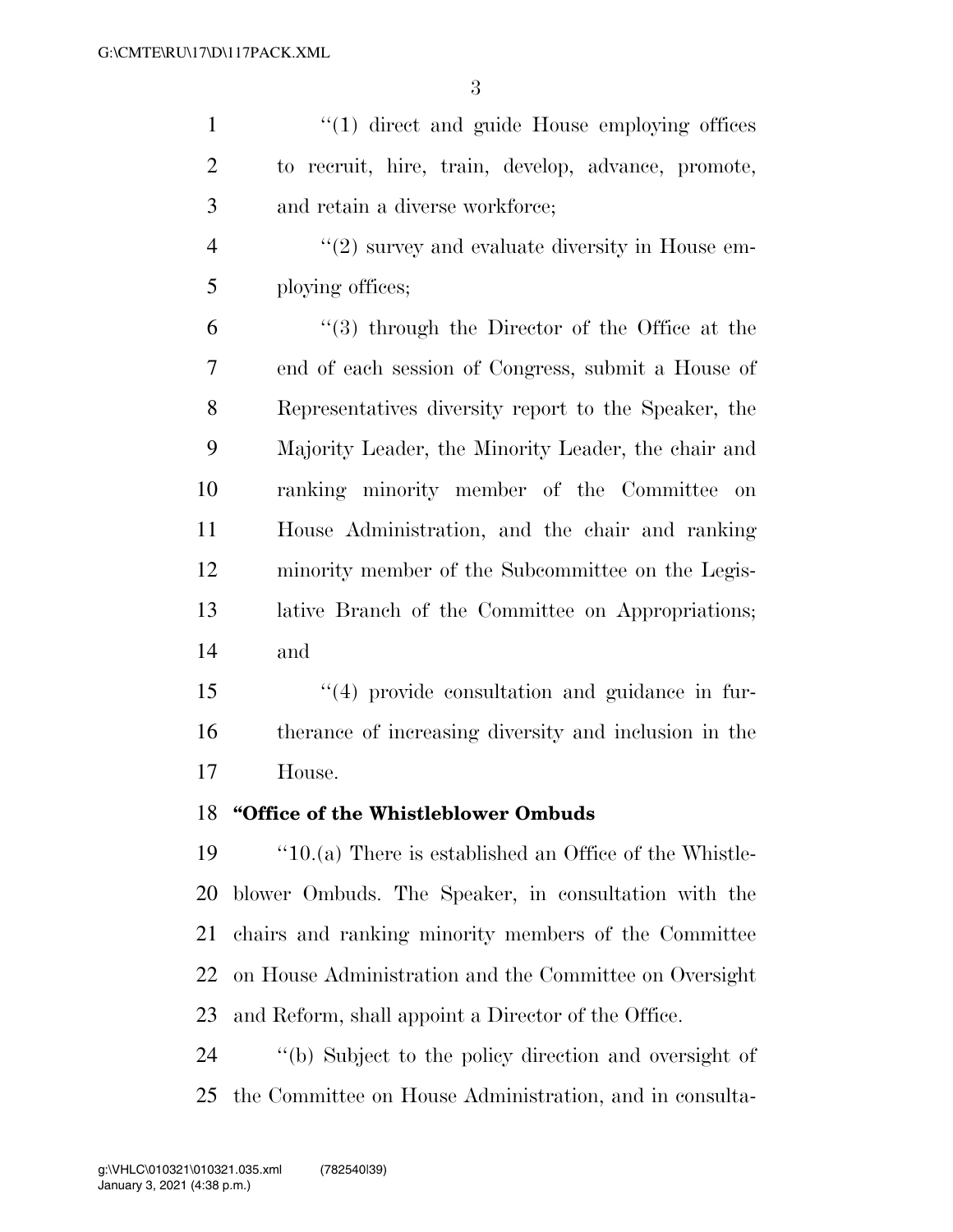tion with any other committee (at the request of the chair or ranking minority member of such other committee), the Office of the Whistleblower Ombuds shall—

 ''(1) promulgate best practices for whistleblower intake for offices of the House; and

 $(2)$  provide training for offices of the House on whistleblower intake, including establishing an ef- fective reporting system for whistleblowers, main- taining whistleblower confidentiality, advising staff of relevant laws and policies, and protecting infor-mation provided by whistleblowers.''.

 (2) CONFORMING AMENDMENT.—In clause 13  $4(d)(1)(A)$  of rule X—

 (A) strike ''and the Inspector General'' and insert '', the Inspector General, the Office of Diversity and Inclusion, and the Office of the Whistleblower Ombuds''; and

 (B) strike ''and Inspector General'' and in- sert ''Inspector General, Office of Diversity and Inclusion, and Office of the Whistleblower Ombuds''.

 (c) CONTINUING AUTHORITY TO ACT IN LITIGATION MATTERS.—In clause 8(c) of rule II, strike ''appropriate'' and insert ''appropriate, including, but not limited to, the issuance of subpoenas,''.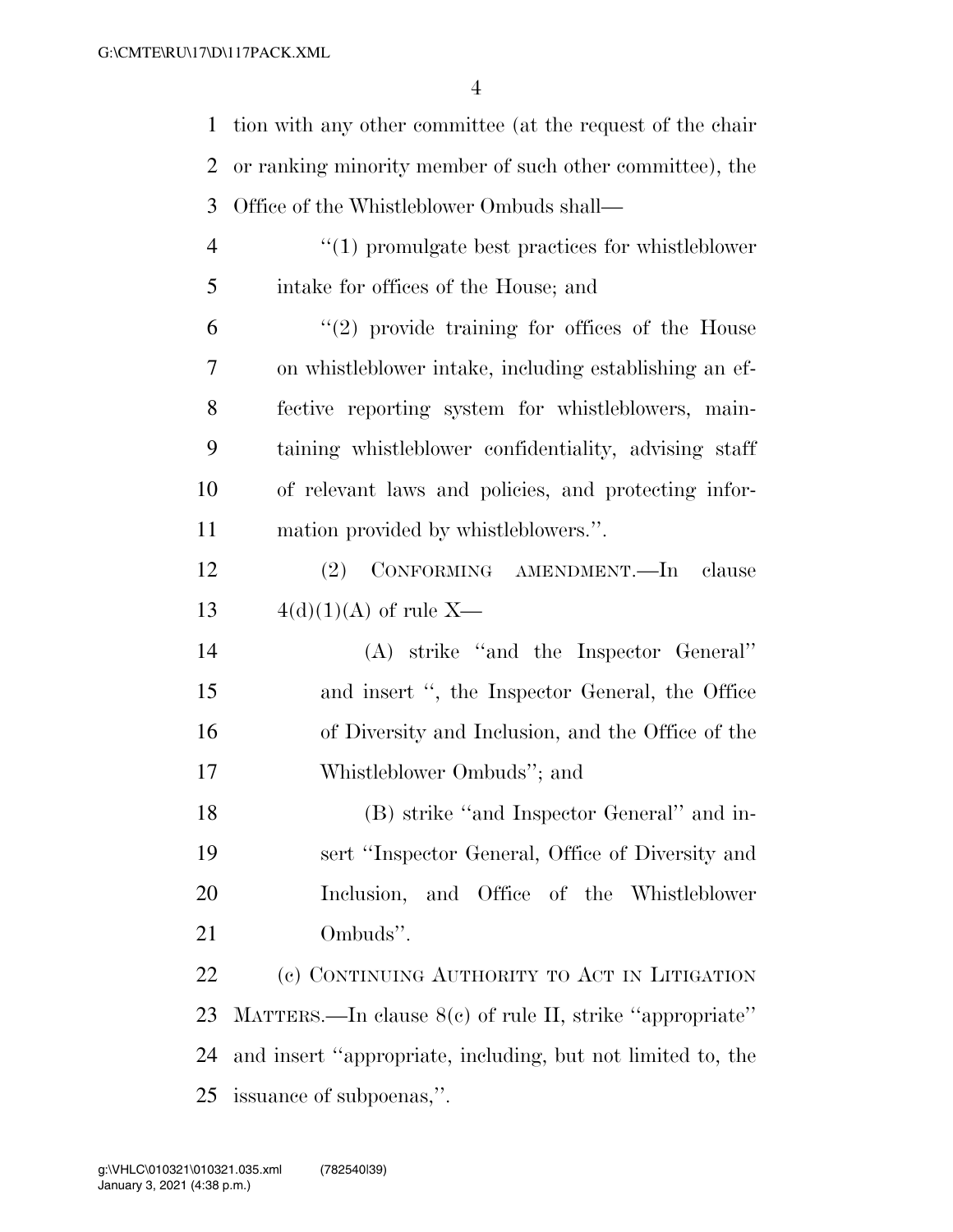| $\mathbf{1}$ | (d) ADMITTANCE TO THE HALL OF THE HOUSE.—                    |  |  |  |  |  |  |  |
|--------------|--------------------------------------------------------------|--|--|--|--|--|--|--|
| 2            | (1) In clause $2(a)(14)$ of rule IV, insert "and             |  |  |  |  |  |  |  |
| 3            | the Mayor of the District of Columbia" after "Terri-         |  |  |  |  |  |  |  |
| 4            | tories".                                                     |  |  |  |  |  |  |  |
| 5            | $(2)$ In clause 4(a) of rule IV—                             |  |  |  |  |  |  |  |
| 6            | $(A)$ in subparagraph $(2)$ strike "committee;               |  |  |  |  |  |  |  |
| 7            | or" and insert "committee;";                                 |  |  |  |  |  |  |  |
| 8            | $(B)$ in subparagraph $(3)$ strike the period                |  |  |  |  |  |  |  |
| 9            | and insert "; or"; and                                       |  |  |  |  |  |  |  |
| 10           | (C) add at the end the following new sub-                    |  |  |  |  |  |  |  |
| 11           | paragraph:                                                   |  |  |  |  |  |  |  |
| 12           | $(4)$ has been convicted by a court of record for the        |  |  |  |  |  |  |  |
| 13           | commission of a crime in relation to that individual's elec- |  |  |  |  |  |  |  |
| 14           | tion to, or service to, the House.".                         |  |  |  |  |  |  |  |
| 15           | (e) GENDER-INCLUSIVE LANGUAGE.—                              |  |  |  |  |  |  |  |
| 16           | (1) In clause $1(e)(9)$ of rule X, strike "seamen"           |  |  |  |  |  |  |  |
| 17           | and insert "seafarers".                                      |  |  |  |  |  |  |  |
| 18           | (2) In clause $4(a)(1)(B)$ of rule X, strike                 |  |  |  |  |  |  |  |
| 19           | "Chairman" and insert "Chair".                               |  |  |  |  |  |  |  |
| 20           | $(3)$ In clause $8(e)(3)$ of rule XXIII, strike "fa-         |  |  |  |  |  |  |  |
| 21           | ther, mother, son, daughter, brother, sister, uncle,         |  |  |  |  |  |  |  |
| 22           | aunt, first cousin, nephew, niece, husband, wife, fa-        |  |  |  |  |  |  |  |
| 23           | ther-in-law, mother-in-law, son-in-law, daughter-in-         |  |  |  |  |  |  |  |
| 24           | law, brother-in-law, sister-in-law, stepfather, step-        |  |  |  |  |  |  |  |
| 25           | mother, stepson, stepdaughter, stepbrother, step-            |  |  |  |  |  |  |  |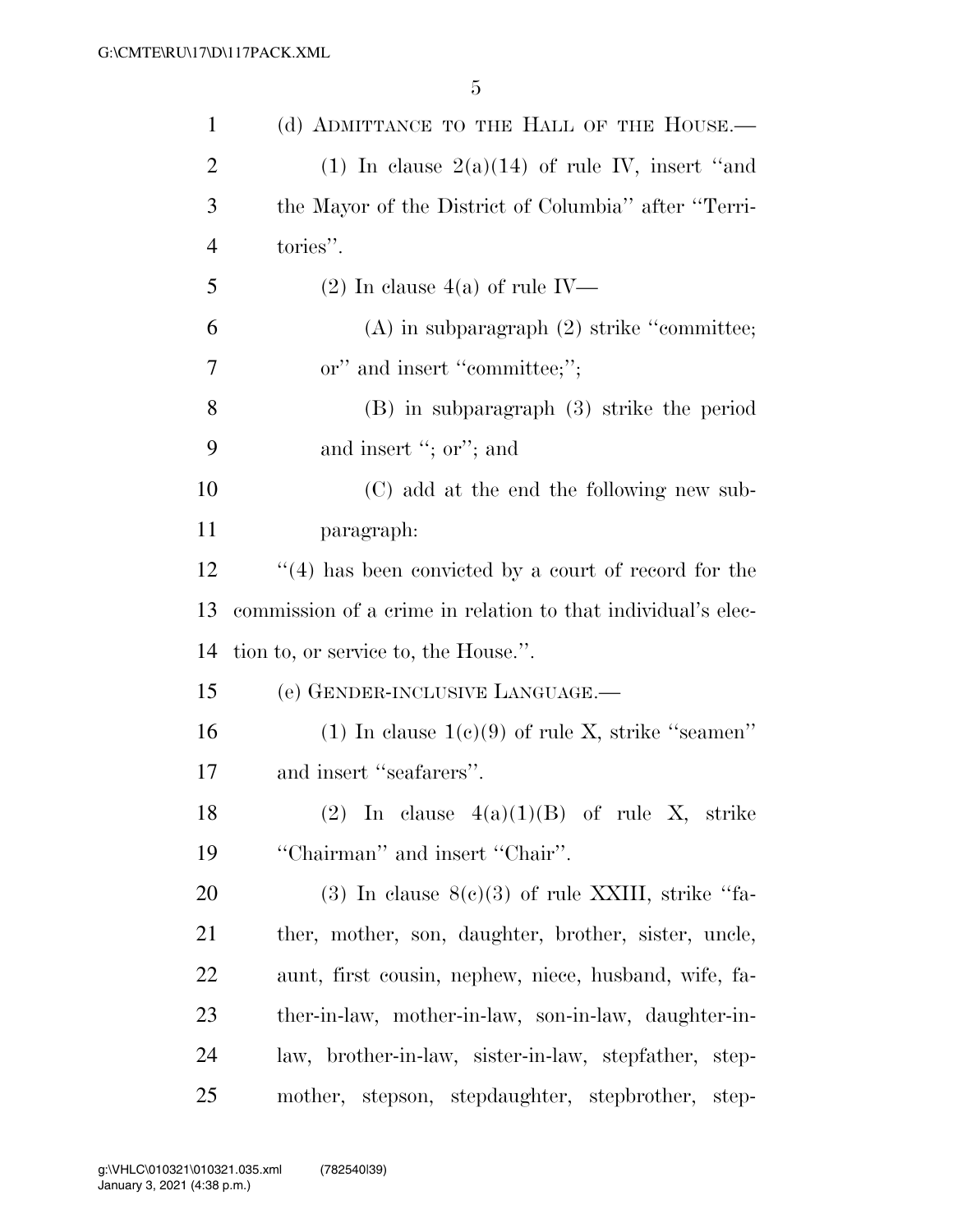| $\mathbf{1}$   | sister, half brother, half sister, grandson, or grand-  |
|----------------|---------------------------------------------------------|
| $\overline{2}$ | daughter" and insert "parent, child, sibling, parent's  |
| 3              | sibling, first cousin, sibling's child, spouse, parent- |
| $\overline{4}$ | in-law, child-in-law, sibling-in-law, stepparent, step- |
| 5              | child, stepsibling, half-sibling, or grandchild".       |
| 6              | $(4)$ In clause 10(b) of rule XXIII—                    |
| 7              | (A) strike "submit his or her resignation"              |
| 8              | and insert "resign";                                    |
| 9              | (B) strike "he or she serves" and insert                |
| 10             | "such Member, Delegate, or Resident Commis-             |
| 11             | sioner serves"; and                                     |
| 12             | (C) strike "he or she holds" and insert                 |
| 13             | "such Member, Delegate, or Resident Commis-             |
| 14             | sioner holds".                                          |
| 15             | $(5)$ In clause $15(d)(2)$ of rule XXIII, strike "fa-   |
| 16             | ther, mother, son, daughter, brother, sister, hus-      |
| 17             | band, wife, father-in-law, or mother-in-law" and in-    |
| 18             | sert "parent, child, sibling, spouse, or parent-in-     |
| 19             | $law$ ".                                                |
| 20             | $(6)$ In clause 4 of rule XXVII, strike "himself"       |
| 21             | or herself" and insert "themself".                      |
| 22             | (7) In rule XXIX, clause 2 is amended to read           |
| 23             | as follows:                                             |
| 24             | "2. $(Reserved.)$ ".                                    |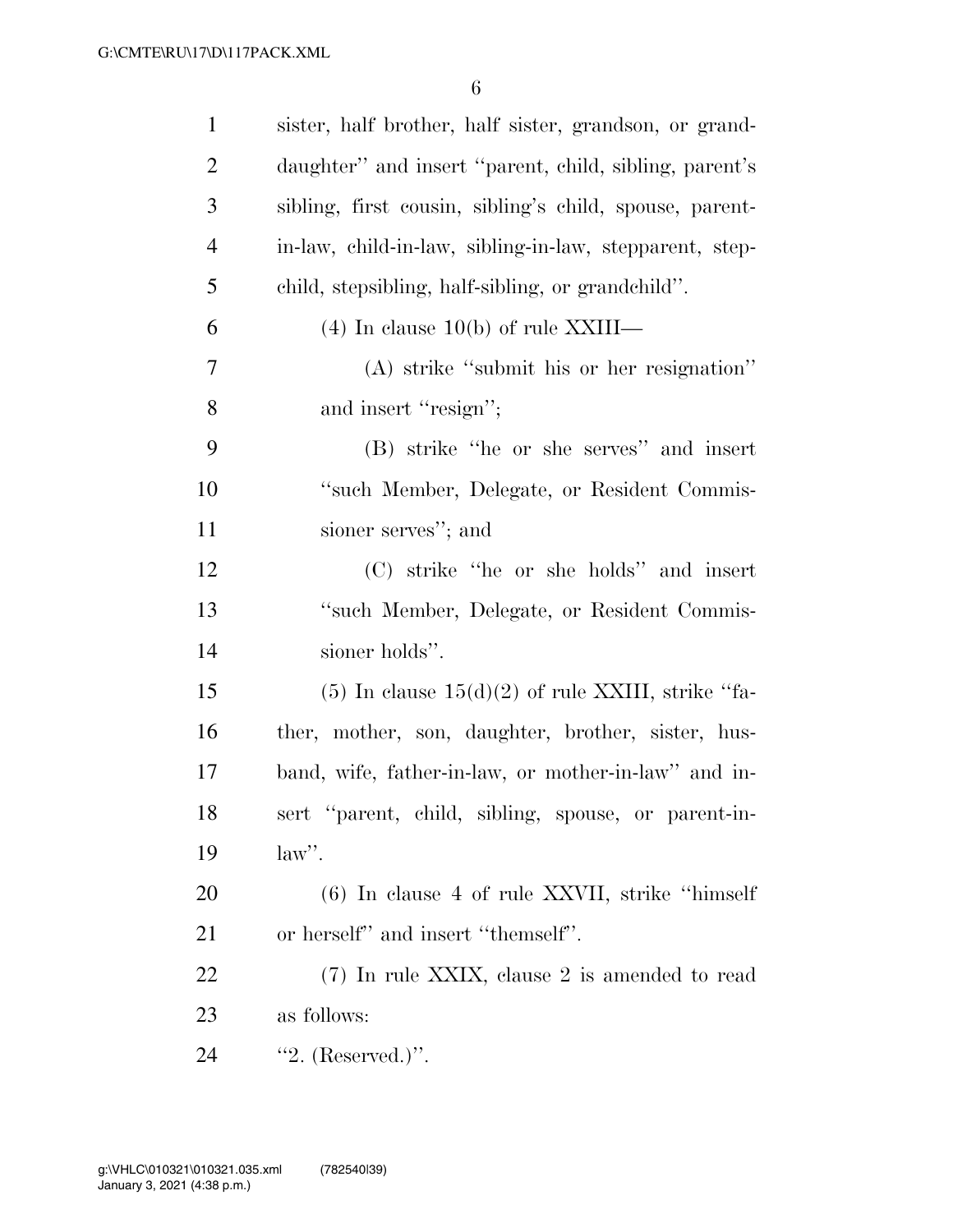| $\mathbf{1}$   | (f) COMMITTEE ON ARMED SERVICES.—In clause                      |  |  |  |  |  |  |  |
|----------------|-----------------------------------------------------------------|--|--|--|--|--|--|--|
| $\overline{2}$ | $1(c)$ of rule X—                                               |  |  |  |  |  |  |  |
| 3              | $(1)$ in subparagraph $(1)$ strike "and Air Force"              |  |  |  |  |  |  |  |
| $\overline{4}$ | and insert "Marine Corps, Air Force, and Space                  |  |  |  |  |  |  |  |
| 5              | Force"; and                                                     |  |  |  |  |  |  |  |
| 6              | $(2)$ in subparagraph $(13)$ , strike "and Air                  |  |  |  |  |  |  |  |
| 7              | Force" and insert "Air Force, and Space Force".                 |  |  |  |  |  |  |  |
| $8\phantom{1}$ | (g) COMMITTEE OVERSIGHT PLANS.—In clause                        |  |  |  |  |  |  |  |
| 9              | $2(d)(2)$ of rule X—                                            |  |  |  |  |  |  |  |
| 10             | $(1)$ in subdivision $(D)$ , strike "and";                      |  |  |  |  |  |  |  |
| 11             | $(2)$ in subdivision $(E)$ , strike the period and in-          |  |  |  |  |  |  |  |
| 12             | sert "; and"; and                                               |  |  |  |  |  |  |  |
| 13             | (3) add at the end the following new subdivi-                   |  |  |  |  |  |  |  |
| 14             | sion:                                                           |  |  |  |  |  |  |  |
| 15             | $\lq\lq(F)$ give priority consideration to including in the     |  |  |  |  |  |  |  |
| 16             | plan a discussion of how the committee's work will address      |  |  |  |  |  |  |  |
| 17             | issues of inequities on the basis of race, color, ethnicity,    |  |  |  |  |  |  |  |
| 18             | religion, sex, sexual orientation, gender identity, disability, |  |  |  |  |  |  |  |
| 19             | age, or national origin.".                                      |  |  |  |  |  |  |  |
| 20             | (h) PRINTING AND AVAILABILITY REQUIREMENTS.-                    |  |  |  |  |  |  |  |
| 21             | $(1)$ In clause 6 of rule X, strike "printed" each              |  |  |  |  |  |  |  |
| 22             | place that it appears.                                          |  |  |  |  |  |  |  |
| 23             | (2) In clause $8(b)(1)(A)$ of rule XXII, insert                 |  |  |  |  |  |  |  |
| 24             | "or pursuant to clause 3 of rule XXIX" after "Con-              |  |  |  |  |  |  |  |
| 25             | gressional Record".                                             |  |  |  |  |  |  |  |
|                |                                                                 |  |  |  |  |  |  |  |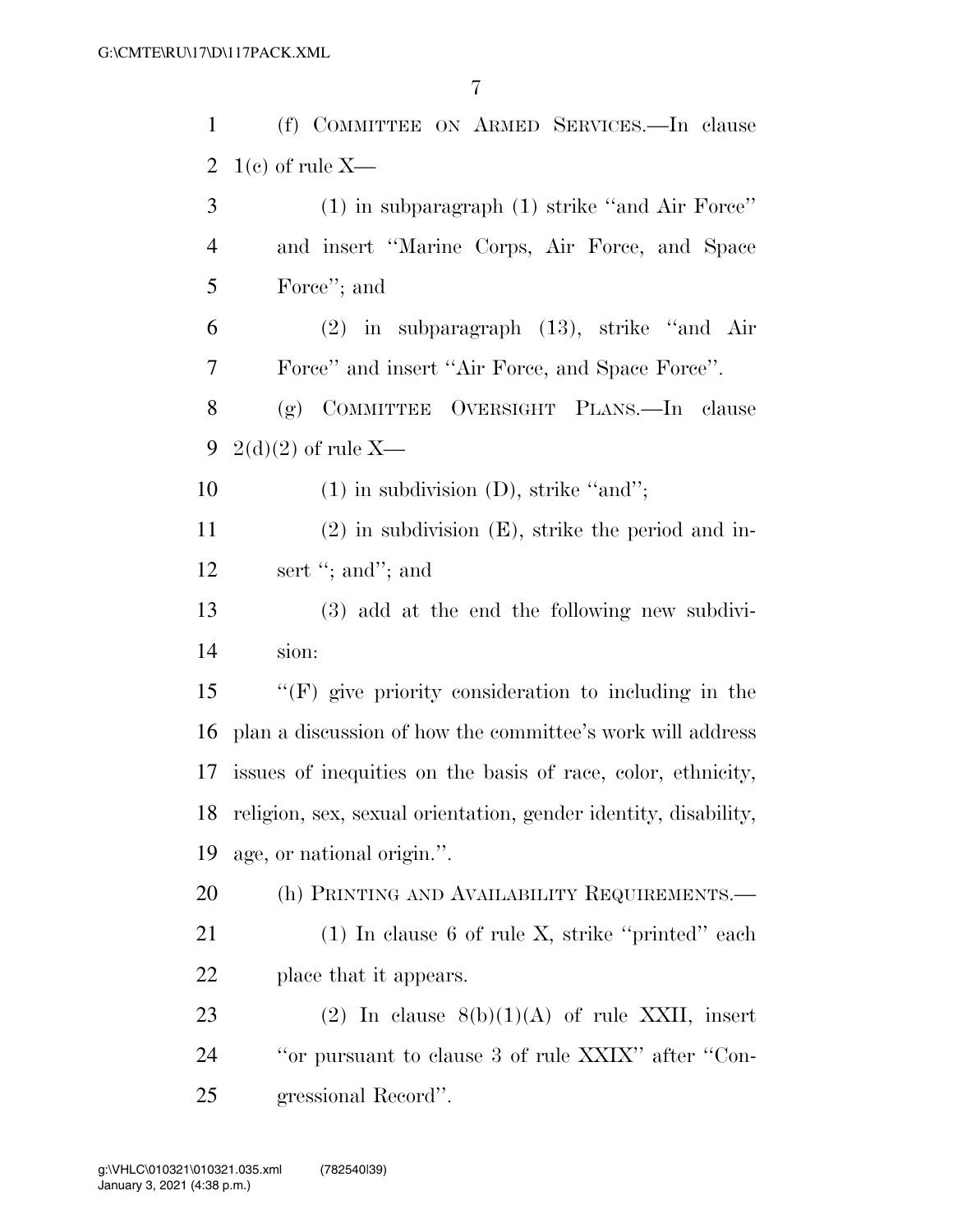| $\mathbf{1}$   | (i) COMMITTEE VOTE AVAILABILITY.—In clause                    |  |  |  |  |  |  |  |  |
|----------------|---------------------------------------------------------------|--|--|--|--|--|--|--|--|
| 2              | $2(e)(1)(B)$ of rule XI—                                      |  |  |  |  |  |  |  |  |
| 3              | $(1)$ in item (i), strike "made available by the              |  |  |  |  |  |  |  |  |
| $\overline{4}$ | committee for inspection by the public at reasonable          |  |  |  |  |  |  |  |  |
| 5              | times in its offices and also";                               |  |  |  |  |  |  |  |  |
| 6              | $(2)$ in item (i), strike "subdivision $(B)(ii)$ " and        |  |  |  |  |  |  |  |  |
| 7              | insert "item (ii)"; and                                       |  |  |  |  |  |  |  |  |
| 8              | $(3)$ in item (ii), strike "available for inspection          |  |  |  |  |  |  |  |  |
| 9              | by the public" and insert "publicly available".               |  |  |  |  |  |  |  |  |
| 10             | (j) AMENDMENT AVAILABILITY.—In clause $2(e)(6)$ of            |  |  |  |  |  |  |  |  |
| 11             | rule XI, insert ", or 48 hours after the disposition or with- |  |  |  |  |  |  |  |  |
| 12             | drawal of any other amendment," after "any amend-             |  |  |  |  |  |  |  |  |
| 13             | ment".                                                        |  |  |  |  |  |  |  |  |
| 14             | TRUTH-IN-TESTIMONY REFORM.—In clause<br>(k)                   |  |  |  |  |  |  |  |  |
| 15             | $2(g)(5)$ of rule XI—                                         |  |  |  |  |  |  |  |  |
| 16             | $(1)$ amend subdivision $(B)$ to read as follows:             |  |  |  |  |  |  |  |  |
| 17             | $\lq$ (B) In the case of a witness appearing in a non-        |  |  |  |  |  |  |  |  |
| 18             | governmental capacity, a written statement of proposed        |  |  |  |  |  |  |  |  |
| 19             | testimony shall include—                                      |  |  |  |  |  |  |  |  |
| 20             | "(i) a curriculum vitae;                                      |  |  |  |  |  |  |  |  |
| 21             | "(ii) a disclosure of any Federal grants or con-              |  |  |  |  |  |  |  |  |
| 22             | tracts, or contracts, grants, or payments originating         |  |  |  |  |  |  |  |  |
| 23             | with a foreign government, received during the past           |  |  |  |  |  |  |  |  |
| 24             | 36 months by the witness or by an entity rep-                 |  |  |  |  |  |  |  |  |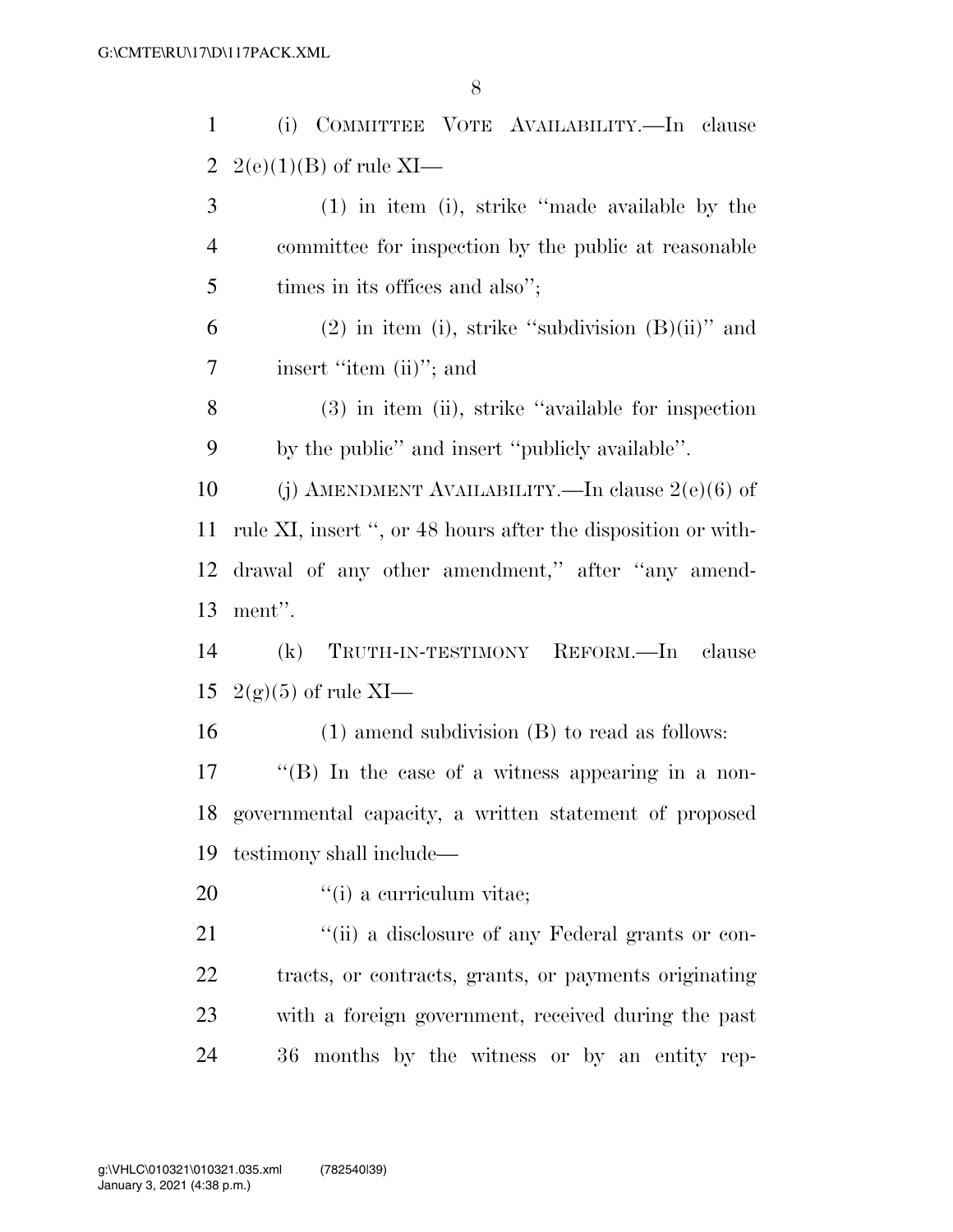| $\mathbf{1}$   | resented by the witness and related to the subject          |  |  |  |  |  |  |
|----------------|-------------------------------------------------------------|--|--|--|--|--|--|
| $\overline{2}$ | matter of the hearing; and                                  |  |  |  |  |  |  |
| 3              | $\lq\lq$ (iii) a disclosure of whether the witness is a fi- |  |  |  |  |  |  |
| $\overline{4}$ | duciary (including, but not limited to, a director, of-     |  |  |  |  |  |  |
| 5              | ficer, advisor, or resident agent) of any organization      |  |  |  |  |  |  |
| 6              | or entity that has an interest in the subject matter        |  |  |  |  |  |  |
| 7              | of the hearing.";                                           |  |  |  |  |  |  |
| 8              | $(2)$ in subdivision $(C)$ , strike "subdivision $(B)$ "    |  |  |  |  |  |  |
| 9              | and insert "subdivision $(B)(ii)$ "; and                    |  |  |  |  |  |  |
| 10             | $(3)$ in subdivision $(D)$ , insert "24 hours before        |  |  |  |  |  |  |
| 11             | the witness appears to the extent practicable, but"         |  |  |  |  |  |  |
| 12             | before "not later".                                         |  |  |  |  |  |  |
| 13             | (1) ELECTRONIC FILING OF REPORTS AND ELEC-                  |  |  |  |  |  |  |
| 14             | TRONIC SIGNATURES.                                          |  |  |  |  |  |  |
| 15             | $(1)$ In clause $2(1)$ of rule XI, insert "(including       |  |  |  |  |  |  |
| 16             | in electronic form)" after "signed views".                  |  |  |  |  |  |  |
| 17             | $(2)$ In clause $2(a)$ of rule XIII—                        |  |  |  |  |  |  |
| 18             | $(A)$ in subparagraph $(1)$ , strike "subpara-              |  |  |  |  |  |  |
| 19             | graph $(2)$ " and insert "subparagraphs $(2)$ and           |  |  |  |  |  |  |
| 20             | $(3)$ "; and                                                |  |  |  |  |  |  |
| 21             | (B) add the following new subparagraph.                     |  |  |  |  |  |  |
| 22             | $\lq(3)$ All reports of committees may be delivered to      |  |  |  |  |  |  |
| 23             | the Clerk in electronic form.".                             |  |  |  |  |  |  |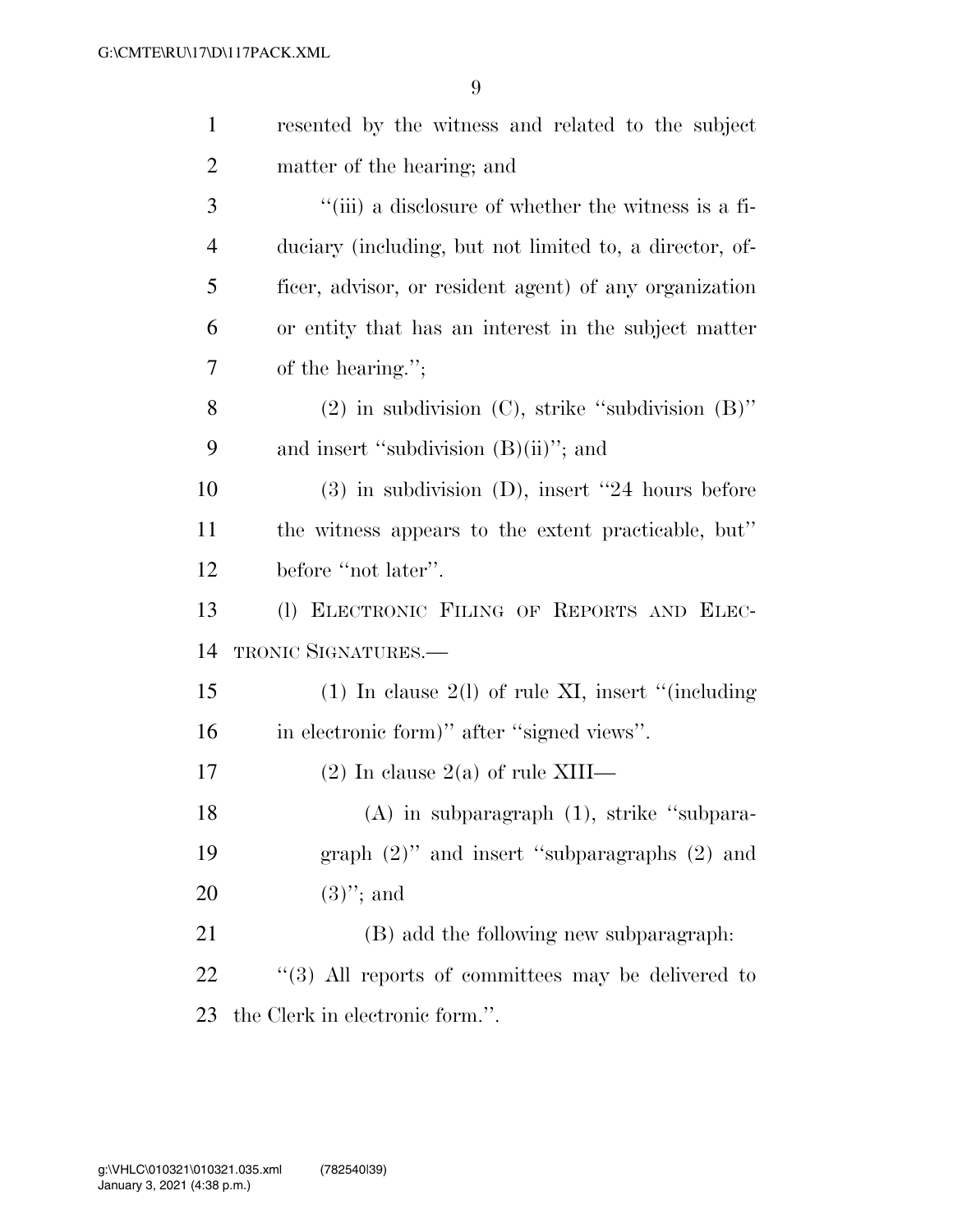| $\mathbf{1}$   | $(3)$ In clause 5(b) of rule XIII, insert ", pursu-           |  |  |  |  |  |  |
|----------------|---------------------------------------------------------------|--|--|--|--|--|--|
| $\overline{2}$ | ant to clause $2(a)(3)$ , or pursuant to clause $2(e)$ ,"     |  |  |  |  |  |  |
| 3              | after "from the floor".                                       |  |  |  |  |  |  |
| $\overline{4}$ | $(4)$ In clause 5 of rule XXV, insert "(including             |  |  |  |  |  |  |
| 5              | in electronic form)" after "signed" each place that           |  |  |  |  |  |  |
| 6              | it appears.                                                   |  |  |  |  |  |  |
| 7              | $(5)$ In clause 1 of rule XXVII, insert "(includ-             |  |  |  |  |  |  |
| 8              | ing in electronic form)" after "signed".                      |  |  |  |  |  |  |
| 9              | (m) SUBPOENA AUTHORITY.—In clause $2(m)(3)$ of                |  |  |  |  |  |  |
| 10             | rule XI, add the following new subdivision:                   |  |  |  |  |  |  |
| 11             | "(D) Subpoenas for documents or testimony may be              |  |  |  |  |  |  |
| 12             | issued to any person or entity, whether governmental, pub-    |  |  |  |  |  |  |
| 13             | lic, or private, within the United States, including, but not |  |  |  |  |  |  |
| 14             | limited to, the President, and the Vice President, whether    |  |  |  |  |  |  |
| 15             | current or former, in a personal or official capacity, as     |  |  |  |  |  |  |
| 16             | well as the White House, the Office of the President, the     |  |  |  |  |  |  |
| 17             | Executive Office of the President, and any individual cur-    |  |  |  |  |  |  |
|                | 18 rently or formerly employed in the White House, Office     |  |  |  |  |  |  |
| 19             | of the President, or Executive Office of the President.".     |  |  |  |  |  |  |
| 20             | (n) COMMITTEE ON ETHICS.—                                     |  |  |  |  |  |  |
| 21             | (1) In clause $5(a)(3)(C)$ of rule X, insert "or              |  |  |  |  |  |  |
| 22             | fifth" after "fourth".                                        |  |  |  |  |  |  |
| 23             | $(2)$ In clause 3 of rule XI—                                 |  |  |  |  |  |  |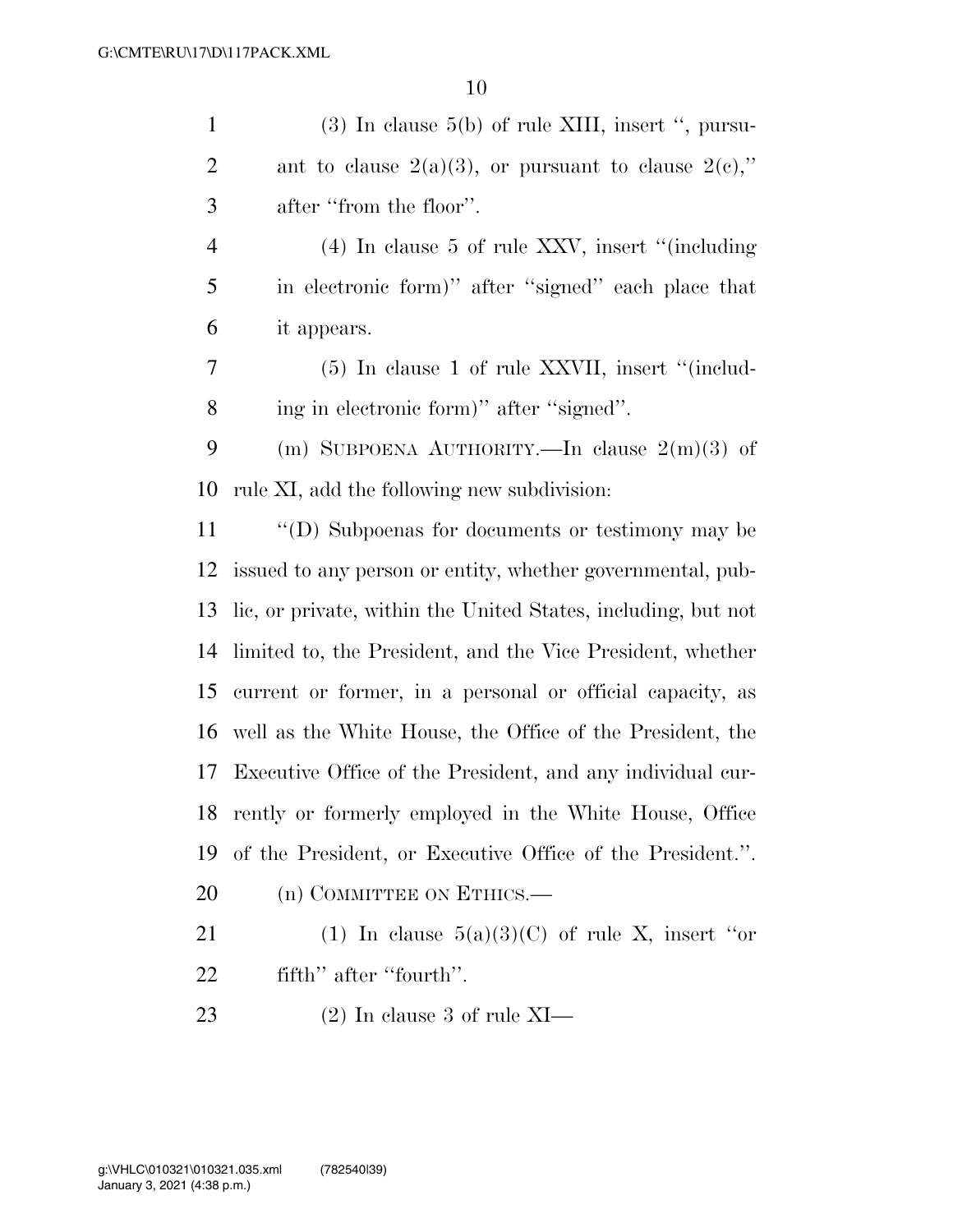| $\mathbf{1}$   | (A) in paragraph $(b)(8)(A)$ , insert ", Dele-                |  |  |  |  |  |  |  |
|----------------|---------------------------------------------------------------|--|--|--|--|--|--|--|
| $\overline{2}$ | gate, Resident Commissioner" after "Member"                   |  |  |  |  |  |  |  |
| 3              | each place it appears;                                        |  |  |  |  |  |  |  |
| $\overline{4}$ | (B) in paragraph $(b)(8)(B)(iii)$ , insert ",                 |  |  |  |  |  |  |  |
| 5              | Delegate, Resident Commissioner" after "Mem-                  |  |  |  |  |  |  |  |
| 6              | $ber$ ";                                                      |  |  |  |  |  |  |  |
| 7              | (C) in paragraph $(k)(1)(A)$ , insert ", Dele-                |  |  |  |  |  |  |  |
| 8              | gate, Resident Commissioner" after "Member";                  |  |  |  |  |  |  |  |
| 9              | (D) in paragraph $(m)(1)(A)$ , insert ", Del-                 |  |  |  |  |  |  |  |
| 10             | egates, or the Resident Commissioner" after                   |  |  |  |  |  |  |  |
| 11             | "Members";                                                    |  |  |  |  |  |  |  |
| 12             | (E) in paragraph (n), insert ", Delegate,                     |  |  |  |  |  |  |  |
| 13             | Resident Commissioner" after "Member"; and                    |  |  |  |  |  |  |  |
| 14             | (F) in paragraph (r), insert ", Delegate,                     |  |  |  |  |  |  |  |
| 15             | Resident Commissioner" after "Member".                        |  |  |  |  |  |  |  |
| 16             | (o) AUDIO AND VIDEO RECORDINGS.—In clause 4(b)                |  |  |  |  |  |  |  |
| 17             | of rule XI, strike "radio and television tapes and television |  |  |  |  |  |  |  |
|                | 18 film" and insert "audio and video recordings".             |  |  |  |  |  |  |  |
| 19             | COSPONSORSHIP WITHDRAWAL.—In<br>(p)<br>clause                 |  |  |  |  |  |  |  |
| 20             | $7(b)(2)$ of rule XII, strike the first two sentences and in- |  |  |  |  |  |  |  |
| 21             | sert the following: "The name of a cosponsor of a bill or     |  |  |  |  |  |  |  |
| 22             | resolution may be deleted only by a demand from the floor     |  |  |  |  |  |  |  |
| 23             | made by the Member, Delegate, or Resident Commissioner        |  |  |  |  |  |  |  |
| 24             | whose name is to be deleted, or by a unanimous-consent        |  |  |  |  |  |  |  |
| 25             | request from the sponsor. The Speaker may only entertain      |  |  |  |  |  |  |  |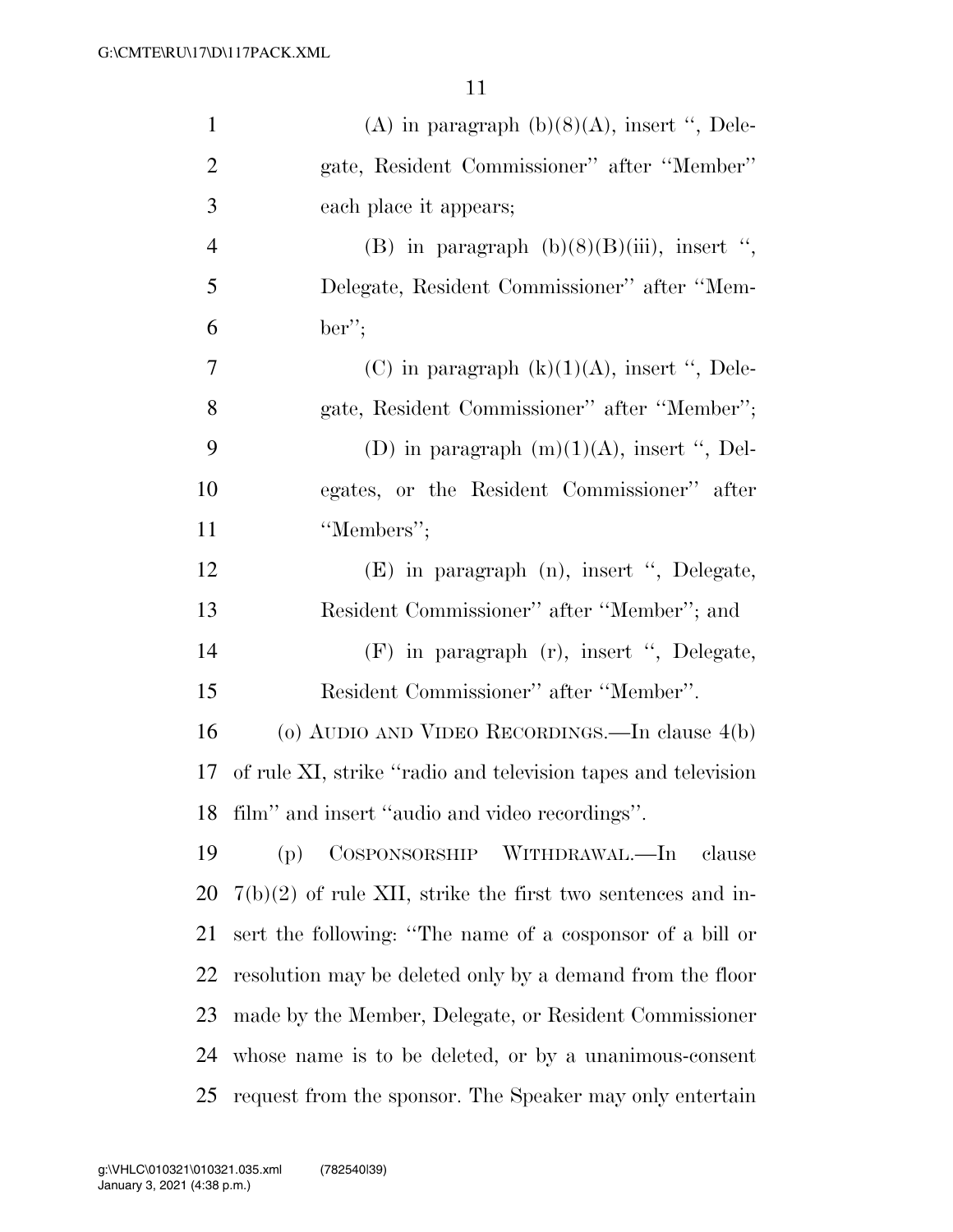such a demand or request until the last committee author- ized to consider and report the bill or resolution reports it to the House or is discharged from its consideration.''. (q) COMPARATIVE PRINTS.—In rule XXI, strike clause 12. (r) REQUIRING COMMITTEE HEARING AND MARKUP ON BILLS AND JOINT RESOLUTIONS.— 8 (1) In clause  $3(c)$  of rule XIII, add the fol- lowing new subparagraph:  $\cdot$  ''(6)(A) On a bill or joint resolution to be considered pursuant to a special order of business reported by the Committee on Rules— ''(i) a list of related committee and sub- committee hearings; and ''(ii) a designation of at least one com- mittee or subcommittee hearing that was used to develop or consider such bill or joint resolu- tion. ''(B) Subdivision (A) shall not apply to a bill or joint resolution—  $\frac{1}{2}$  (i) continuing appropriations for a fiscal year; or 23 "(ii) containing an emergency designation 24 under section  $251(b)(2)$  or section  $252(e)$  of the Bal-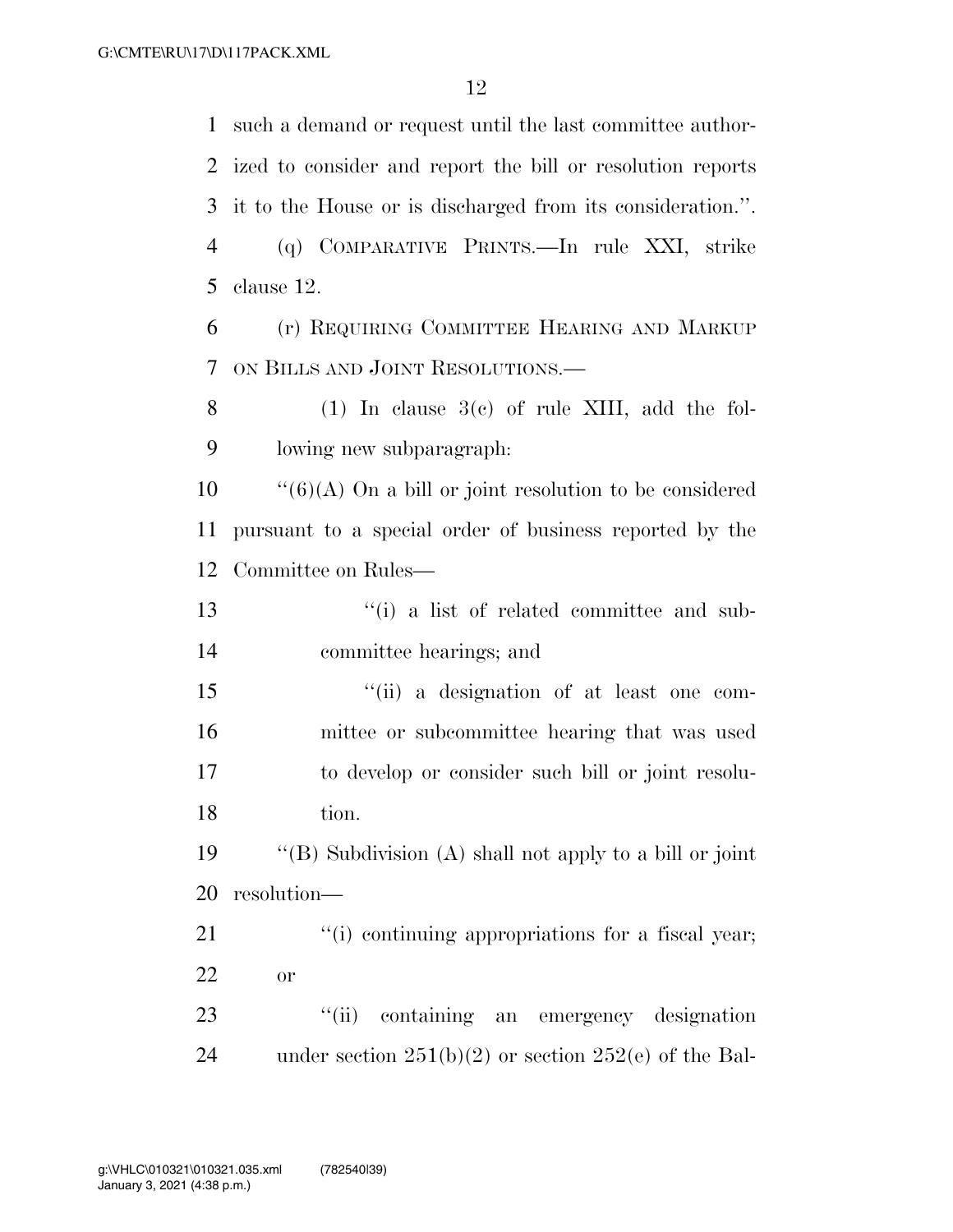- anced Budget and Emergency Deficit Control Act of 1985.''.
- (2) In rule XXI, add at the end the following new clause:

 ''12.(a) It shall not be in order to consider a bill or joint resolution pursuant to a special order of business re- ported by the Committee on Rules that has not been re-ported by a committee.

 ''(b) Paragraph (a) shall not apply to a bill or joint resolution—

11  $\frac{1}{2}$  (1) continuing appropriations for a fiscal year; ''(2) containing an emergency designation 13 under section  $251(b)(2)$  or section  $252(e)$  of the Bal- anced Budget and Emergency Deficit Control Act of 1985;

16  $\frac{1}{3}$  designated pursuant to clause 7(a) of rule XV; or

18  $\frac{1}{2}$  18  $\frac{1}{2}$  18  $\frac{1}{2}$  18  $\frac{1}{2}$  18  $\frac{1}{2}$  18  $\frac{1}{2}$  18  $\frac{1}{2}$  18  $\frac{1}{2}$  18  $\frac{1}{2}$  18  $\frac{1}{2}$  18  $\frac{1}{2}$  18  $\frac{1}{2}$  18  $\frac{1}{2}$  18  $\frac{1}{2}$  18  $\frac{1}{2}$  18  $\frac{1}{2}$  18  $\frac{1}{2}$ 

 ''(c) Paragraph (a) does not apply before March 1 of an odd-numbered year.''.

(s) MOTION TO RECOMMIT.—

22 (1) In clause 6(c) of rule XIII, strike ", includ- ing a motion to recommit with instructions to report back an amendment otherwise in order''.

(2) In clause 2 of rule XIX—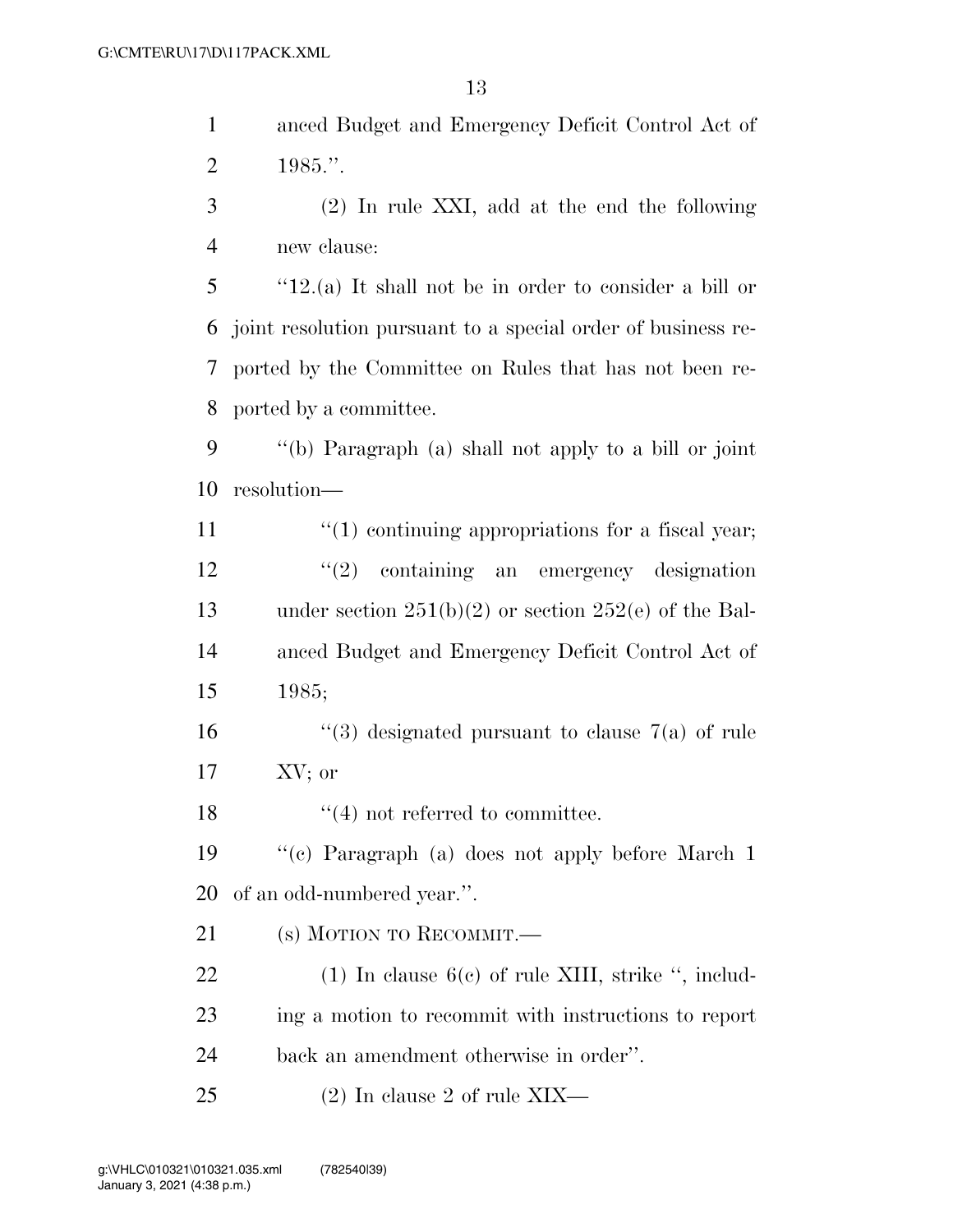| $\mathbf{1}$   | $(A)$ in paragraph $(a)$ , strike "with or";                |  |  |  |  |  |  |  |
|----------------|-------------------------------------------------------------|--|--|--|--|--|--|--|
| $\overline{2}$ | (B) amend paragraph (b) to read as fol-                     |  |  |  |  |  |  |  |
| 3              | lows:                                                       |  |  |  |  |  |  |  |
| 4              | "(b) The previous question shall be considered as or-       |  |  |  |  |  |  |  |
| 5              | dered on any motion to recommit (or commit, as the case     |  |  |  |  |  |  |  |
| 6              | may be). $\prime$ ; and                                     |  |  |  |  |  |  |  |
| $\overline{7}$ | $(C)$ strike paragraph $(e)$ .                              |  |  |  |  |  |  |  |
| 8              | $(3)$ In clause 7(d) of rule XXII, strike "or in            |  |  |  |  |  |  |  |
| 9              | a motion to recommit to conference".                        |  |  |  |  |  |  |  |
| 10             | (t) DISTRICT OF COLUMBIA BUSINESS.—In rule                  |  |  |  |  |  |  |  |
| 11             | $XV$ —                                                      |  |  |  |  |  |  |  |
| 12             | $(1)$ clause 4 is amended to read as follows:               |  |  |  |  |  |  |  |
| 13             | $4.$ (Reserved.)".                                          |  |  |  |  |  |  |  |
| 14             | $(2)$ in clause 4, strike the caption.                      |  |  |  |  |  |  |  |
| 15             | (u) TITLE AMENDMENTS.—In clause 6 of rule XVI,              |  |  |  |  |  |  |  |
| 16             | insert ", shall be in order only if offered by the Majority |  |  |  |  |  |  |  |
| 17             | Leader or a designee," after "adoption".                    |  |  |  |  |  |  |  |
| 18             | (v) RECONCILIATION DIRECTIVES.—Clause 7 of rule             |  |  |  |  |  |  |  |
| 19             | XXI is amended to read as follows:                          |  |  |  |  |  |  |  |
| 20             | "7. $(Reserved.)$ ".                                        |  |  |  |  |  |  |  |
| 21             | (w) AVAILABILITY OF MEASURES.—In clause 11 of               |  |  |  |  |  |  |  |
| 22             | rule XXI, insert "the text of" before "such measure".       |  |  |  |  |  |  |  |
| 23             | (x) PROHIBITED SERVICE.—Clause $19(c)$ of rule              |  |  |  |  |  |  |  |
|                | 24 XXIII is amended to read as follows: "A Member, Dele-    |  |  |  |  |  |  |  |
| 25             | gate, Resident Commissioner, officer, or employee of the    |  |  |  |  |  |  |  |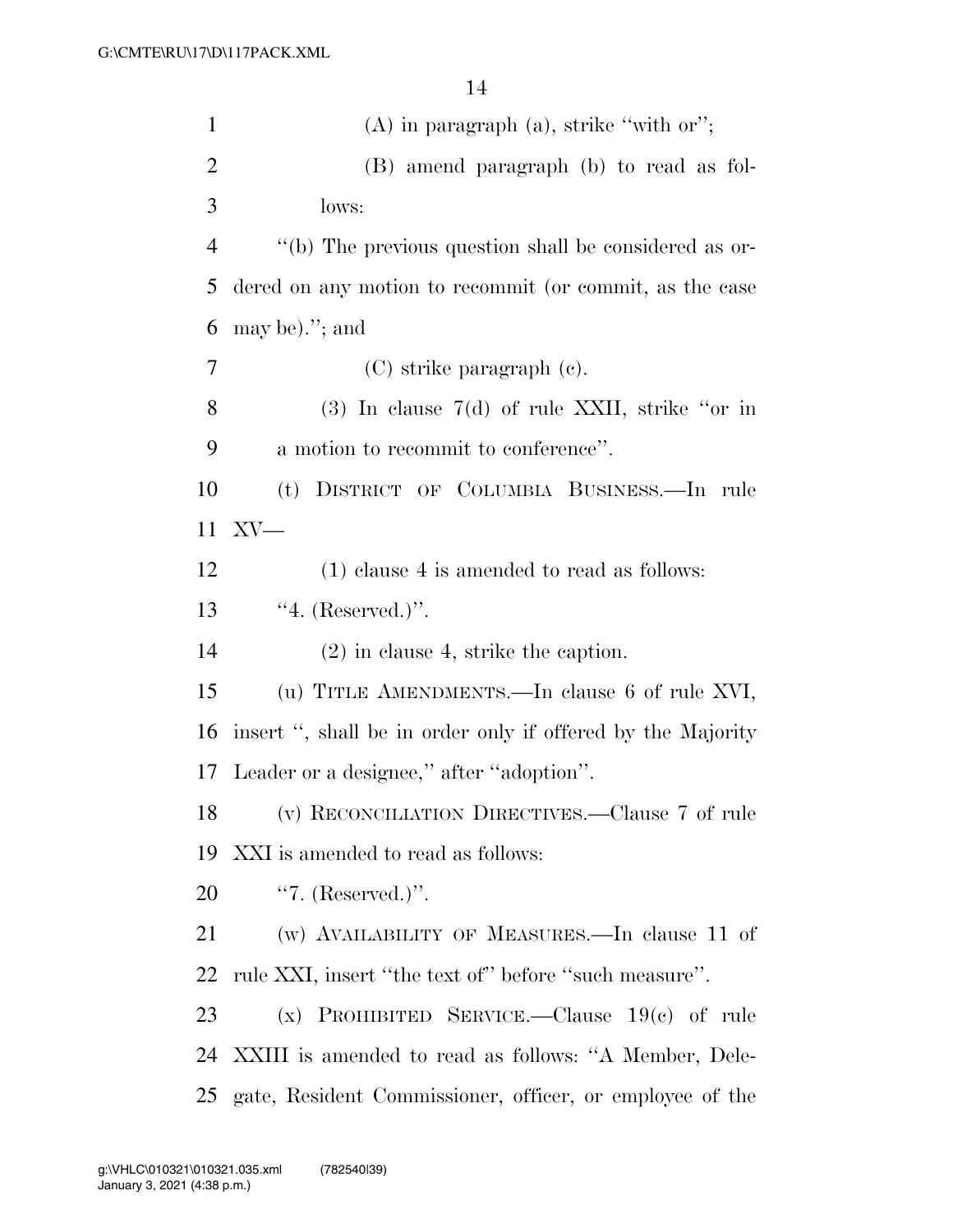House shall comply with regulations issued and revised, as necessary, by the Committee on Ethics regarding types of prohibited service or positions that could lead to con-flicts of interest.''.

- (y) CODE OF OFFICIAL CONDUCT.—In rule XXIII—
- (1) redesignate clause 20 as clause 22; and

 (2) insert after clause 19 the following new clauses:

 ''20. A Member, Delegate, Resident Commissioner, officer, or employee of the House may not, directly or indi- rectly, take any actions to prevent any individual from or retaliate against any individual for providing truthful in- formation to the Committee on Ethics, the Office of Con- gressional Ethics, the Office of Congressional Workplace Rights, or any law enforcement official, provided that the disclosure of such information is not otherwise prohibited by law or House rules.

 ''21.(a) Except as provided in paragraphs (b) and (c), a Member, Delegate, Resident Commissioner, officer, or employee of the House shall not knowingly and willfully disclose publicly the identity of, or personally identifiable information about, any individual who has reported allega- tions of possible wrongdoing, including retaliation, under processes and protections provided by the Civil Service Re-form Act of 1978, the Whistleblower Protection Act of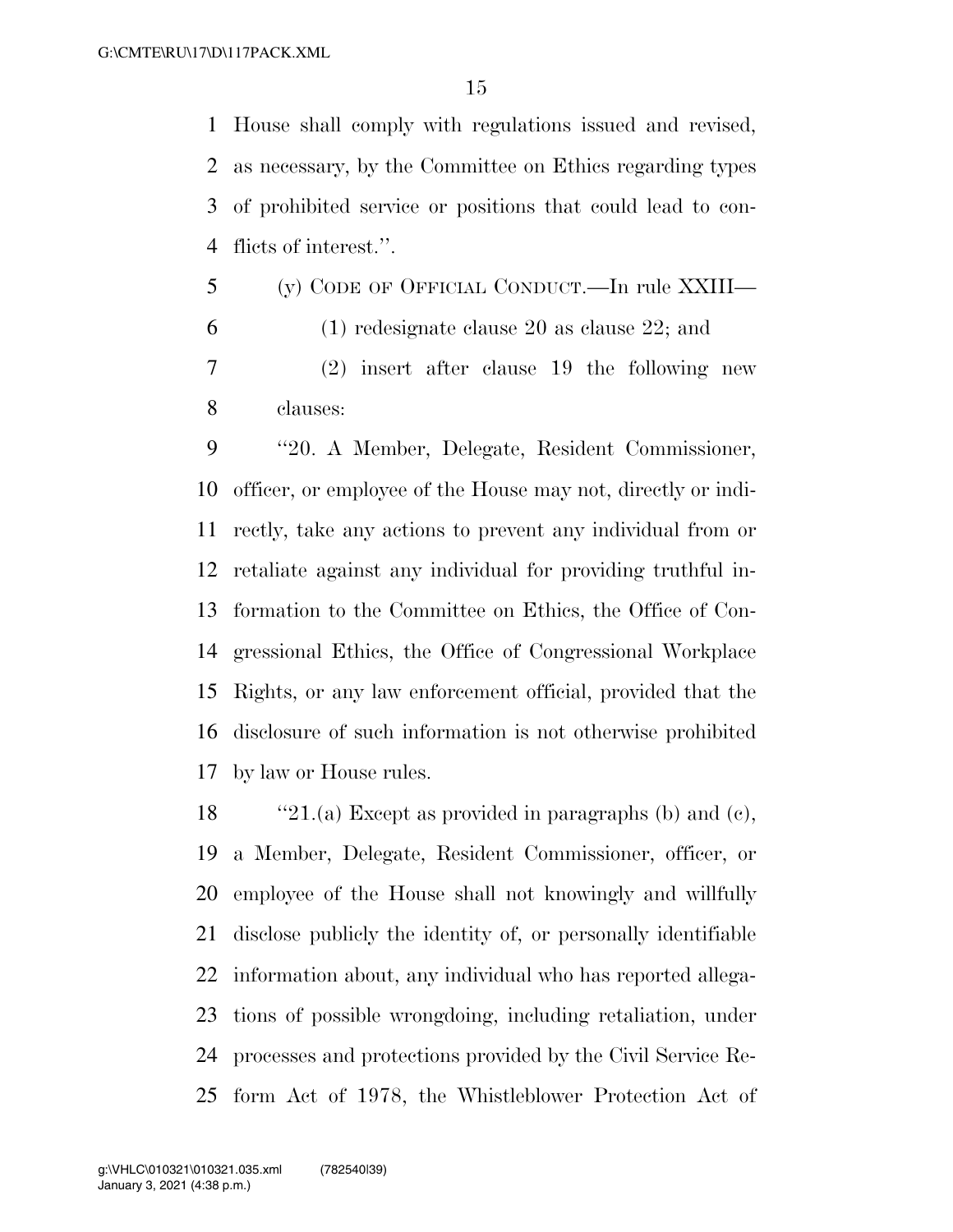1989, the Intelligence Community Whistleblower Protec- tion Act of 1998, or any other Federal law that establishes the right for individuals to make protected disclosures to Congress.

 ''(b) The limitation in paragraph (a) shall not apply to any disclosure of an individual's identity or personally identifiable information if—

 ''(1) the individual has provided express written consent prior to such disclosure;

 $\mathcal{L}(2)$  the individual has already voluntarily and publicly disclosed their identity; or

 ''(3) the disclosure is by the chair of a com- mittee after an affirmative vote by two-thirds of the members of the committee that such disclosure is in the public interest.

16 ''(c) Nothing in this clause shall prevent—

17  $\frac{1}{2}$  an investigation of any allegation of wrongdoing disclosed by any individual; or

19  $\frac{1}{2}$  the public disclosure of substantive infor- mation shared by any individual that is not person-ally identifiable to that individual.

 $\qquad$  "(d) Disclosures made pursuant to paragraph (b)(3) shall be subject to appropriate safeguards, including that the individual be provided timely advance notice if possible before their identity or any personally identifiable informa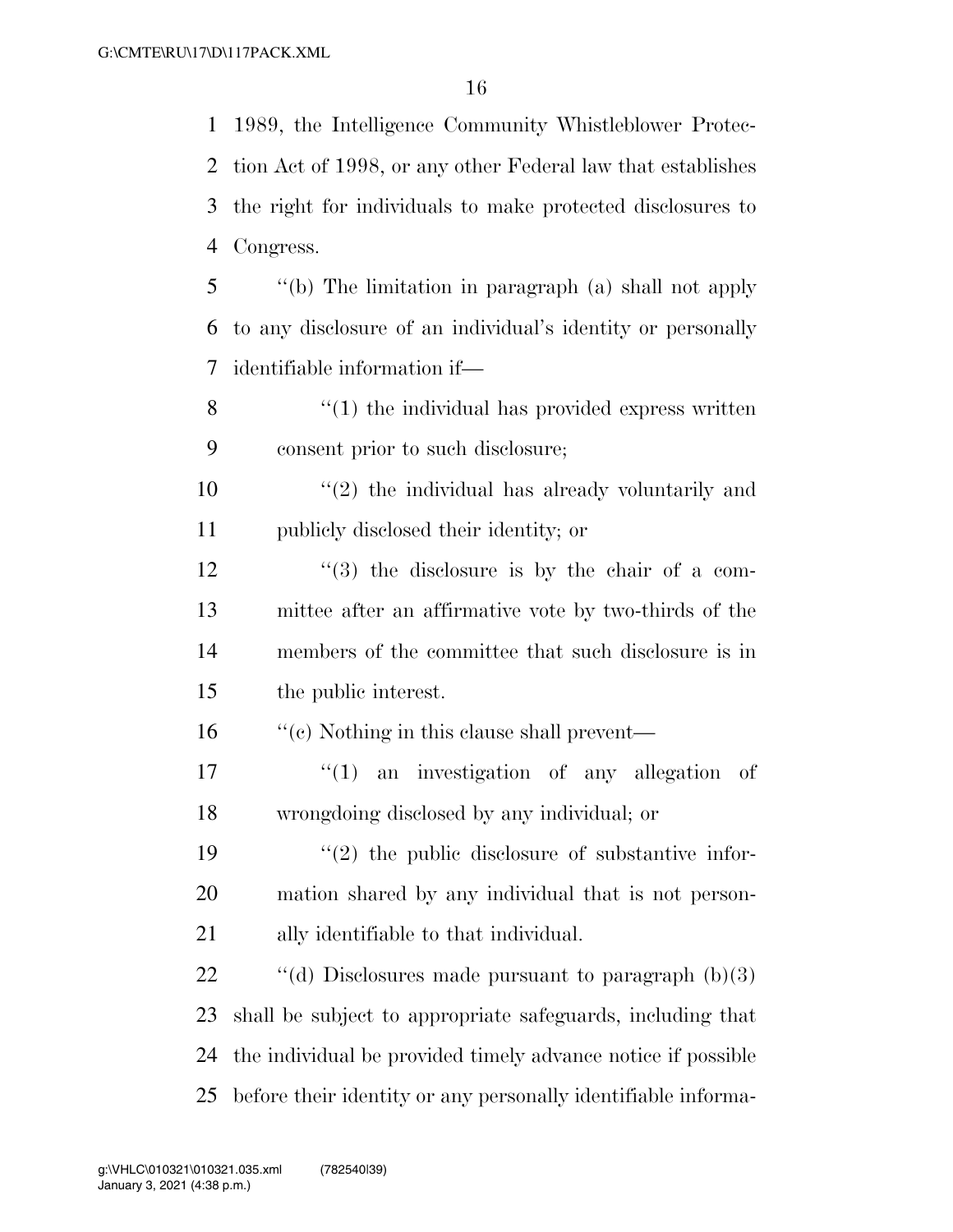tion is disclosed prior to the vote described in paragraph (b)(3), unless such information would jeopardize the re- lated investigations. When providing such notice to the in- dividual the committee chair shall send the individual a written explanation of the reasons for the disclosure.''.

 (z) COMMUNICATIONS STANDARDS COMMISSION.—In clause 5 of rule XXIV, strike ''Commission on Congres- sional Mailing Standards'' and insert ''Communications Standards Commission''.

#### **SEC. 3. SEPARATE ORDERS.**

 (a) MEMBER DAY HEARING REQUIREMENT.—Dur- ing the first session of the One Hundred Seventeenth Con- gress, each standing committee (other than the Committee on Ethics) or each subcommittee thereof (other than a subcommittee on oversight) shall hold a hearing at which it receives testimony from Members, Delegates, and the Resident Commissioner on proposed legislation within its jurisdiction, except that the Committee on Rules may hold such hearing during the second session of the One Hun-dred Seventeenth Congress.

21 (b) DEPOSITION AUTHORITY.—

 (1) During the One Hundred Seventeenth Con- gress, the chair of a standing committee (other than the Committee on Rules), and the chair of the Per-manent Select Committee on Intelligence, upon con-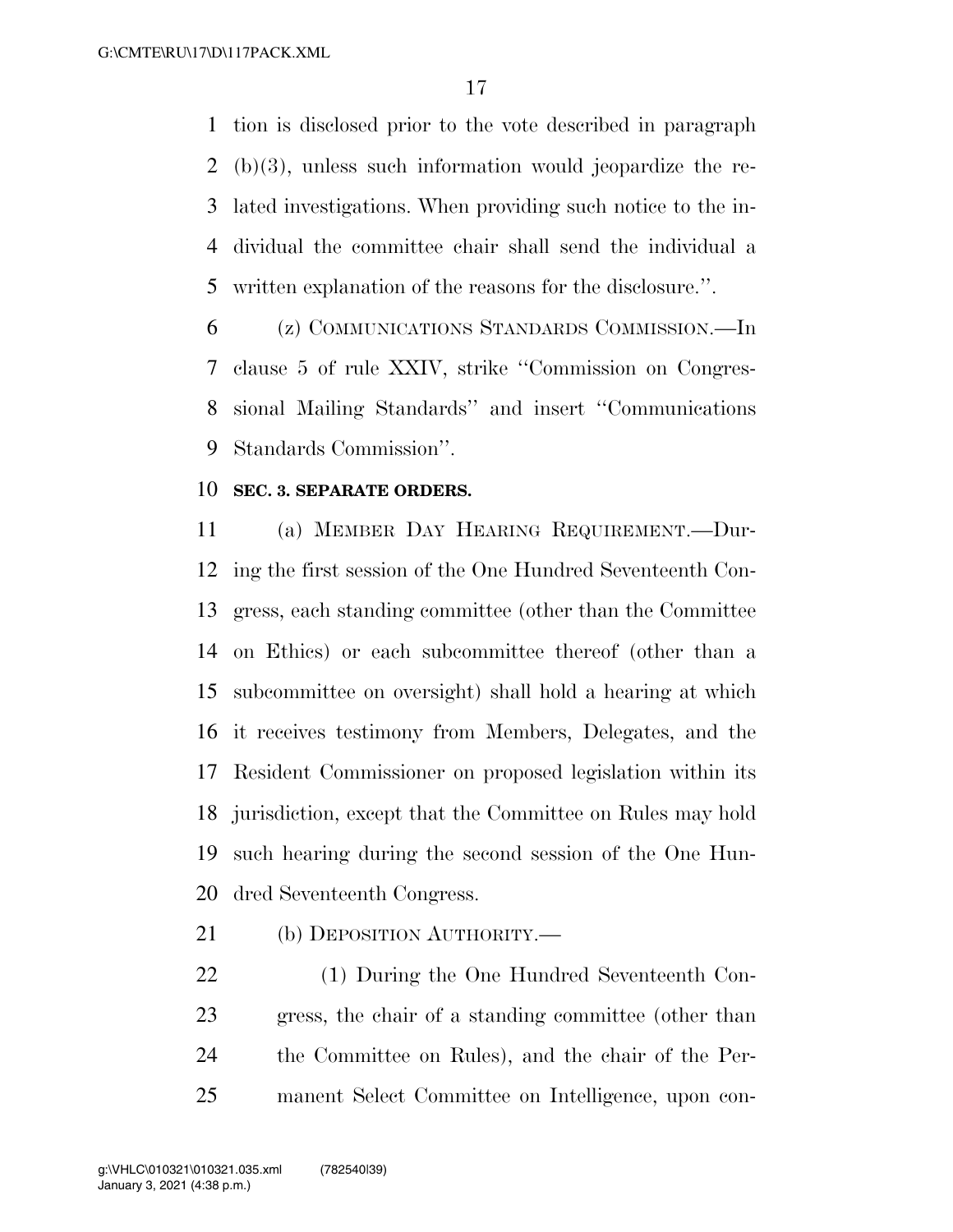sultation with the ranking minority member of such committee, may order the taking of depositions, in- cluding pursuant to subpoena, by a member or coun-sel of such committee.

 (2) Depositions taken under the authority pre- scribed in this subsection shall be subject to regula- tions issued by the chair of the Committee on Rules and printed in the Congressional Record.

 (c) WAR POWERS RESOLUTION.—During the One Hundred Seventeenth Congress, a motion to discharge a measure introduced pursuant to section 6 or section 7 of the War Powers Resolution (50 U.S.C. 1545–46) shall not be subject to a motion to table.

 (d) EXERCISE FACILITIES FOR FORMER MEM-BERS.—During the One Hundred Seventeenth Congress—

 (1) The House of Representatives may not pro- vide access to any exercise facility which is made available exclusively to Members and former Mem- bers, officers and former officers of the House of Representatives, and their spouses to any former Member, former officer, or spouse who is a lobbyist registered under the Lobbying Disclosure Act of 1995 or any successor statute or who is an agent of a foreign principal as defined in clause 5 of rule XXV. For purposes of this subsection, the term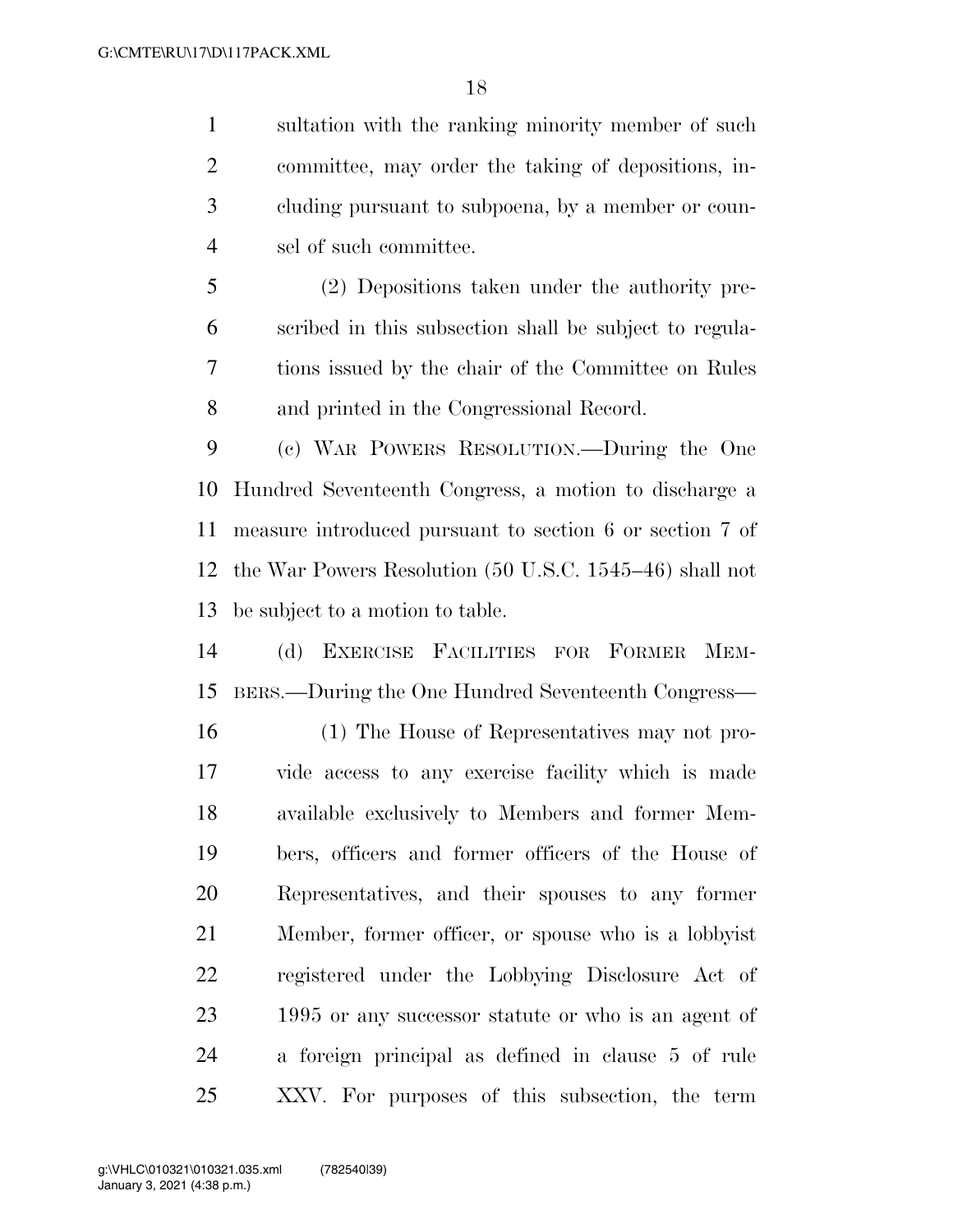''Member'' includes a Delegate or Resident Commis-sioner to the Congress.

 (2) The Committee on House Administration shall promulgate regulations to carry out this sub-section.

 (e) EMPANELING INVESTIGATIVE SUBCOMMITTEE OF THE COMMITTEE ON ETHICS.—The text of House Resolu- tion 451, One Hundred Tenth Congress, shall apply in the One Hundred Seventeenth Congress in the same manner as such provision applied in the One Hundred Tenth Con- gress, except that references to the Committee on Stand- ards of Official Conduct shall be construed as references to the Committee on Ethics.

 (f) NON-DISCLOSURE AGREEMENTS.—Any non-dis- closure agreement imposed by any employing or con- tracting authority in the House of Representatives to which a paid or unpaid employee or contractor is or was required to agree as a term of employment shall—

 (1) provide clear guidance that the employee or contractor may communicate concerning any matter with the Committee on Ethics, the Office of Con- gressional Workplace Rights, or any other office or entity designated by the Committee on House Ad- ministration without prior, concurrent, or subse-quent notice or approval; and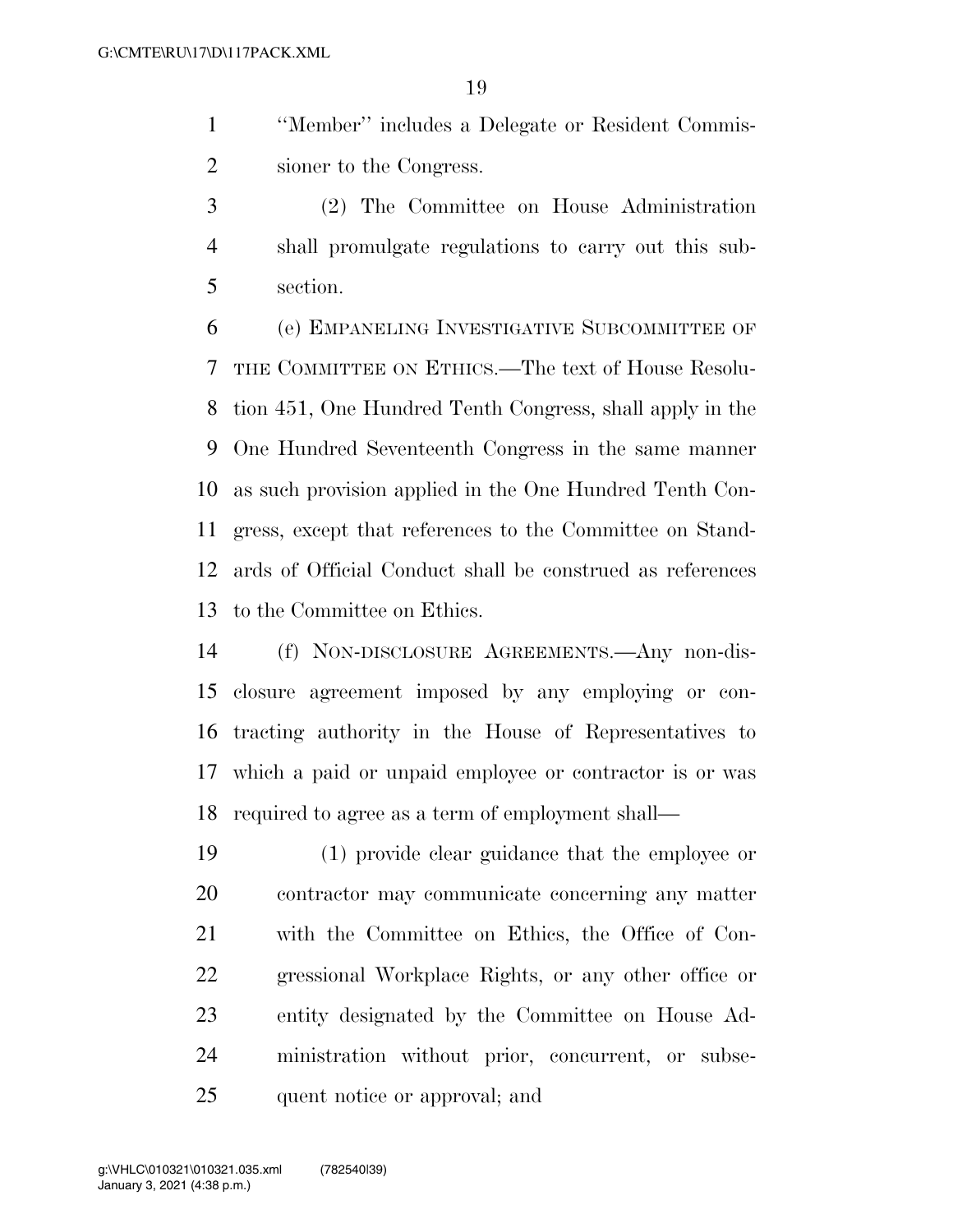(2) not be binding and shall have no legal effect to the extent to which it requires prior, concurrent, or subsequent notice or approval from anyone on any matter with respect to communications from an employee or contractor to any of the committees, of-fices, or entities described in paragraph (1).

 (g) REQUIRING MEMBERS TO PAY FOR DISCRIMINA-TION SETTLEMENTS.—

 (1) IN GENERAL.—In the case of a settlement of a complaint under the Congressional Account- ability Act of 1995 in connection with a claim alleg- ing a violation described in paragraph (2) which is committed personally by a Member, Delegate, or Resident Commissioner, if the Member, Delegate, or Resident Commissioner is not required under law to reimburse the Treasury for the amount of the settle- ment, the chair and ranking minority member of the Committee on House Administration may not ap-19 prove the settlement pursuant to clause  $4(d)(2)$  of 20 rule X unless, under the terms and conditions of the settlement, the Member, Delegate, or Resident Com- missioner is required to reimburse the Treasury for the amount of the settlement.

 (2) VIOLATIONS DESCRIBED.—A violation de-scribed in this paragraph is—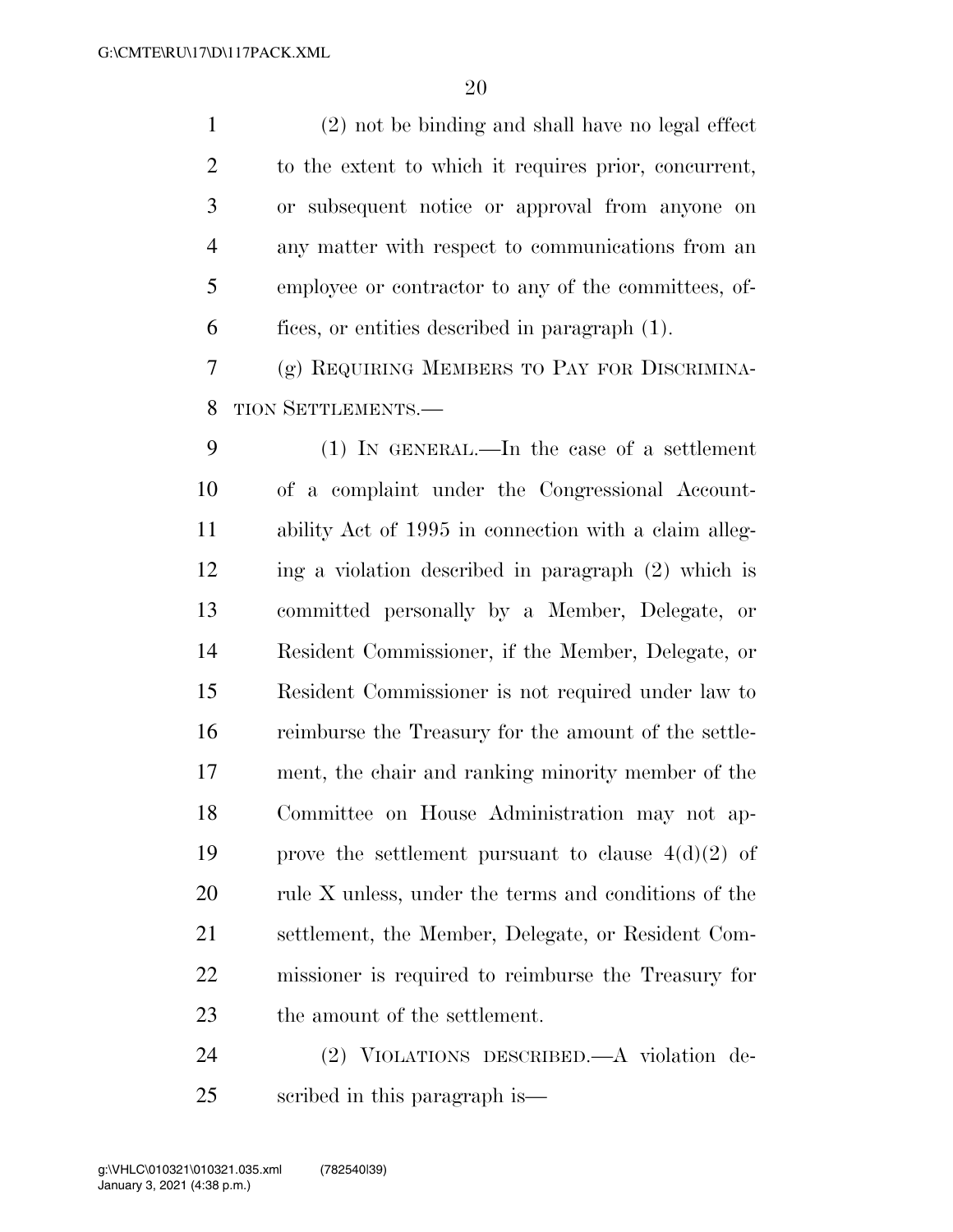| $\mathbf{1}$   | $(A)$ a violation of section 201(a) or section        |  |  |  |  |  |  |
|----------------|-------------------------------------------------------|--|--|--|--|--|--|
| $\overline{2}$ | 206(a) of the Congressional Accountability Act        |  |  |  |  |  |  |
| 3              | of $1995$ ; or                                        |  |  |  |  |  |  |
| $\overline{4}$ | (B) a violation of section 207 of such Act            |  |  |  |  |  |  |
| 5              | which consists of intimidating, taking reprisal       |  |  |  |  |  |  |
| 6              | against, or otherwise discriminating against any      |  |  |  |  |  |  |
| 7              | covered employee under such Act because of a          |  |  |  |  |  |  |
| 8              | claim alleging a violation described in subpara-      |  |  |  |  |  |  |
| 9              | graph(A).                                             |  |  |  |  |  |  |
| 10             | (h) MANDATORY ANTI-HARASSMENT AND ANTI-DIS-           |  |  |  |  |  |  |
| 11             | CRIMINATION POLICIES FOR HOUSE OFFICES.—              |  |  |  |  |  |  |
| 12             | (1) REQUIRING OFFICES TO ADOPT POLICY.—               |  |  |  |  |  |  |
| 13             | Each employing office of the House of Representa-     |  |  |  |  |  |  |
| 14             | tives under the Congressional Accountability Act of   |  |  |  |  |  |  |
| 15             | 1995 shall adopt an anti-harassment and anti-dis-     |  |  |  |  |  |  |
| 16             | erimination policy for the office's workplace.        |  |  |  |  |  |  |
| 17             | REGULATIONS.—Not later than April 1,<br>(2)           |  |  |  |  |  |  |
| 18             | 2021, the Committee on House Administration shall     |  |  |  |  |  |  |
| 19             | promulgate regulations to carry out this subsection,  |  |  |  |  |  |  |
| 20             | and shall ensure that such regulations are consistent |  |  |  |  |  |  |
| 21             | with the requirements of the Congressional Account-   |  |  |  |  |  |  |
| 22             | ability Act of 1995, rule XXIII, and other relevant   |  |  |  |  |  |  |
| 23             | laws, rules, and regulations.                         |  |  |  |  |  |  |
| 24             | (i) DISPLAYING STATEMENT OF RIGHTS AND PRO-           |  |  |  |  |  |  |
| 25             | TECTIONS PROVIDED TO HOUSE EMPLOYEES.—The Com-        |  |  |  |  |  |  |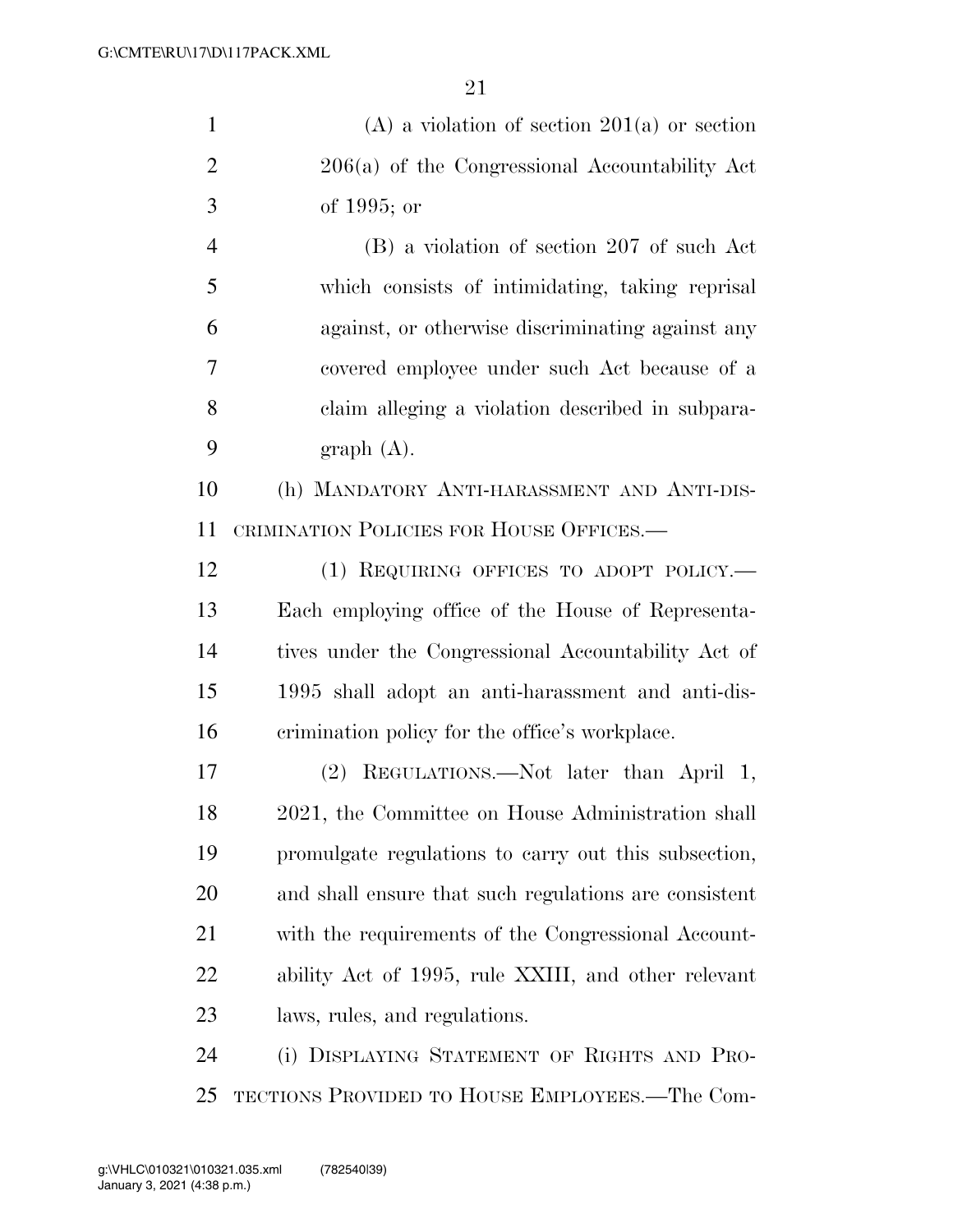mittee on House Administration shall issue regulations to provide that each employing office of the House of Rep- resentatives shall post in a prominent location in the office (including, in the case of the office of a Member, Delegate, or the Resident Commissioner, a prominent location in each district office) a statement of the rights and protec- tions provided to employees of the House of Representa- tives under the Congressional Accountability Act of 1995, including the procedures available to employees of the House under such Act for responding to and adjudicating allegations of violations of such rights and protections.

 (j) BROADENING AVAILABILITY AND UTILITY OF LEGISLATIVE DOCUMENTS IN MACHINE-READABLE FOR- MATS.—The Committee on House Administration, the Clerk, and other officers and officials of the House shall continue efforts to broaden the availability and utility of legislative documents in machine readable formats in the One Hundred Seventeenth Congress in furtherance of the institutional priorities of—

 (1) improving public availability and use of leg- islative information produced by the House and its committees; and

 (2) enabling all House staff to produce com- parative prints showing the differences between versions of legislation, how proposed legislation will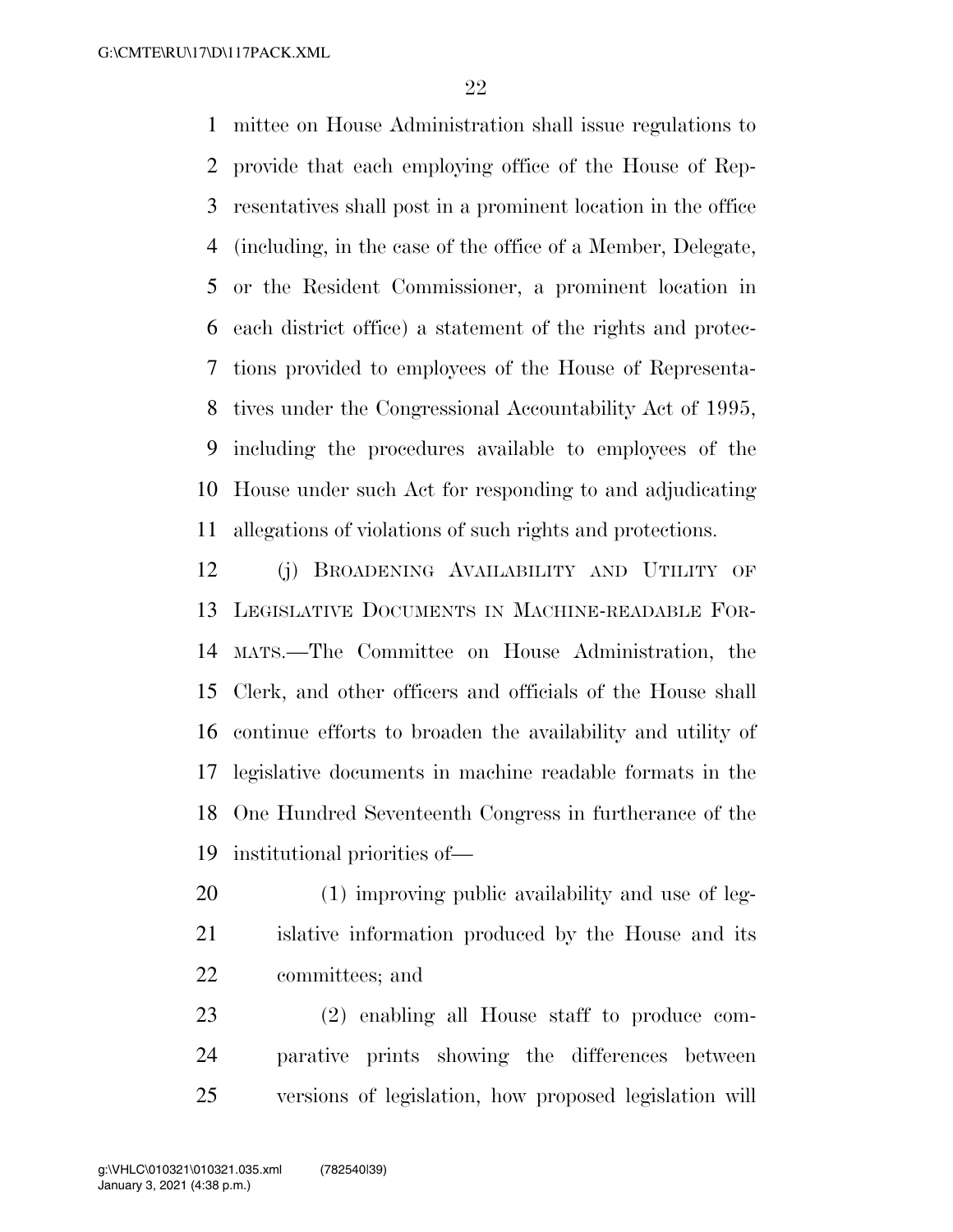amend existing law, and how an amendment may change proposed legislation.

 (k) IMPROVING THE COMMITTEE ELECTRONIC DOC- UMENT REPOSITORY.—The Clerk, the Committee on House Administration, and other officers and officials of the House shall undertake efforts to improve the electronic document repository operated by the Clerk for use by com- mittees of the House in the One Hundred Seventeenth Congress, in furtherance of the institutional priority of in- creasing public availability and identification of legislative information produced and held by House committees, in- cluding votes, amendments, and witness disclosure forms. (l) INCLUSION OF CITATIONS FOR PROPOSED RE- PEALS AND AMENDMENTS.—To the maximum extent practicable and consistent with established drafting con- ventions, an instruction in a bill or joint resolution pro- posing to repeal or amend any law or part thereof not con- tained in a codified title of the United States Code shall include, in parentheses immediately following the designa- tion of the matter proposed to be repealed or amended, the applicable United States Code citation (which may be a note in the United States Code), or, if no such citation is available, an appropriate alternative citation to the ap-plicable law or part.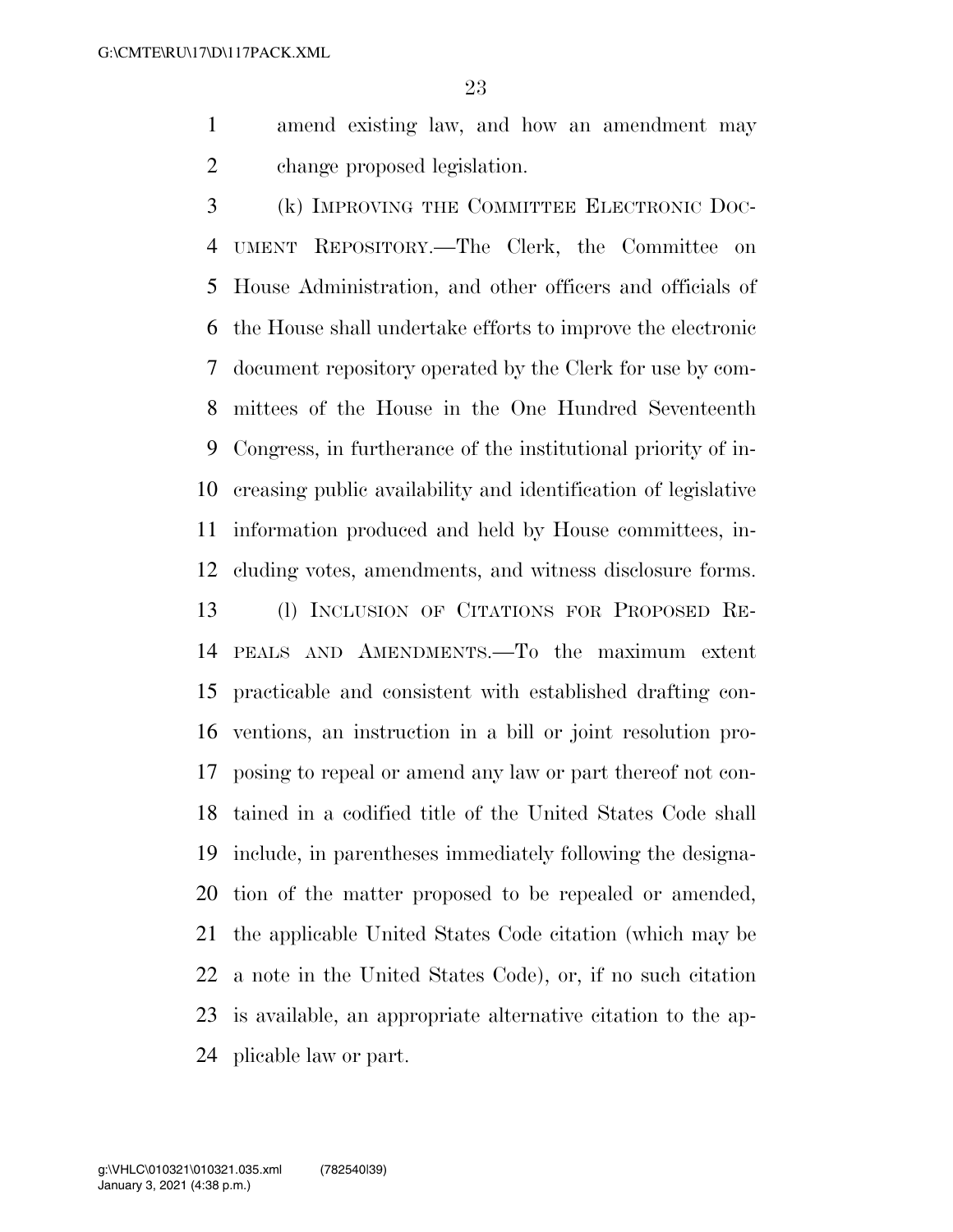(m) PROVIDING FOR TRANSPARENCY WITH RESPECT TO MEMORIALS SUBMITTED PURSUANT TO ARTICLE V OF THE CONSTITUTION OF THE UNITED STATES.—With re- spect to any memorial presented under clause 3 of rule XII purporting to be an application of the legislature of a State calling for a convention for proposing amendments to the Constitution of the United States pursuant to Arti-cle V, or a rescission of any such prior application—

 (1) the chair of the Committee on the Judiciary shall, in the case of a memorial presented in the One Hundred Fourteenth Congress or succeeding Con- gresses, and may, in the case of such a memorial presented prior to the One Hundred Fourteenth Congress, designate any such memorial for public availability by the Clerk; and

 (2) the Clerk shall make such memorials as are designated pursuant to paragraph (1) publicly avail- able in electronic form, organized by State of origin and year of receipt, and shall indicate whether the memorial was designated as an application or a re-scission.

 (n) SUBCOMMITTEES.—Notwithstanding clause 5(d) of rule X, during the One Hundred Seventeenth Congress the Committee on Agriculture may have not more than six subcommittees.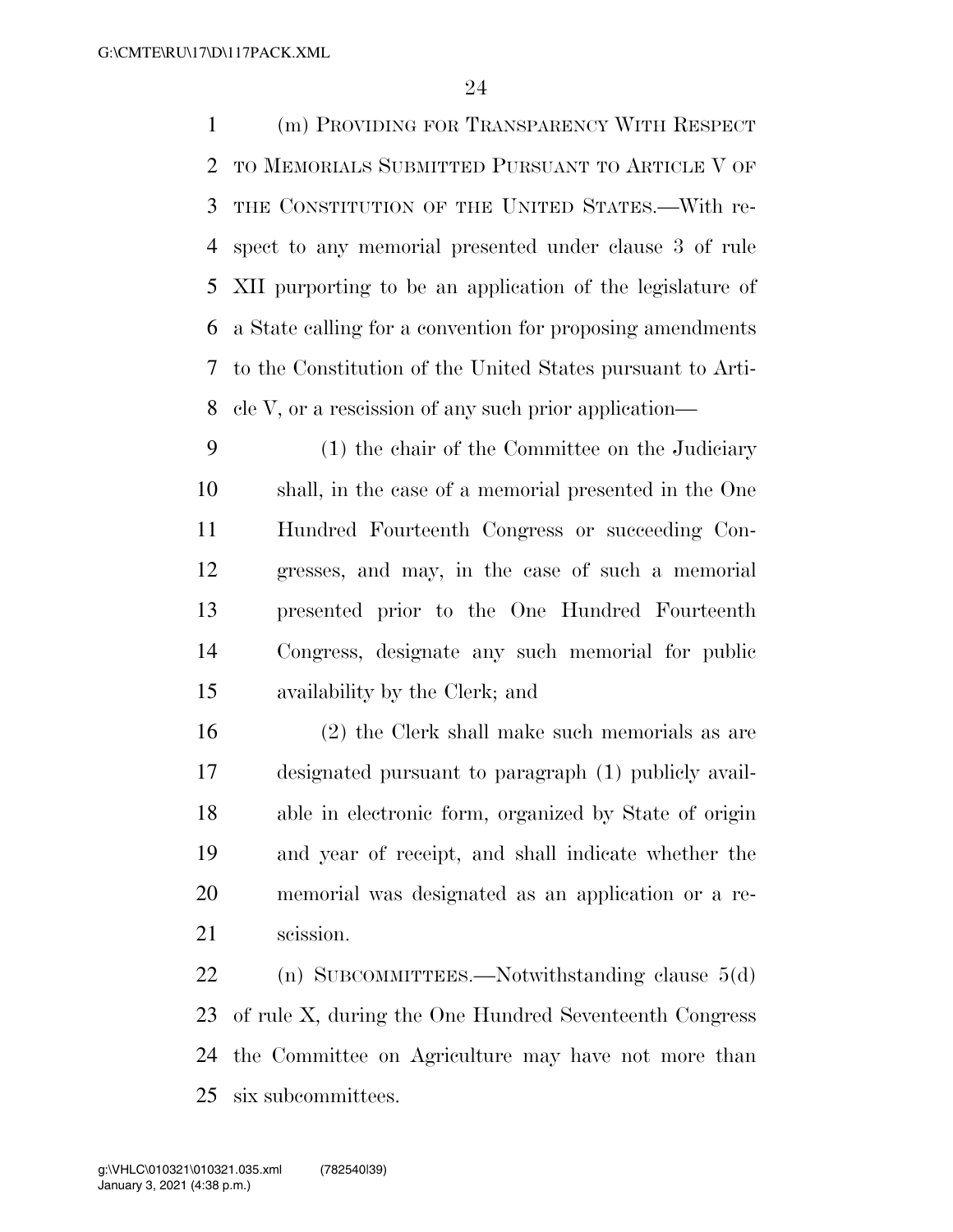(o) CONGRESSIONAL MEMBER ORGANIZATION TRANSPARENCY REFORM.—

 (1) PAYMENT OF SALARIES AND EXPENSES THROUGH ACCOUNT OF ORGANIZATION.—A Member of the House of Representatives and an eligible Con- gressional Member Organization may enter into an agreement under which—

 (A) an employee of the Member's office may carry out official and representational du- ties of the Member by assignment to the Orga-nization; and

 (B) to the extent that the employee carries out such duties under the agreement, the Mem- ber shall transfer the portion of the Members' Representational Allowance (MRA) of the Mem- ber which would otherwise be used for the sal- ary and related expenses of the employee to a dedicated account in the House of Representa- tives which is administered by the Organization, in accordance with the regulations promulgated by the Committee on House Administration under paragraph (2).

 (2) REGULATIONS.—The Committee on House Administration (hereafter referred to in this sub-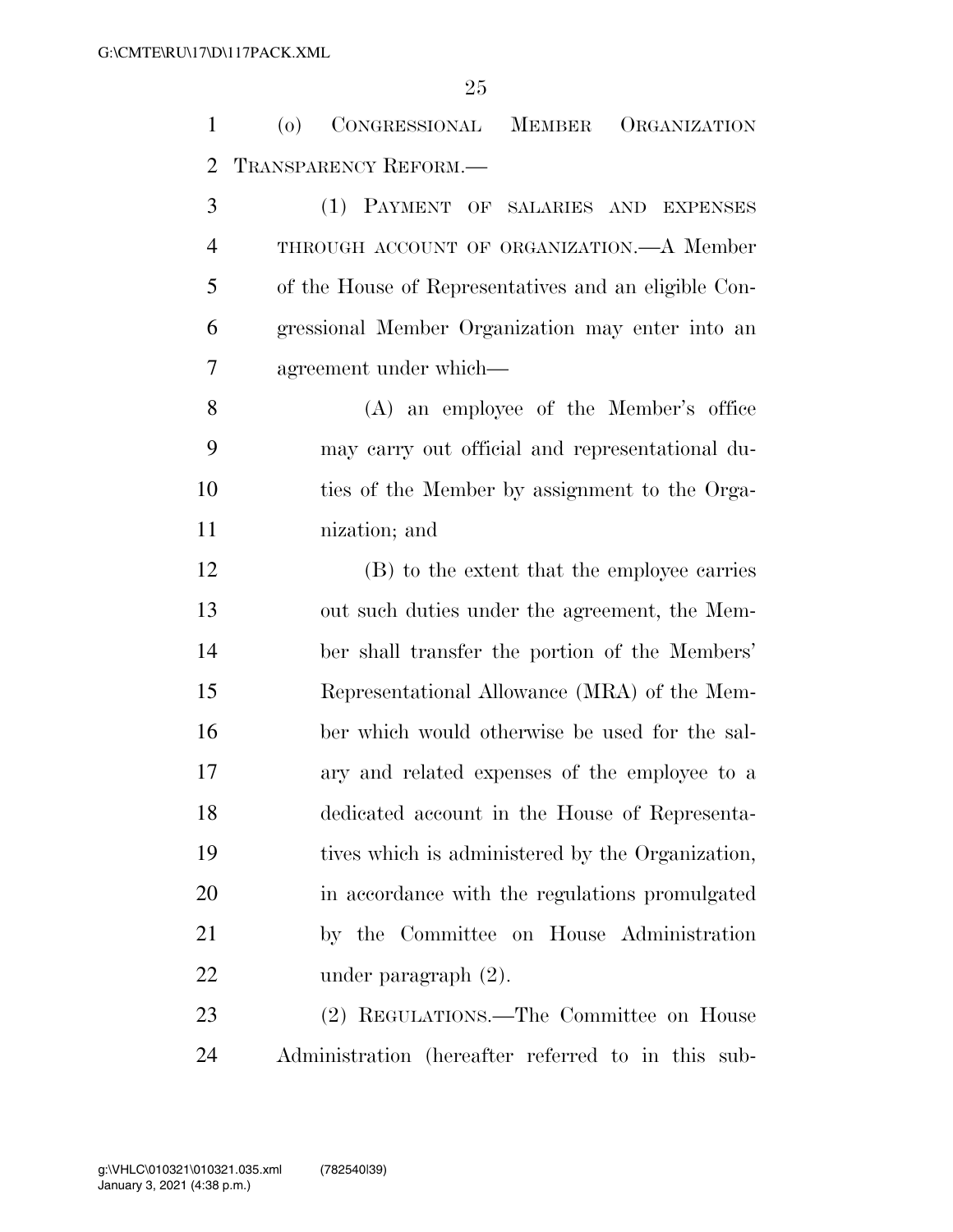section as the ''Committee'') shall promulgate regu-lations as follows:

 (A) USE OF MRA.—Pursuant to the au- thority of section 101(d) of the House of Rep- resentatives Administrative Reform Technical Corrections Act (2 U.S.C. 5341(d)), the Com- mittee shall prescribe regulations to provide that an eligible Congressional Member Organi- zation may use the amounts transferred to the Organization's dedicated account under para- graph (1)(B) for the same purposes for which a Member of the House of Representatives may use the Members' Representational Allowance, except that the Organization may not use such amounts for franked mail, official travel, or leases of space or vehicles.

 (B) MAINTENANCE OF LIMITATIONS ON NUMBER OF SHARED EMPLOYEES.—Pursuant to the authority of section 104(d) of the House of Representatives Administrative Reform Tech- nical Corrections Act (2 U.S.C. 5321(d)), the Committee shall prescribe regulations to provide that an employee of the office of a Member of the House of Representatives who is covered by an agreement entered into under paragraph (1)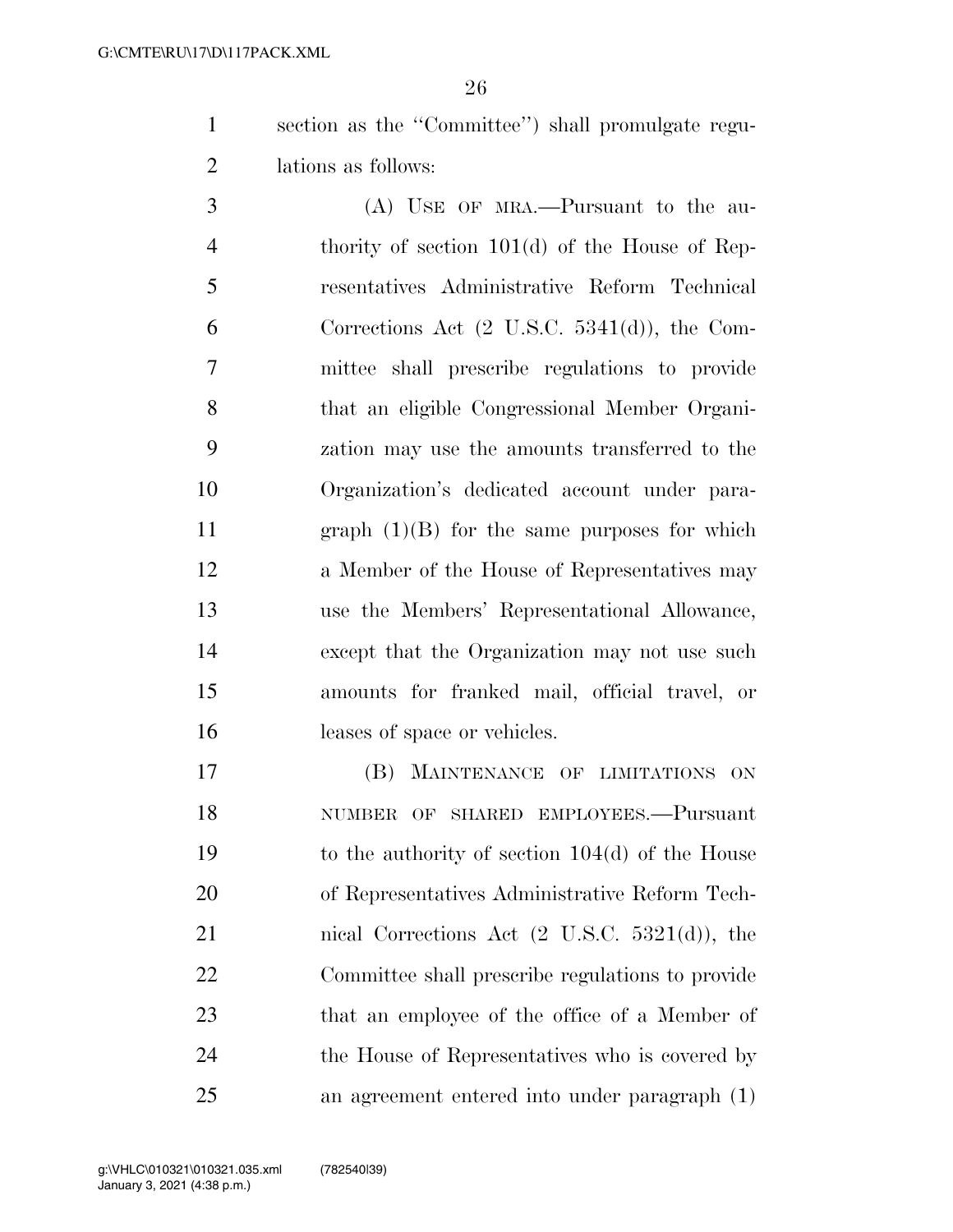between the Member and an eligible Congres- sional Member Organization shall be considered a shared employee of the Member's office and the Organization for purposes of such section, and shall include in such regulations appro- priate accounting standards to ensure that a Member of the House of Representatives who enters into an agreement with such an Organi- zation under paragraph (1) does not employ more employees than the Member is authorized 11 to employ under such section.

 (C) PARTICIPATION IN STUDENT LOAN RE- PAYMENT PROGRAM.—Pursuant to the author- ity of section 105(b) of the Legislative Branch Appropriations Act, 2003 (2 U.S.C. 4536(b)), relating to the student loan repayment program for employees of the House, the Committee shall promulgate regulations to provide that, in the case of an employee who is covered by an agreement entered into under paragraph (1) be- tween a Member of the House of Representa-22 tives and an eligible Congressional Member Or- ganization and who participates in such pro- gram while carrying out duties under the agree-ment—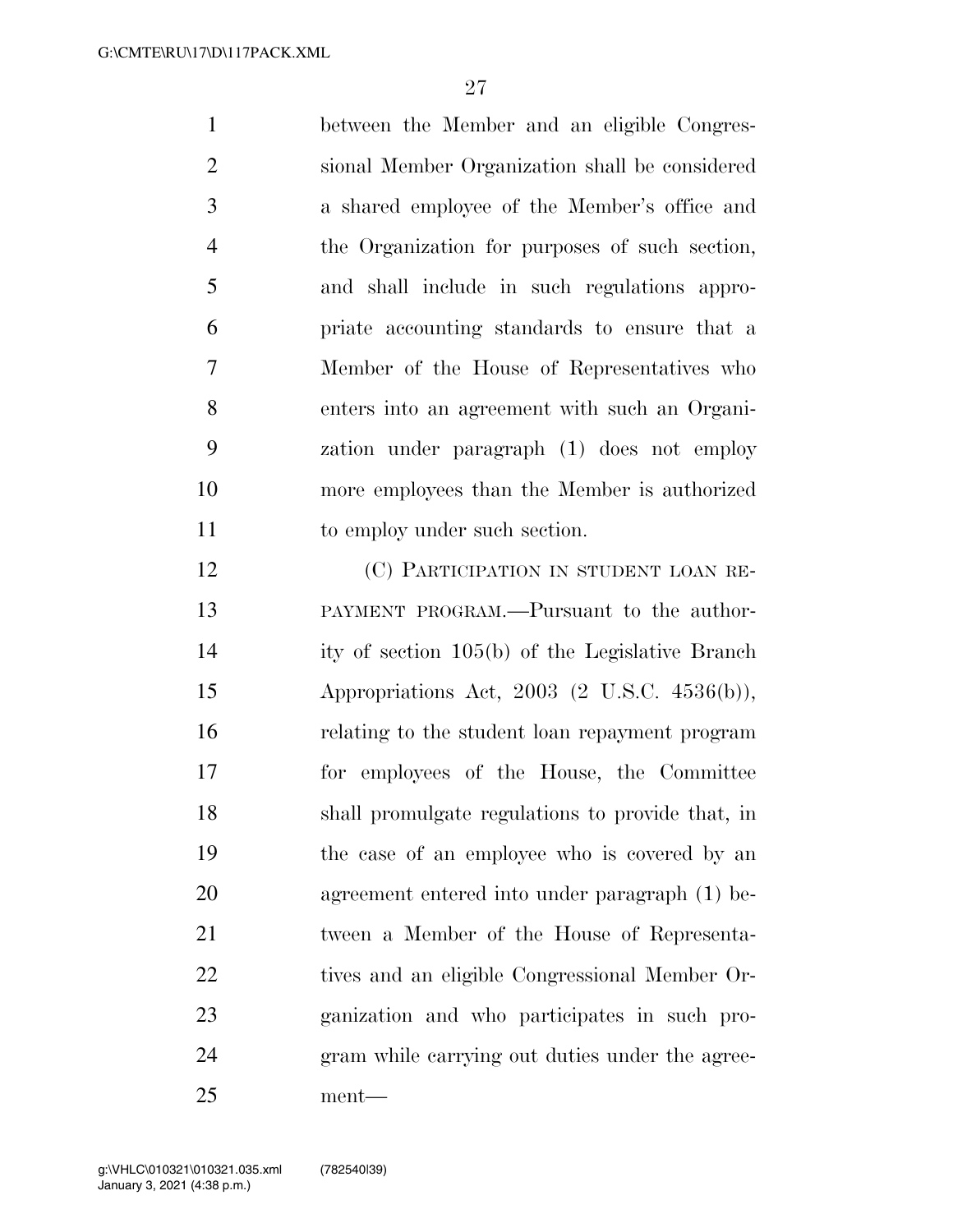| $\mathbf{1}$   | (i) any funds made available for mak-            |
|----------------|--------------------------------------------------|
| $\overline{2}$ | ing payments under the program with re-          |
| 3              | spect to the employee shall be transferred       |
| $\overline{4}$ | to the Organization's dedicated account          |
| 5              | under paragraph $(1)(B)$ ; and                   |
| 6              | (ii) the Organization shall use the              |
| 7              | funds to repay a student loan taken out by       |
| 8              | the employee, under the same terms and           |
| 9              | conditions which would apply under the           |
| 10             | program if the Organization were the em-         |
| 11             | ploying office of the employee.                  |
| 12             | (D) ACCESS TO HOUSE SERVICES.—The                |
| 13             | Committee shall prescribe regulations to ensure  |
| 14             | that an eligible Congressional Member Organi-    |
| 15             | zation has appropriate access to services of the |
| 16             | House.                                           |
| 17             | OTHER REGULATIONS.—The<br>$Com-$<br>(E)          |
| 18             | mittee shall promulgate such other regulations   |
| 19             | as may be appropriate to carry out this sub-     |
| 20             | section.                                         |
| 21             | (3) ELIGIBLE CONGRESSIONAL MEMBER ORGA-          |
| 22             | NIZATION DEFINED.—In this subsection, the term   |
| 23             | "eligible Congressional Member Organization"     |
| 24             | means, with respect to the One Hundred Seven-    |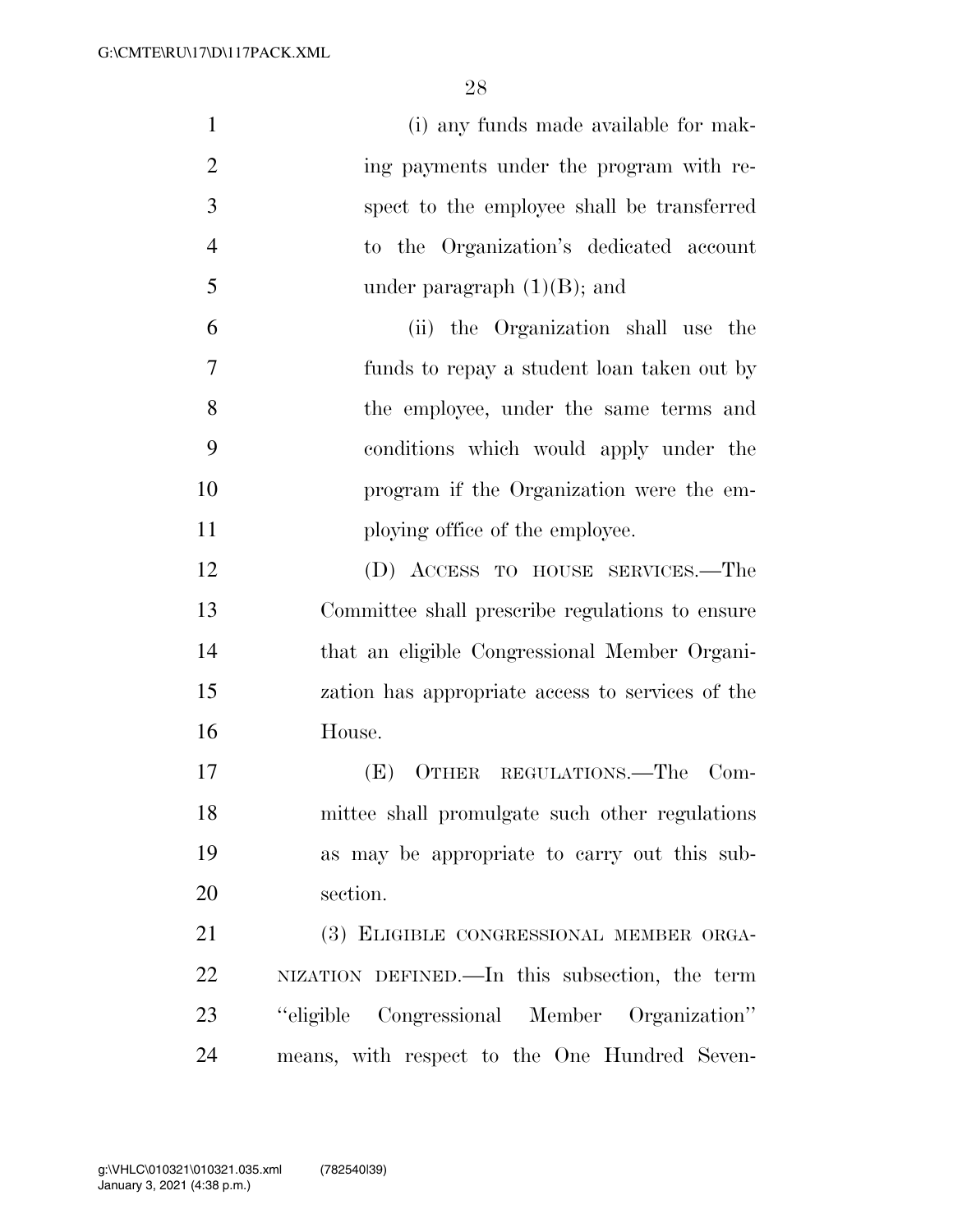|                             |  |  | teenth Congress, an organization meeting each of |  |  |  |
|-----------------------------|--|--|--------------------------------------------------|--|--|--|
| the following requirements: |  |  |                                                  |  |  |  |

- (A) The organization is registered as a Congressional Member Organization with the Committee on House Administration.
- (B) The organization designates a single Member of the House of Representatives to be responsible for the administration of the organi- zation, including the administration of the ac- count administered under paragraph (1)(B), and includes the identification of such Member with the statement of organization that the or- ganization files and maintains with the Com-mittee on House Administration.
- (C) At least 3 employees of the House are assigned to perform some work for the organi-zation.

 (D) During the One Hundred Sixteenth Congress, at least 15 Members of the House of Representatives used a portion of the Members' Representational Allowance of the Member for 22 the salary and related expenses of an employee who was a shared employee of the Member's of-fice and the organization.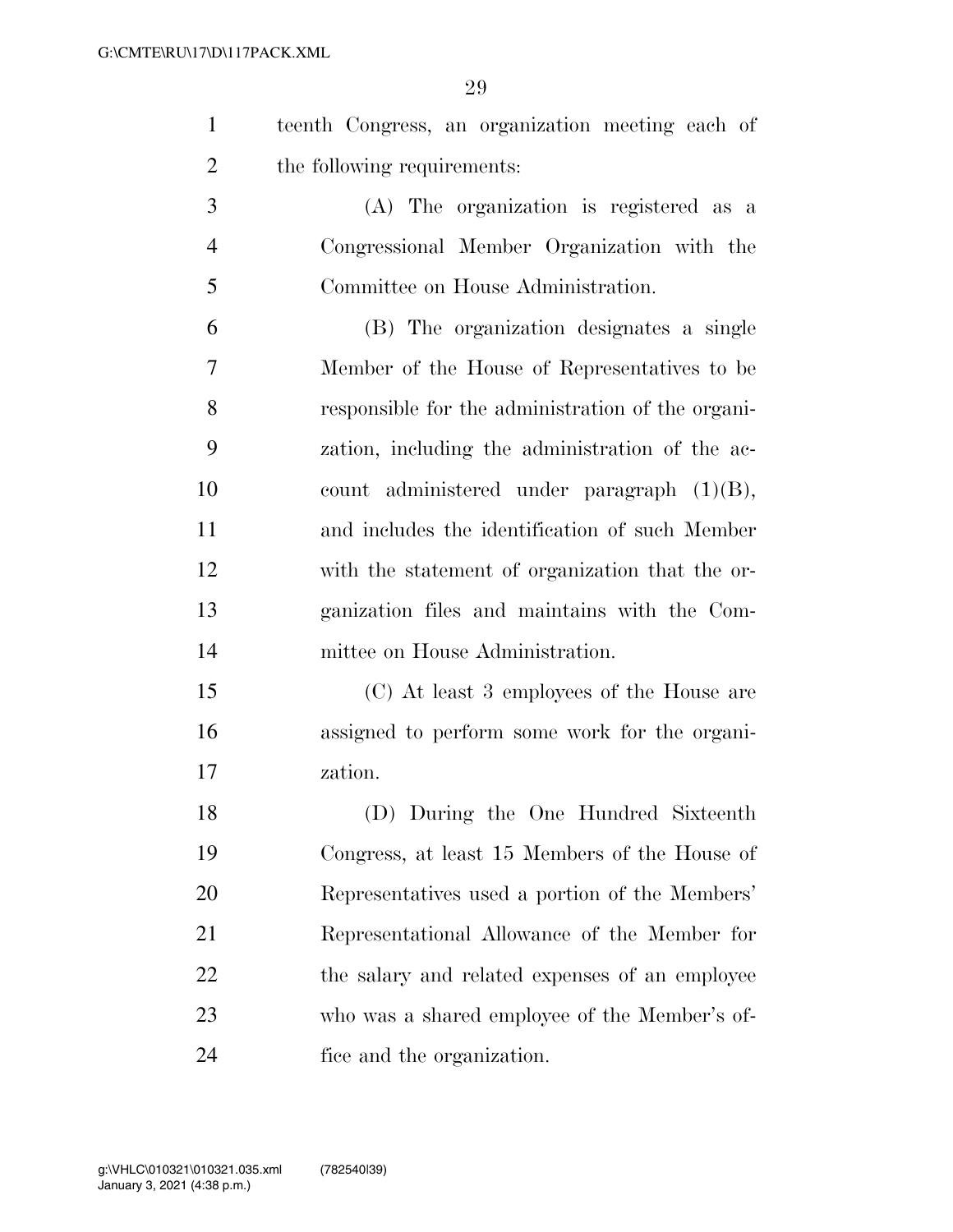(E) The organization files a statement with the Committee on House Administration and the Chief Administrative Officer of the House of Representatives certifying that it will administer an account in accordance with para-6 graph  $(1)(B)$ .

 (p) BUDGET MATTERS.—During the first session of the One Hundred Seventeenth Congress, pending the adoption of a concurrent resolution on the budget for fis- cal year 2021, the allocations, aggregates, and other ap- propriate levels as contained in the statement of the chair of the Committee on the Budget of the House of Rep- resentatives in the Congressional Record of May 1, 2020, as adjusted in the One Hundred Sixteenth Congress, shall be considered for all purposes in the House to be the allo- cations, aggregates, and other appropriate levels under ti- tles III and IV of the Congressional Budget Act of 1974. (q) REISSUANCE OF SUBPOENAS PRIOR TO COM- MITTEE ORGANIZATION.—(1) The House authorizes the chair of the Committee on Oversight and Reform (when elected), on behalf of the Committee on Oversight and Re- form and until such committee has adopted rules pursuant 23 to clause  $2(a)$  of rule XI, to issue subpoenas related to the investigation into the accuracy and timing of the 2020 decennial census and related matters.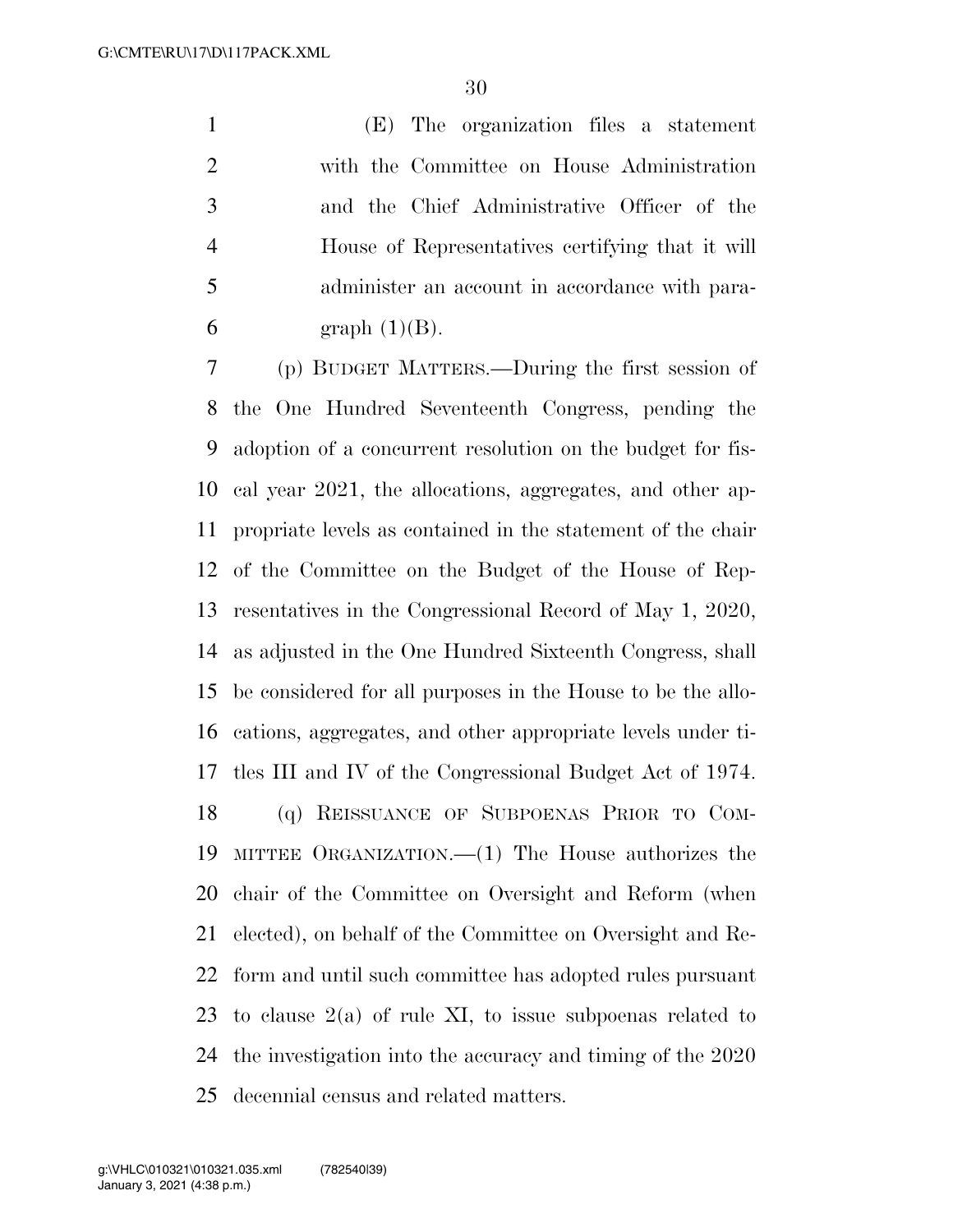(2) The House authorizes the chair of the Select Sub- committee on the Coronavirus Crisis (when designated), on behalf of the Select Subcommittee on the Coronavirus Crisis and until the Committee on Oversight and Reform has adopted rules pursuant to clause 2(a) of rule XI, to issue subpoenas related to the investigation into political interference in the response to the coronavirus pandemic at the Department of Health and Human Services and Centers for Disease Control and Prevention and related matters.

 (r) NUMBERING OF BILLS.—In the One Hundred Seventeenth Congress, the first 10 numbers for bills (H.R. 1 through H.R. 10) shall be reserved for assignment by the Speaker and the second 10 numbers for bills (H.R. 11 through H.R. 20) shall be reserved for assignment by the Minority Leader.

 (s) REMOTE VOTING BY PROXY AND REMOTE COM- MITTEE ACTIVITY.—House Resolution 965, One Hundred Sixteenth Congress, shall apply in the One Hundred Sev- enteenth Congress in the same manner as such resolution applied in the One Hundred Sixteenth Congress, except that—

 (1) the notification and availability require-ments of section 2 do not apply to revocation letters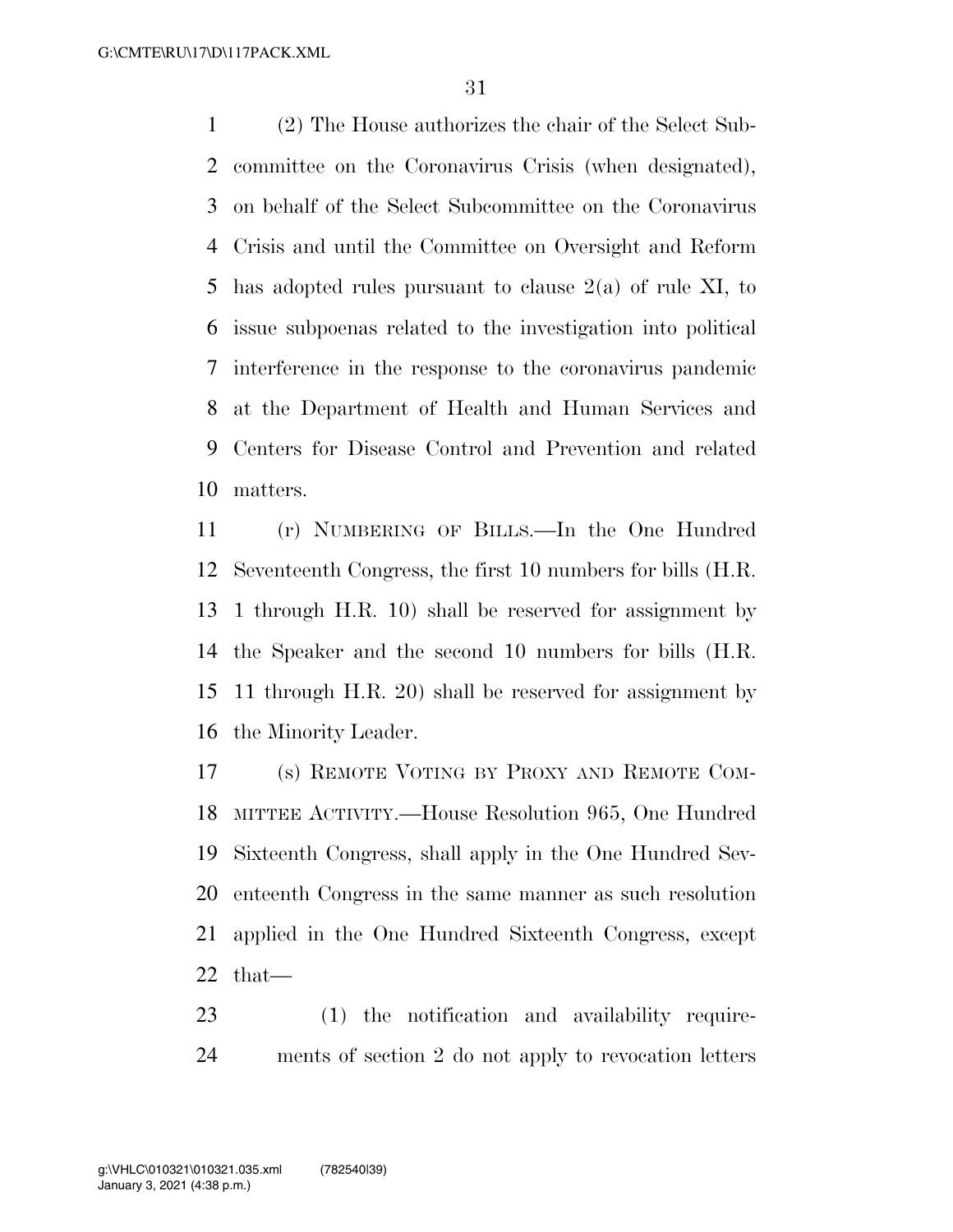- submitted to the Clerk after an automatic revocation 2 pursuant to section  $2(a)(2)(B)$ ;
- (2) section 4(b) shall not apply; and

 (3) the chair of the Committee on House Ad- ministration, in consultation with the ranking minor- ity member, shall identify and submit to the Speaker and to the chair and ranking minority member of the Committee on Rules specific operable and secure technology that may be used to conduct remote vot- ing in the House and shall provide certification of such submission to the House as though pursuant to 12 section  $5(a)$ .

 (t) WITNESS DIVERSITY.—Not later than July 1, 2021, the Office of Diversity and Inclusion shall submit a report to the Committee on House Administration and the Committee on Rules recommending a method to sur- vey the diversity of witness panels at committee hearings. Not later than July 31, 2021, the Committee on House Administration and the Committee on Rules shall take such steps as may be necessary to ensure the implementa-tion of such method.

22 (u) REQUIREMENTS FOR COMMITTEE HEARING AND MARKUP.—During the One Hundred Seventeenth Con-gress, notwithstanding clause 12(c) of rule XXI (as added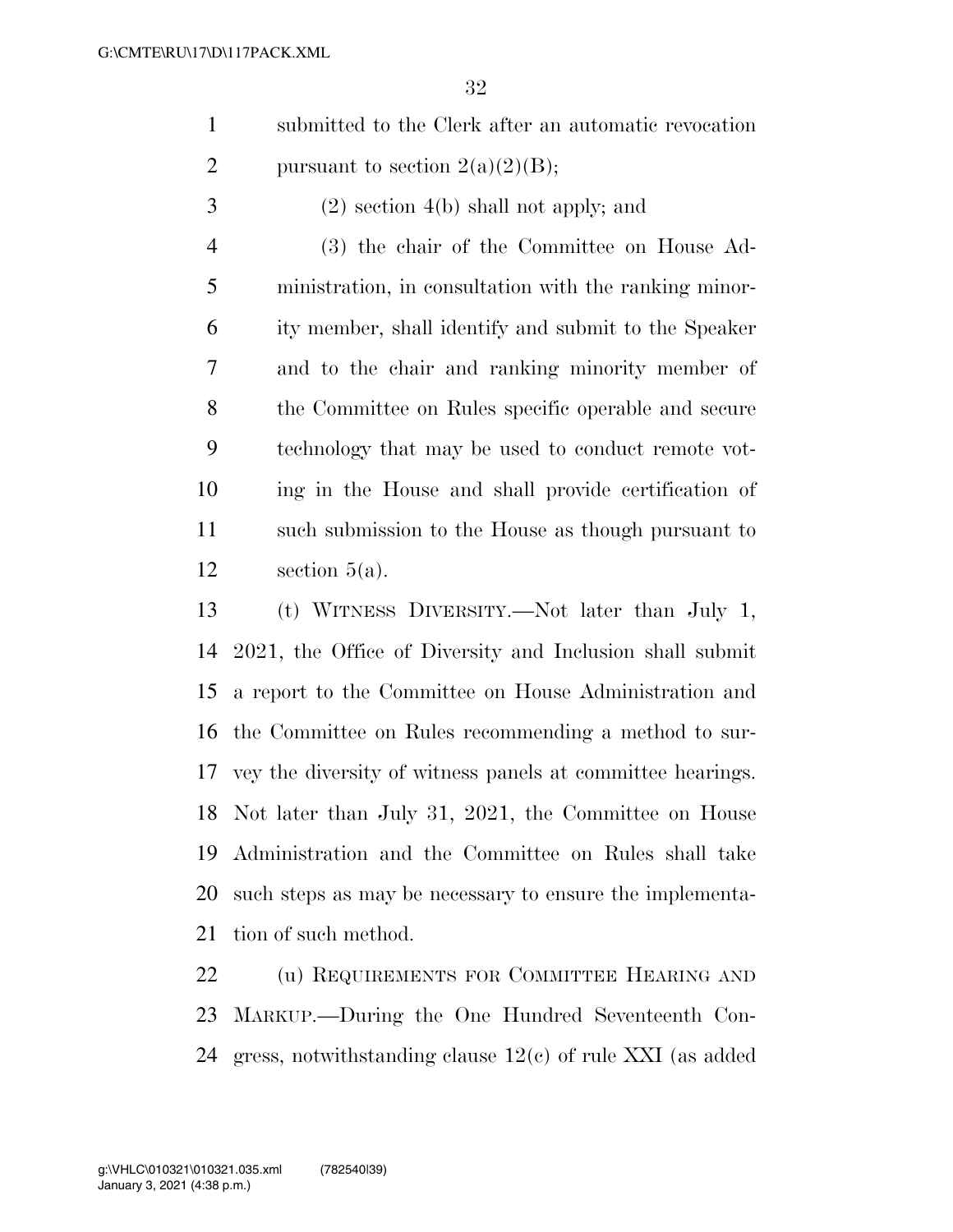1 by section  $2(r)$ , clause  $12(a)$  of rule XXI shall not apply before April 1, 2021.

- (v) EXEMPTIONS.—The chair of the Committee on the Budget may adjust an estimate under clause 4 of rule XXIX to—
- (1) exempt the budgetary effects of measures to prevent, prepare for, or respond to economic or pub- lic health consequences resulting from the COVID– 19 pandemic; and
- (2) exempt the budgetary effects of measures to prevent, prepare for, or respond to economic, envi- ronmental, or public health consequences resulting from climate change.
- (w) FURTHER EXPENSES FOR RESOLVING CON-TESTED ELECTIONS.—
- (1) AMOUNTS FOR EXPENSES OF COMMITTEE ON HOUSE ADMINISTRATION.—There shall be paid out of the applicable accounts of the House of Rep- resentatives such sums as may be necessary for fur-20 ther expenses of the Committee on House Adminis- tration for the One Hundred Seventeenth Congress for resolving contested elections.
- (2) SESSION LIMITATION.—The amount speci- fied in paragraph (1) shall be available for expenses incurred during the period beginning at noon on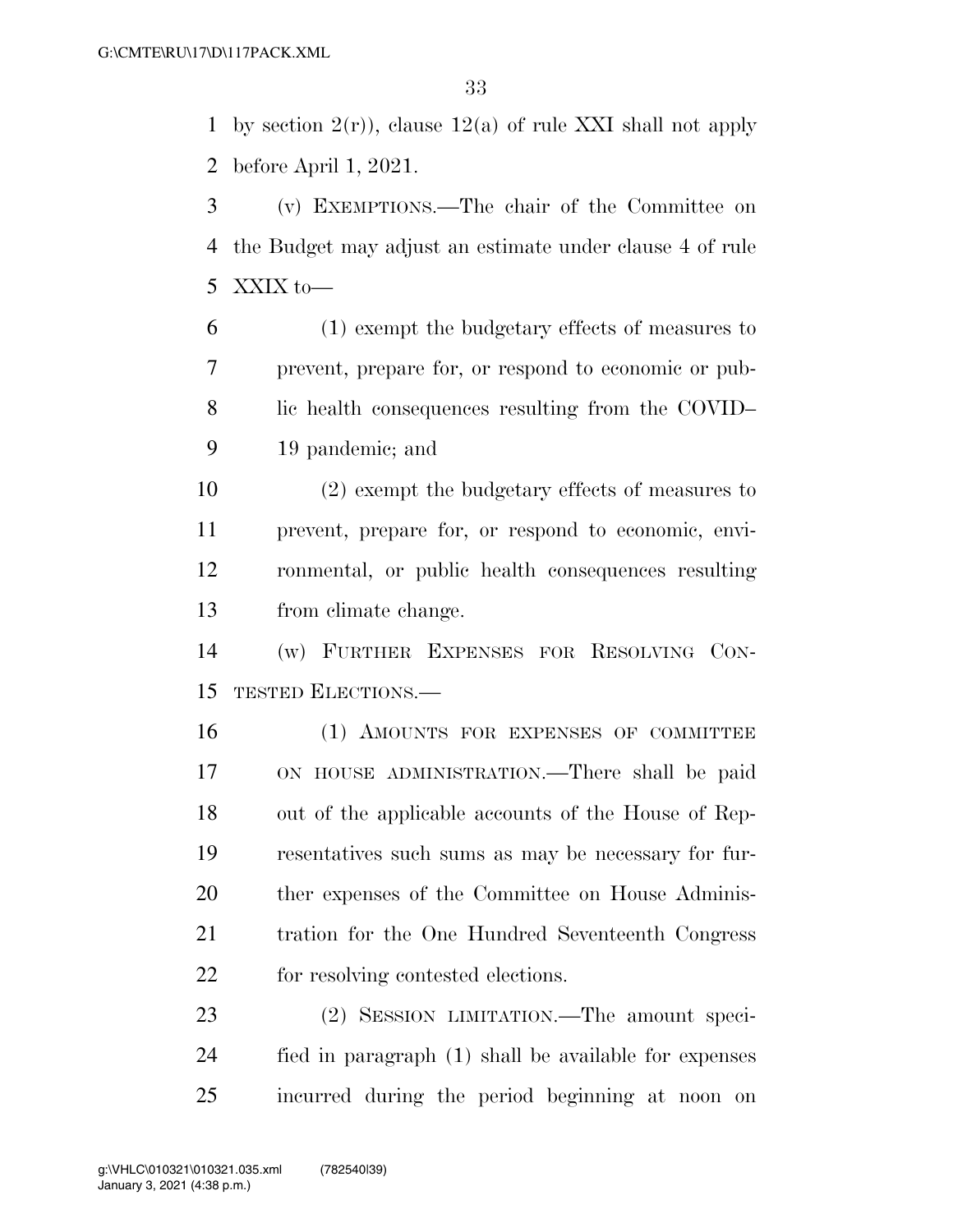January 3, 2021, and ending immediately before noon on January 3, 2022.

 (3) VOUCHERS.—Payments under this sub- section shall be made on vouchers authorized by the Committee on House Administration, signed by the chair of the Committee, and approved in the manner directed by the Committee.

 (4) REGULATIONS.—Amounts made available under this subsection shall be expended in accord- ance with regulations prescribed by the Committee on House Administration.

 (x) SUPPORT FOR SENATE MEASURES.—Not later than February 1, 2021, the Clerk shall submit to the chair of the Committee on Rules regulations establishing a proc- ess for Members to indicate their support for Senate meas- ures that have been received by the House. Such process shall include the maintenance of a publicly available list of Members supporting each such Senate measure. Upon receipt of such regulations, the chair of the Committee on Rules shall cause them to be printed in the Congressional Record, and Members shall be permitted to indicate their support for Senate measures accordingly.

 (y) DISSEMINATION OF MANIPULATED MEDIA.—The Committee on Ethics is directed to report to the House, not later than December 31, 2021, any recommended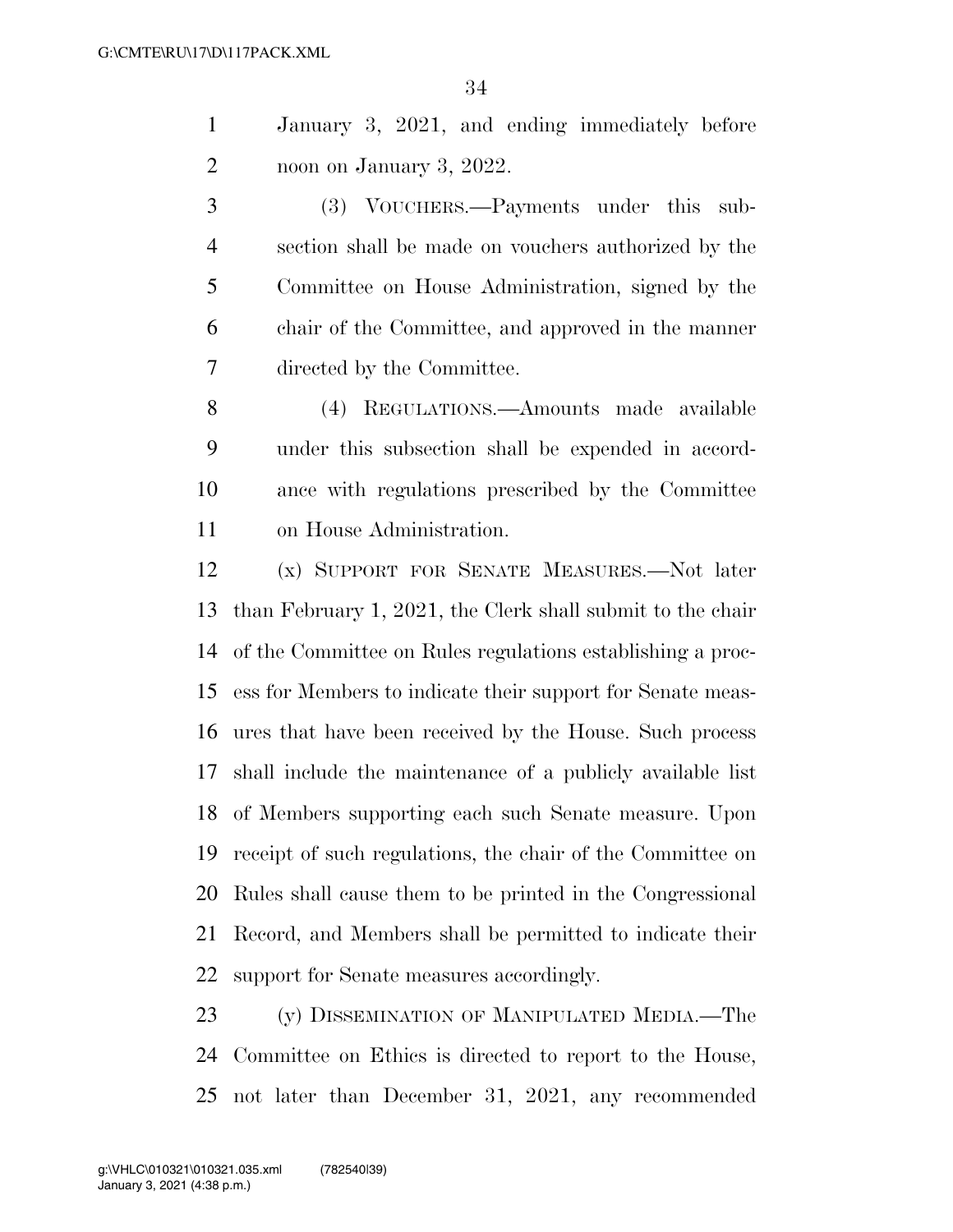amendments to the Code of Official Conduct, as well as any accompanying regulations, intended to address the circumstances and instances, if any, for which a Member, Delegate, Resident Commissioner, officer, or employee of the House may be subject to discipline for the dissemina- tion by electronic means, including by social media, of any image, video, or audio file that has been distorted or ma-nipulated with the intent to mislead the public.

### **SEC. 4. COMMITTEES, COMMISSIONS, AND HOUSE OFFICES.**

 (a) HOUSE DEMOCRACY PARTNERSHIP.—House Res- olution 24, One Hundred Tenth Congress, shall apply in the One Hundred Seventeenth Congress in the same man- ner as such resolution applied in the One Hundred Tenth Congress, except that the commission concerned shall be known as the House Democracy Partnership.

 (b) TOM LANTOS HUMAN RIGHTS COMMISSION.— Sections 1 through 7 of House Resolution 1451, One Hun- dred Tenth Congress, shall apply in the One Hundred Sev- enteenth Congress in the same manner as such provisions applied in the One Hundred Tenth Congress, except that

 (1) the Tom Lantos Human Rights Commission may, in addition to collaborating closely with other professional staff members of the Committee on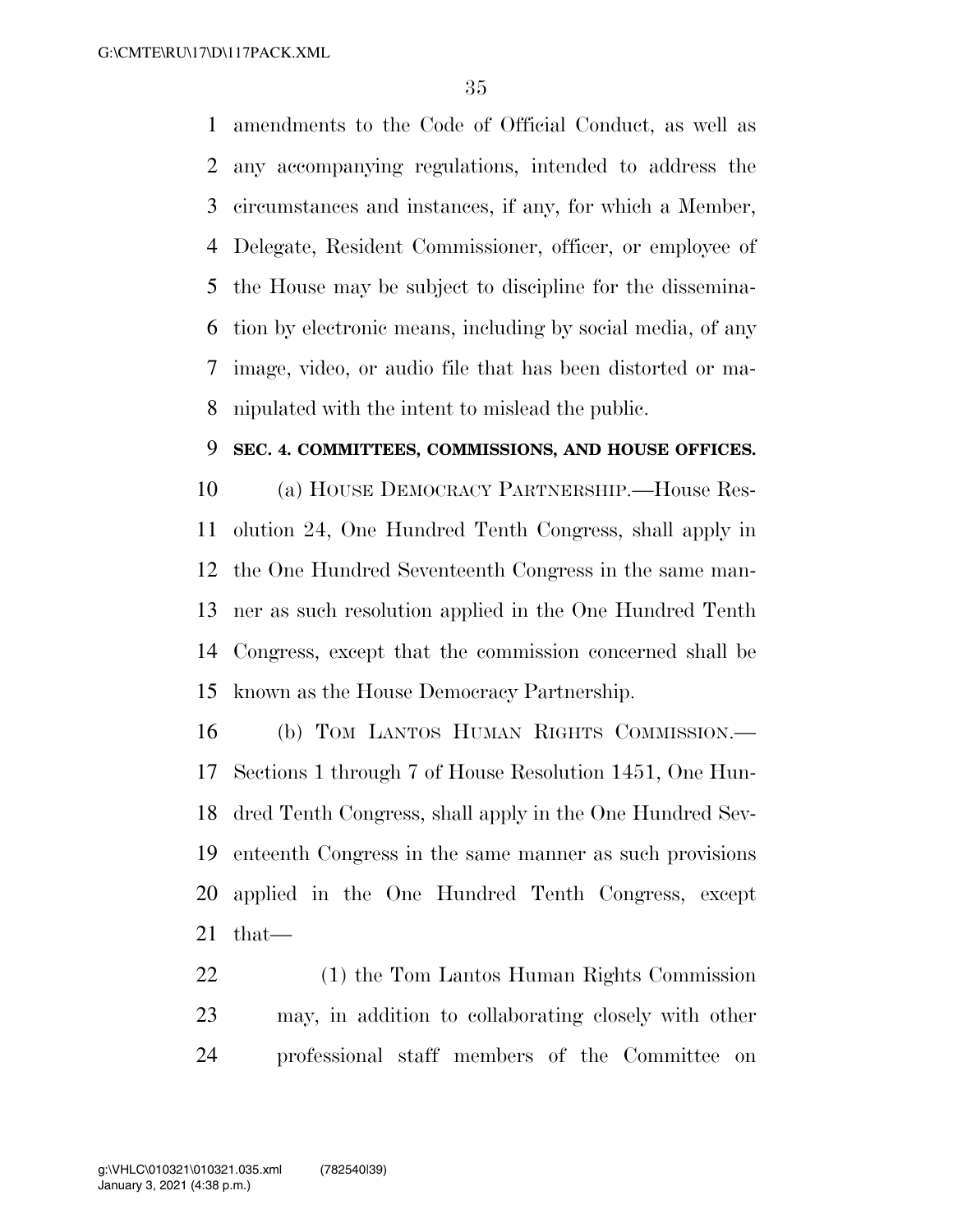- Foreign Affairs, collaborate closely with professional 2 staff members of other relevant committees;
- (2) the resources of the Committee on Foreign Affairs which the Commission may use shall include all resources which the Committee is authorized to obtain from other offices of the House of Represent-atives; and

 (3) any amounts authorized to provide full-time professional staff and resources to the Tom Lantos Human Rights Commission shall be in addition to and separate from the amounts authorized for sala- ries and expenses of the Committee on Foreign Af- fairs as provided by resolution of the House, shall be administered by the Committee on Foreign Affairs, and shall be distributed equally between the co-chairs of the Commission.

 (c) OFFICE OF CONGRESSIONAL ETHICS.—Section 1 of House Resolution 895, One Hundred Tenth Congress, shall apply in the One Hundred Seventeenth Congress in the same manner as such provision applied in the One Hundred Tenth Congress, except that—

 (1) the Office of Congressional Ethics shall be treated as a standing committee of the House for purposes of section 202(i) of the Legislative Reorga-nization Act of 1946 (2 U.S.C. 4301(i));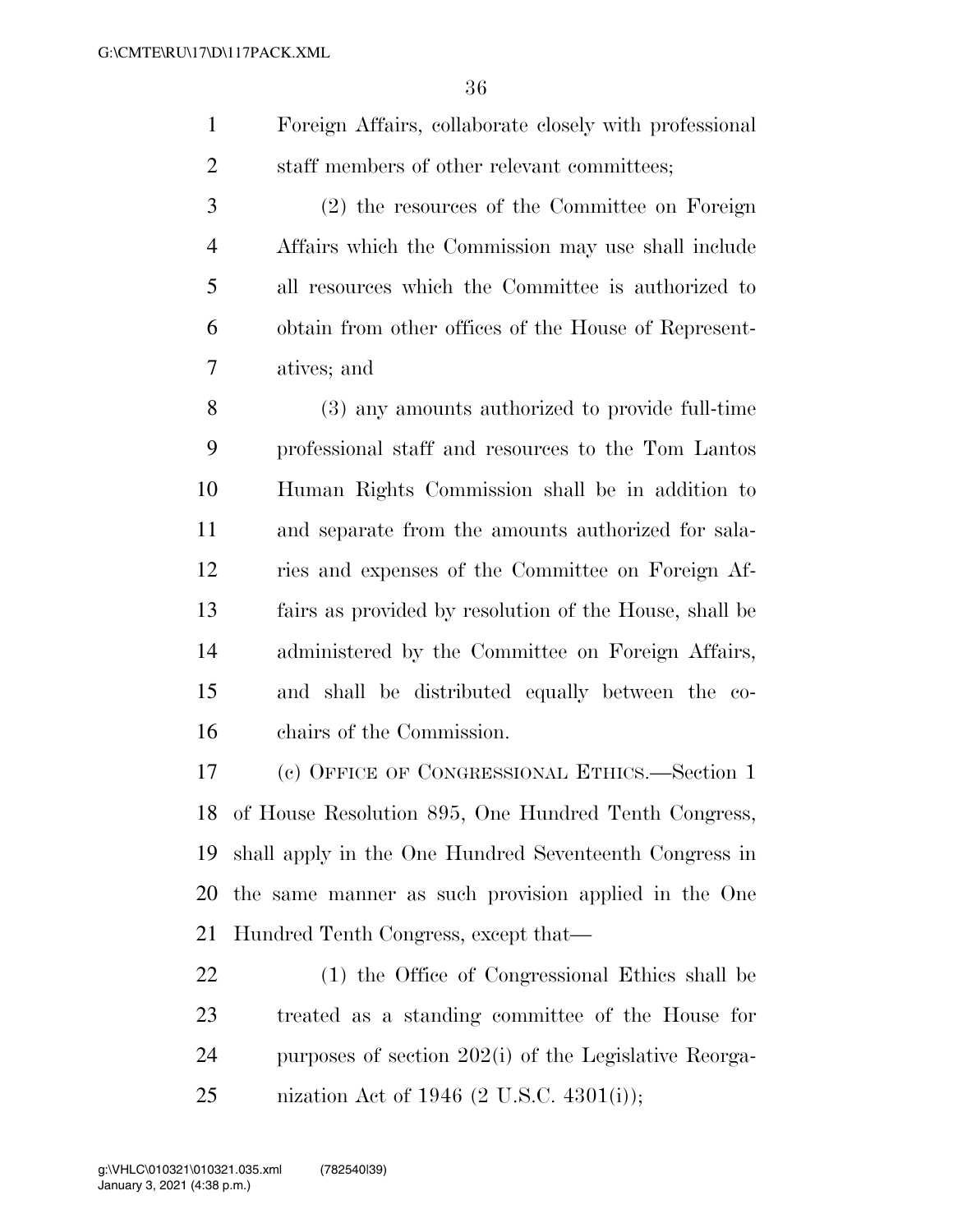| $\mathbf{1}$   | (2) references to the Committee on Standards             |
|----------------|----------------------------------------------------------|
| $\overline{2}$ | of Official Conduct shall be construed as references     |
| 3              | to the Committee on Ethics;                              |
| $\overline{4}$ | (3) any requirement for concurrence in section           |
| 5              | $1(b)(1)$ shall be construed as a requirement for con-   |
| 6              | sultation;                                               |
| 7              | (4) the second sentence of section $1(b)(6)(A)$          |
| 8              | shall not apply;                                         |
| 9              | $(5)$ members subject to section $1(b)(6)(B)$ may        |
| 10             | be reappointed for a fourth additional term;             |
| 11             | $(6)$ any individual who is the subject of a pre-        |
| 12             | liminary review or second-phase review by the board      |
| 13             | shall be informed of the right to be represented by      |
| 14             | counsel and invoking that right should not be held       |
| 15             | negatively against such individual; and                  |
| 16             | (7) the Office may not take any action that              |
| 17             | would deny any person any right or protection pro-       |
| 18             | vided under the Constitution of the United States.       |
| 19             | (d) SELECT COMMITTEE ON THE CLIMATE CRISIS.—             |
| 20             | Section $104(f)$ of House Resolution 6, One Hundred Six- |
| 21             | teenth Congress, shall apply in the One Hundred Seven-   |
| 22             | teenth Congress in the same manner as such section ap-   |
| 23             | plied in the One Hundred Sixteenth Congress, except      |
| 24             | that—                                                    |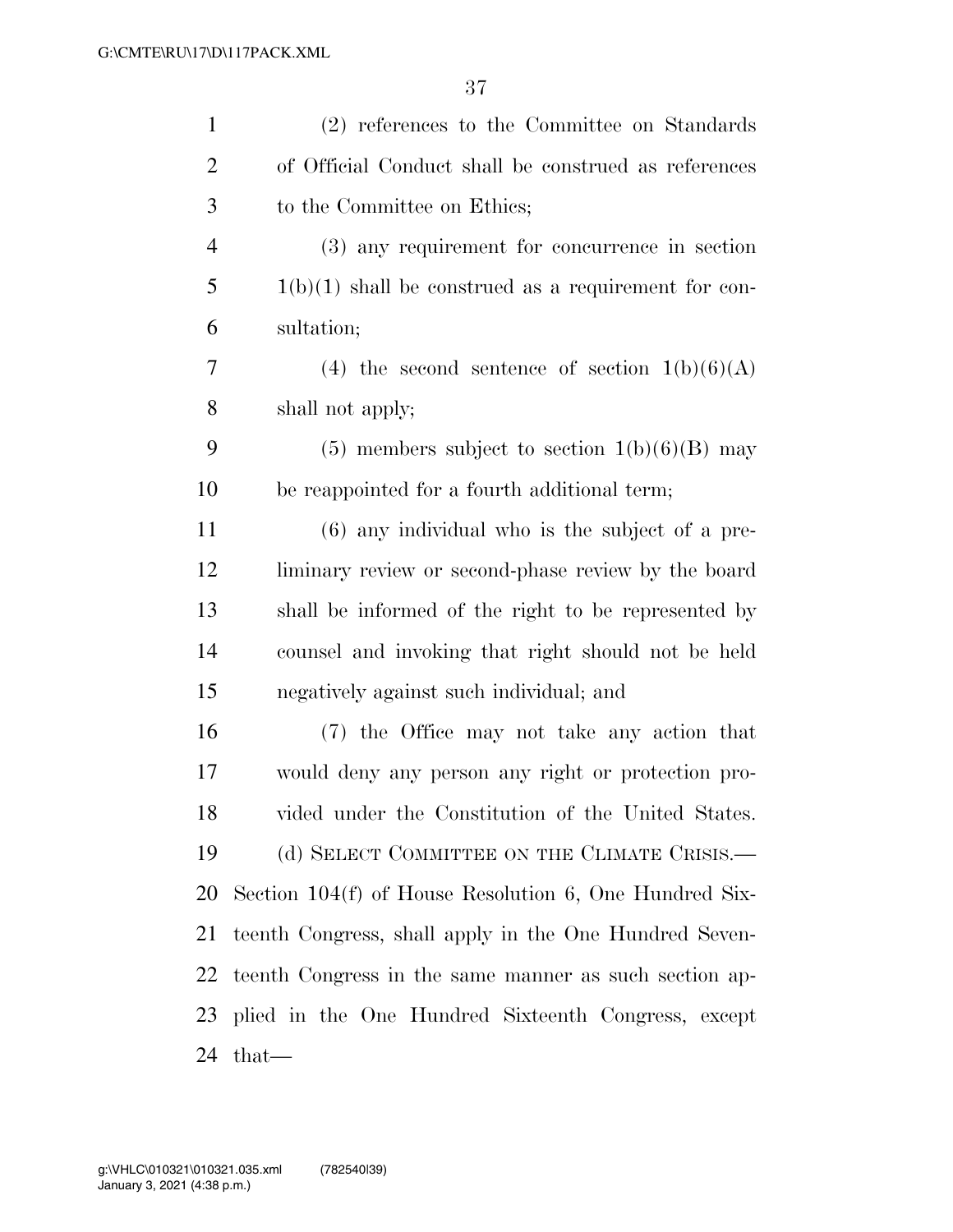| $\mathbf{1}$   | (1) the investigative jurisdiction of the Select        |
|----------------|---------------------------------------------------------|
| $\overline{2}$ | Committee on the Climate Crisis shall consist of        |
| 3              | policies, strategies, and innovations to achieve sub-   |
| $\overline{4}$ | stantial and permanent reductions in pollution and      |
| 5              | other activities that contribute to the climate crisis  |
| 6              | which will honor our responsibility to be good stew-    |
| 7              | ards of the planet for future generations and ad-       |
| 8              | vance environmental justice;                            |
| 9              | (2) the Select Committee shall coordinate with          |
| 10             | and advise standing committees with relevant juris-     |
| 11             | diction with respect to such policies, strategies, and  |
| 12             | innovations;                                            |
| 13             | (3) any records obtained by a standing com-             |
| 14             | mittee pursuant to a subpoena or deposition rec-        |
| 15             | ommended by the Select Committee pursuant to sec-       |
| 16             | tion $104(f)(3)(B)(iii)$ may be transferred to the Se-  |
| 17             | lect Committee; and                                     |
| 18             | (4) the Select Committee shall submit all policy        |
| 19             | recommendations referenced in section $104(f)(5)$ by    |
| 20             | December 31, 2021, and all reports referenced in        |
| 21             | section $104(f)(5)$ by December 31, 2022.               |
| 22             | (e) SELECT COMMITTEE ON THE MODERNIZATION               |
| 23             | OF CONGRESS.—Section 201 of House Resolution 6, One     |
| 24             | Hundred Sixteenth Congress, shall apply in the One Hun- |
| 25             | dred Seventeenth Congress in the same manner as such    |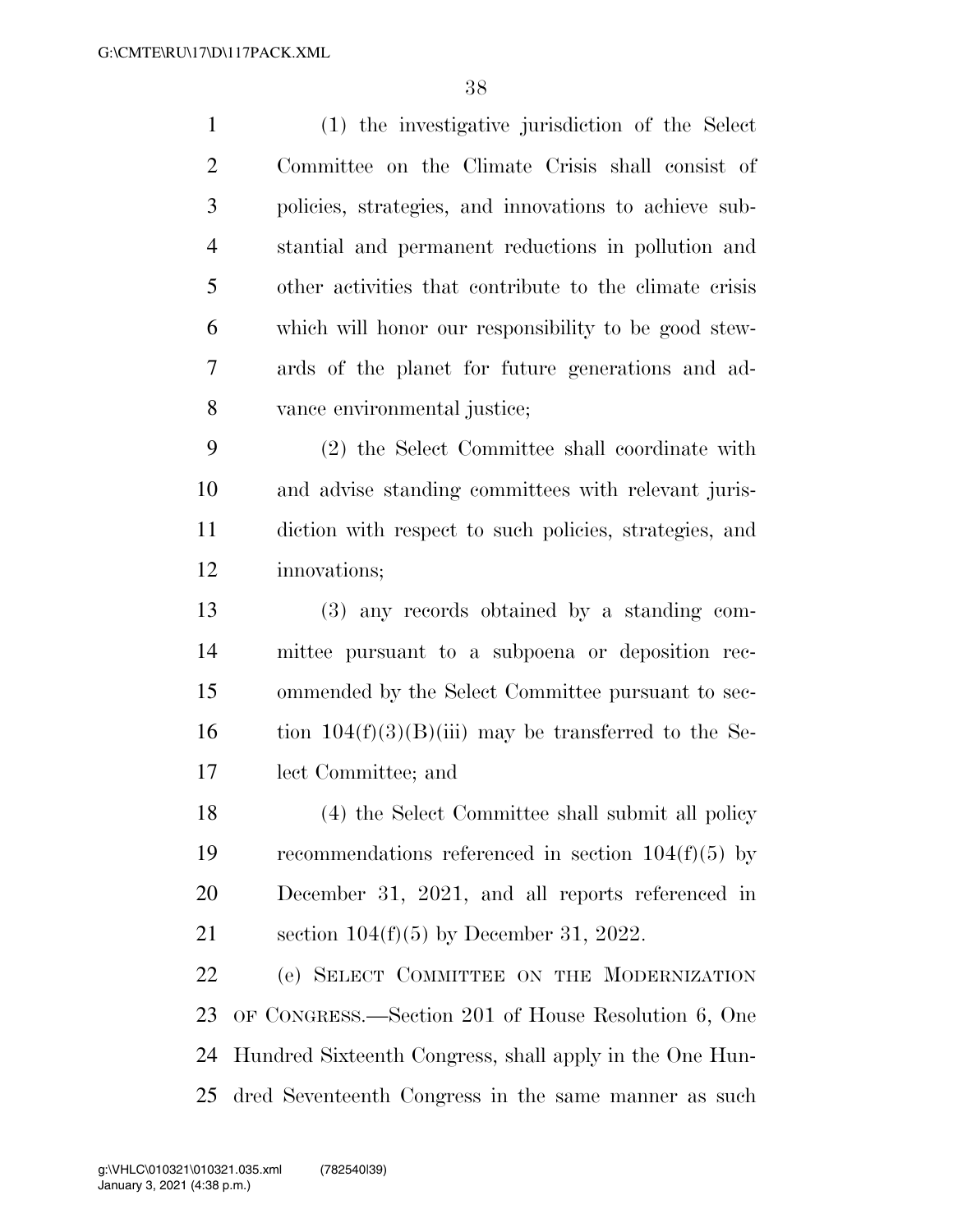section applied in the One Hundred Sixteenth Congress, except that—

 (1) the Select Committee shall submit the final report under section 201(f)(3) not later than Decem- ber 31, 2022; and 6 (2) section  $201(g)(1)$  shall not apply. (f) SELECT SUBCOMMITTEE ON THE CORONAVIRUS CRISIS.—Sections 1 through 7 of House Resolution 935, One Hundred Sixteenth Congress, shall apply in the One Hundred Seventeenth Congress in the same manner as such provisions applied in the One Hundred Sixteenth Congress. (g) SELECT COMMITTEE ON ECONOMIC DISPARITY

AND FAIRNESS IN GROWTH.—

(1) ESTABLISHMENT; COMPOSITION.—

 (A) ESTABLISHMENT.—There is hereby es- tablished a Select Committee on Economic Dis- parity and Fairness in Growth (hereafter in this subsection referred to as the ''Select Com-mittee'').

 (B) COMPOSITION.—The Select Committee shall be composed of 15 Members, Delegates, or the Resident Commissioner appointed by the Speaker, of whom 6 shall be appointed on the recommendation of the Minority Leader. The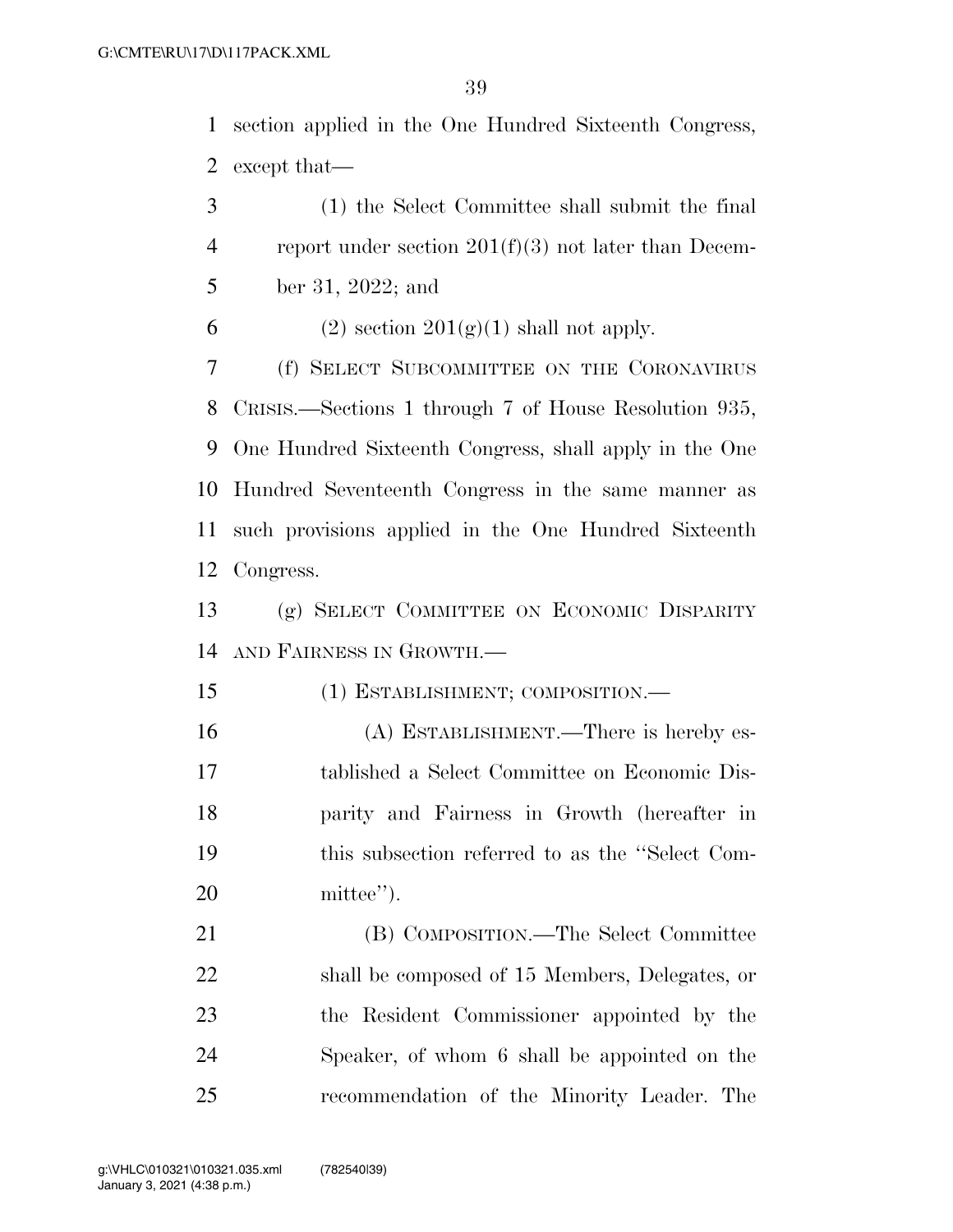| $\mathbf{1}$   | Speaker shall designate one member of the Se-    |
|----------------|--------------------------------------------------|
| $\overline{2}$ | lect Committee as its chair. A vacancy in the    |
| 3              | membership of the Select Committee shall be      |
| $\overline{4}$ | filled in the same manner as the original ap-    |
| 5              | pointment.                                       |
| 6              | $(2)$ JURISDICTION; FUNCTIONS.—                  |
| 7              | (A) LEGISLATIVE JURISDICTION.—The Se-            |
| 8              | lect Committee shall not have legislative juris- |
| 9              | diction and shall have no authority to take leg- |
| 10             | is lative action on any bill or resolution.      |
| 11             | (B) INVESTIGATIVE JURISDICTION.—The              |
| 12             | sole authority of the Select Committee shall be  |
| 13             | to investigate, study, make findings, and de-    |
| 14             | velop recommendations on policies, strategies,   |
| 15             | and innovations to make our economy work for     |
| 16             | everyone, empowering American economic           |
| 17             | growth while ensuring that no one is left out or |
| 18             | behind in the 21st Century Economy. The Se-      |
| 19             | lect Committee shall coordinate with and advise  |
| 20             | standing committees with relevant jurisdiction   |
| 21             | with respect to policy related to economic fair- |
| 22             | ness, access to education, and workforce devel-  |
| 23             | opment. The Select Committee may, at its dis-    |
| 24             | cretion, hold public hearings in connection with |
| 25             | any aspect of its investigative functions.       |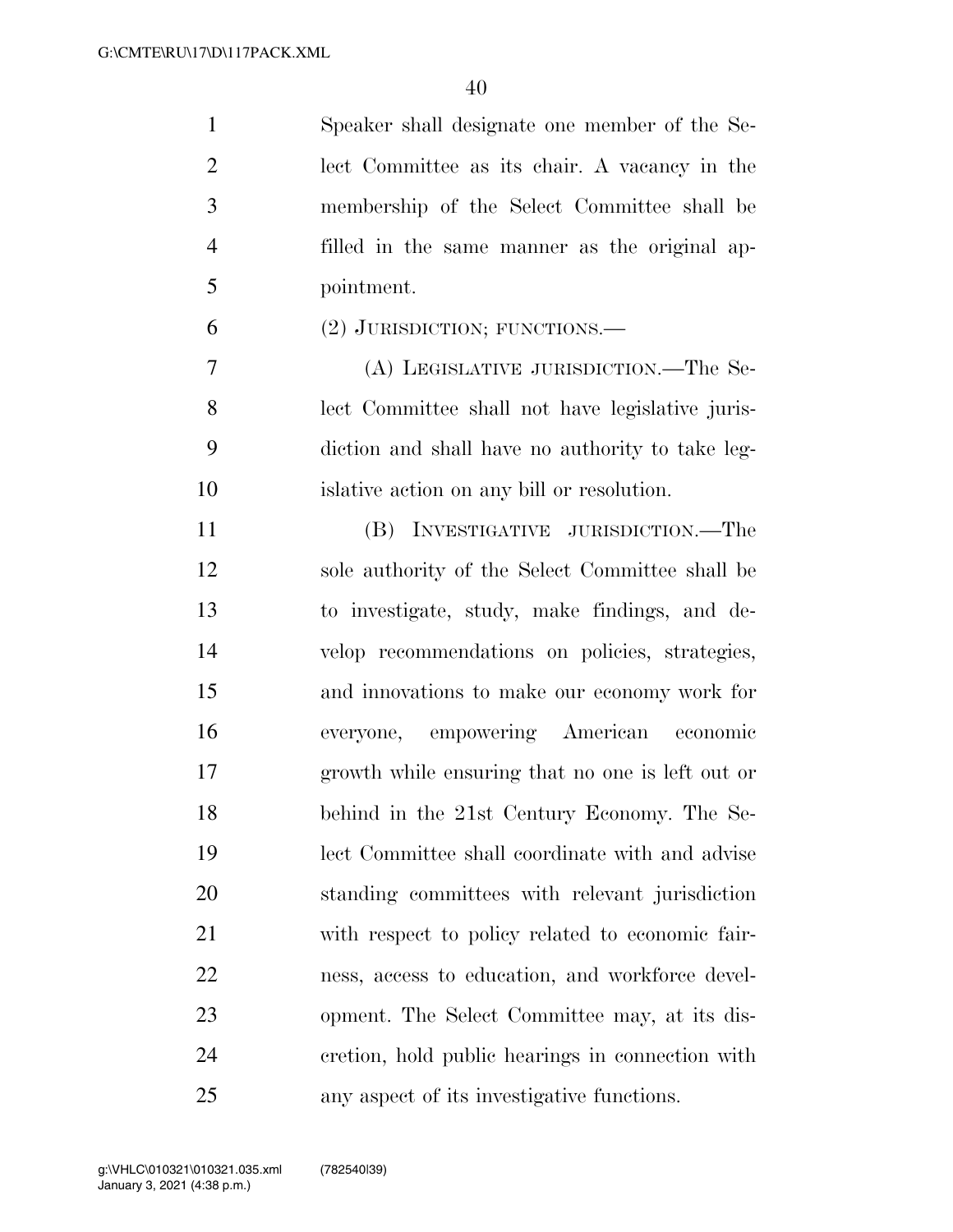(3) PROCEDURE.—(A) Except as specified in subparagraph (B), the Select Committee shall have the authorities and responsibilities of, and shall be subject to the same limitations and restrictions as, a standing committee of the House, and shall be deemed a committee of the House for all purposes of law or rule. (B)(i) Rules X and XI shall apply to the Select Committee where not inconsistent with this sub- section. (ii) Service on the Select Committee shall not count against the limitations in clause 5(b)(2) of rule X. 14 (iii) Clause  $2(m)(1)(B)$  of rule XI, clause  $15 \qquad 2(m)(3)$  of rule XI, and section 3(b) of this resolu- tion shall not apply to the Select Committee, but the Select Committee may recommend subpoenas and depositions and submit such recommendations to the relevant standing committee. Any records obtained by a standing committee pursuant to a subpoena or deposition recommended by the Select Committee pursuant to this clause may be transferred to the Select Committee. 24 (iv) Clause  $2(d)$  of rule X shall not apply to the

Select Committee.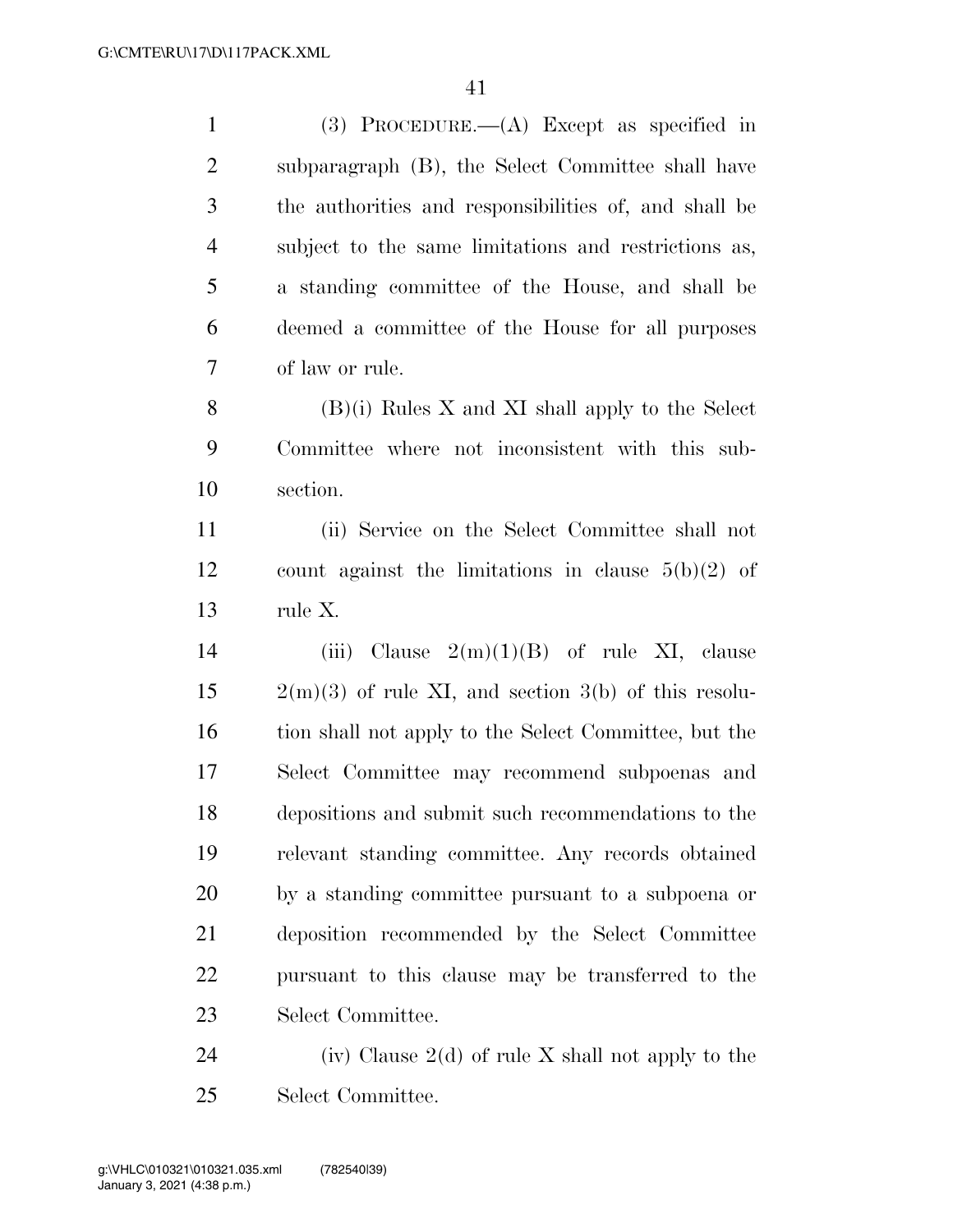| $\mathbf{1}$   | (4) AMOUNTS FOR INITIAL EXPENSES.—                   |
|----------------|------------------------------------------------------|
| $\overline{2}$ | (A) PAYMENT OF EXPENSES.—There shall                 |
| 3              | be paid out of the applicable accounts of the        |
| $\overline{4}$ | House of Representatives not more than               |
| 5              | $$500,000$ for the expenses of the Select Com-       |
| 6              | mittee, to be available during the period begin-     |
| $\tau$         | ning at noon on January 3, 2021, and ending          |
| 8              | on March 31, 2021.                                   |
| 9              | (B) VOUCHERS.—Payments under this                    |
| 10             | paragraph shall be made on vouchers author-          |
| 11             | ized by the Select Committee, signed by the          |
| 12             | chair of the Select Committee, and approved in       |
| 13             | manner directed by the Committee on<br>the           |
| 14             | House Administration.                                |
| 15             | (C) REGULATIONS.—Amounts made avail-                 |
| 16             | able under this paragraph shall be expended in       |
| 17             | accordance with regulations prescribed by the        |
| 18             | Committee on House Administration.                   |
| 19             | (5) USE OF STAFF.—To enable the Select Com-          |
| 20             | mittee to carry out the purposes of this subsection, |
| 21             | the Select Committee may use the services of staff   |
| 22             | of the House.                                        |
| 23             | (6) REPORTING.—The Select Committee may              |
| 24             | report to the House or any committee of the House    |
| 25             | from time to time the results of its investigations  |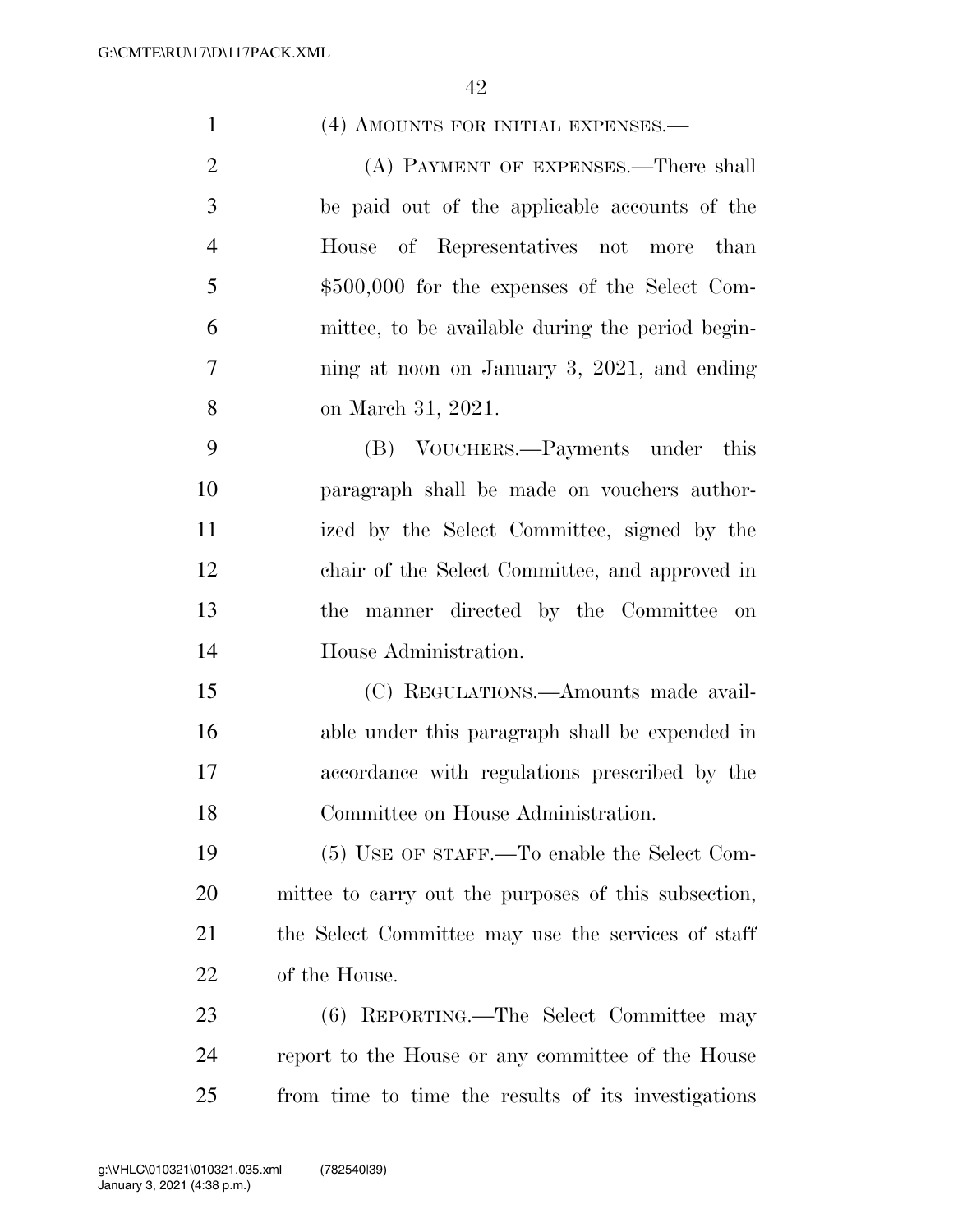| $\mathbf{1}$   | and studies, together with such detailed findings and    |
|----------------|----------------------------------------------------------|
| $\overline{2}$ | policy recommendations as it may deem advisable.         |
| 3              | All such reports shall be submitted to the House by      |
| 4              | December 31, 2022. All such policy recommenda-           |
| 5              | tions shall be submitted to the relevant standing        |
| 6              | committees not later than December 31, 2021.             |
| 7              | (7) PUBLICATION.—The Select Committee shall              |
| 8              | ensure that reports and proposals prepared in ac-        |
| 9              | cordance with this subsection shall, upon completion,    |
| 10             | be made available to the general public in widely ac-    |
| 11             | cessible formats not later than 30 calendar days fol-    |
| 12             | lowing the respective dates for completion set forth     |
|                |                                                          |
| 13             | in paragraph (6).                                        |
| 14             | SEC. 5. ORDERS OF BUSINESS.                              |
| 15             | $(a)(1)$ On any legislative day during the period from   |
| 16             | January 3, 2021 through January 28, 2021-                |
| 17             | (A) the Journal of the proceedings of the pre-           |
| 18             | vious day shall be considered as approved; and           |
| 19             | (B) the Chair may at any time declare the                |
| 20             | House adjourned to meet at a date and time, within       |
| 21             | the limits of clause 4, section 5, article I of the Con- |
| 22             | stitution, to be announced by the Chair in declaring     |
| 23             | the adjournment.                                         |

the duties of the Chair for the duration of the period ad-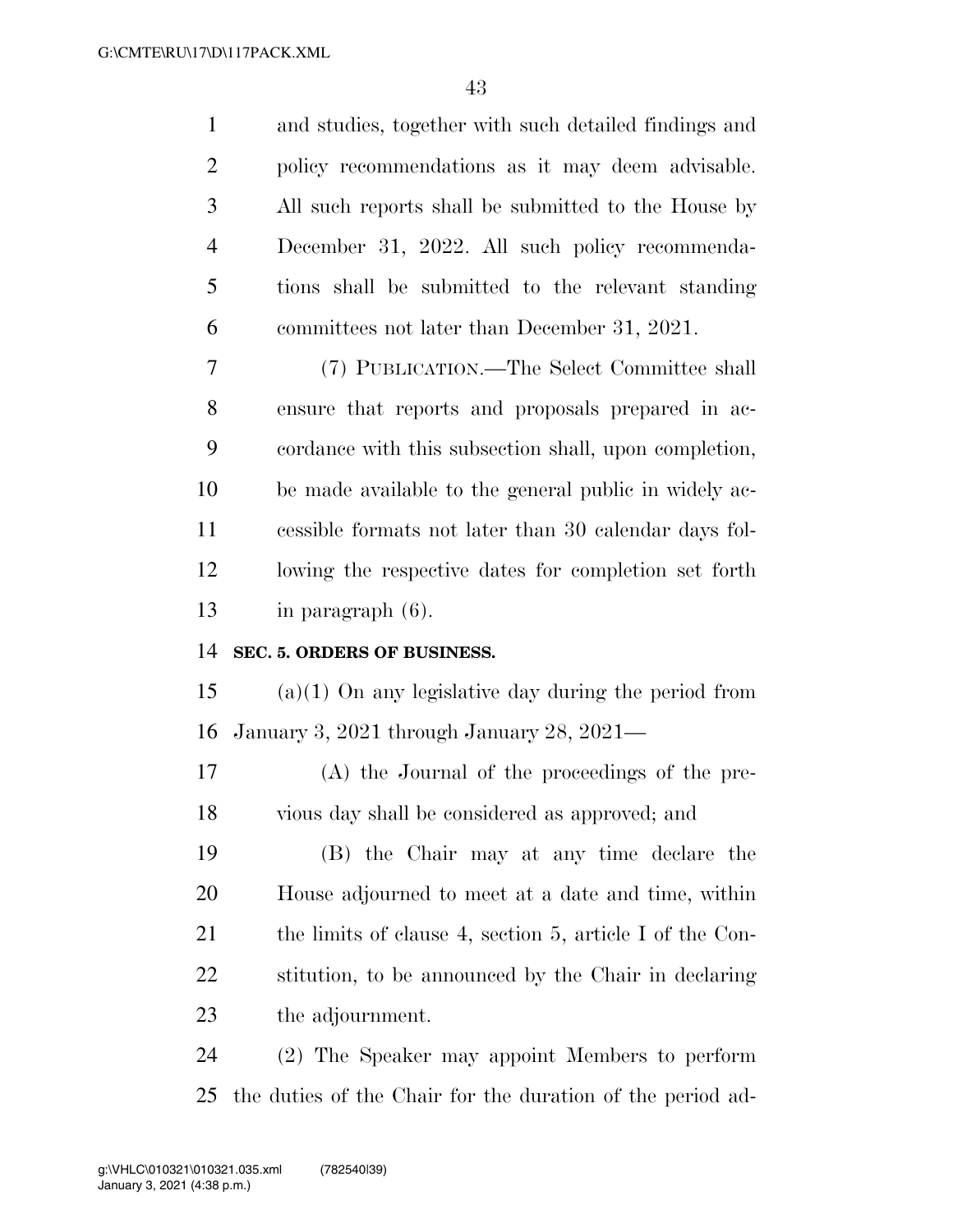1 dressed by paragraph  $(1)$  as though under clause  $8(a)$  of rule I.

 (3) Each day during the period addressed by para- graph (1) shall not constitute a calendar day for purposes of section 7 of the War Powers Resolution (50 U.S.C. 1546).

 (4) Each day during the period addressed by para- graph (1) shall not constitute a legislative day for pur-poses of clause 7 of rule XIII.

 (5) Each day during the period addressed by para- graph (1) shall not constitute a calendar or legislative day 12 for purposes of clause  $7(e)(1)$  of rule XXII.

 (6) Each day during the period addressed by para- graph (1) shall not constitute a legislative day for pur-poses of clause 7 of rule XV.

 (b) It shall be in order at any time through the legis- lative day of January 28, 2021, for the Speaker to enter- tain motions that the House suspend the rules as though under clause 1 of rule XV. The Speaker or her designee shall consult with the Minority Leader or his designee on the designation of any matter for consideration pursuant to this subsection.

 (c) The requirement of clause 6(a) of rule XIII for a two-thirds vote to consider a report from the Committee on Rules on the same day it is presented to the House